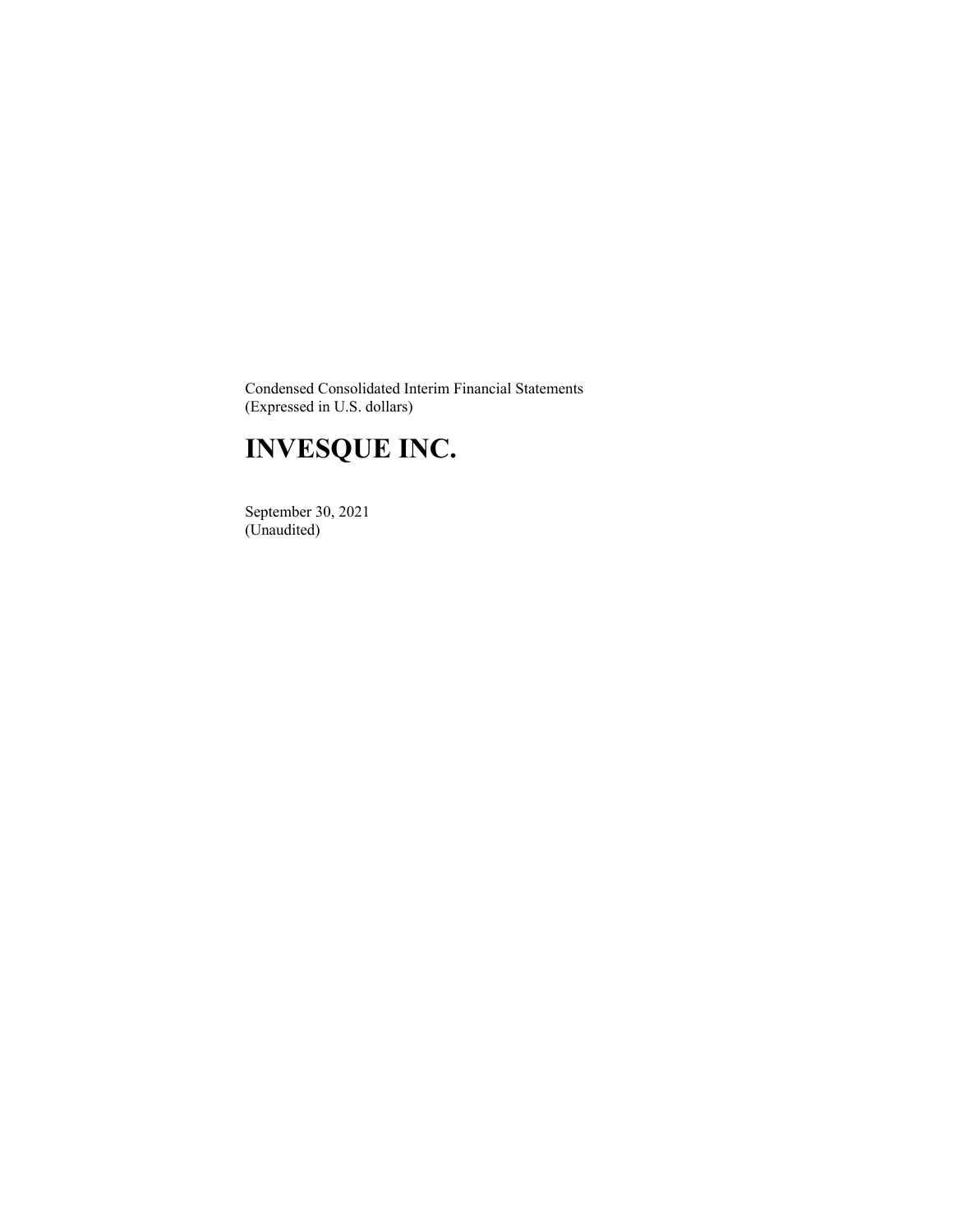Condensed Consolidated Interim Statements of Financial Position (Expressed in thousands of U.S. dollars)

|                                                          |                 | September 30, 2021 | December 31, 2020 |                   |  |
|----------------------------------------------------------|-----------------|--------------------|-------------------|-------------------|--|
| <b>Assets</b>                                            |                 |                    |                   |                   |  |
| Current assets:                                          |                 |                    |                   |                   |  |
| Cash                                                     | \$              | 19,596             | \$                | 34,133            |  |
| Tenant and other receivables                             |                 | 6,170              |                   | 14,934            |  |
| Property tax receivables                                 |                 | 10,882             |                   | 12,754            |  |
| Loans receivable (note 2)                                |                 | 1,057              |                   | 1,799             |  |
| Assets held for sale                                     |                 | 6,457              |                   | 2,144             |  |
| Other (note 3)                                           |                 | 8,987<br>53,149    |                   | 9,069<br>74,833   |  |
| Non-current assets:                                      |                 |                    |                   |                   |  |
| Loans receivable (note 2)                                |                 | 20,296             |                   | 16,904            |  |
| Derivative instruments (note 9)                          |                 | 3,732              |                   | 4,814             |  |
| Investment in joint ventures (note 6)                    |                 | 71,499             |                   | 65,258            |  |
| Investment properties (note 4)                           |                 | 757,633            |                   | 882,019           |  |
| Property, plant and equipment, net (note 5)              |                 | 434,636            |                   | 451,825           |  |
| Other non-current assets (note 3)                        |                 | 2,330              |                   | 2,771             |  |
|                                                          |                 | 1,290,126          |                   | 1,423,591         |  |
| <b>Total</b> assets                                      | $\overline{\$}$ | 1,343,275          | \$                | 1,498,424         |  |
| <b>Liabilities and Shareholders' Equity</b>              |                 |                    |                   |                   |  |
| Current liabilities:                                     |                 |                    |                   |                   |  |
| Accounts payable and accrued liabilities                 | \$              | 14,408             | \$                | 17,715            |  |
| Accrued real estate taxes                                |                 | 12,296             |                   | 14,518            |  |
| Credit facilities (note 7)                               |                 |                    |                   | 10,000            |  |
| Mortgages payable (note 8)                               |                 | 35,322             |                   | 30,622            |  |
| Convertible debentures (note 10)                         |                 | 44,711             |                   |                   |  |
| Derivative instruments (note 9)                          |                 | 46                 |                   | 491               |  |
| Other current liabilities (note 12)                      |                 | 3,012              |                   | 4,975             |  |
|                                                          |                 | 109,795            |                   | 78,321            |  |
| Non-current liabilities:                                 |                 |                    |                   |                   |  |
| Credit facilities (note 7)<br>Mortgages payable (note 8) |                 | 622,174            |                   | 650,596           |  |
| Convertible debentures (note 10)                         |                 | 180,503<br>48,743  |                   | 268,842<br>92,411 |  |
| Commonwealth preferred unit liability (note 11)          |                 | 66,128             |                   | 65,797            |  |
| Derivative instruments (note 9)                          |                 | 18,105             |                   | 28,478            |  |
| Other non-current liabilities (note 12)                  |                 | 10,049             |                   | 16,241            |  |
| Non-controlling interest liability                       |                 | 442                |                   | 4,409             |  |
|                                                          |                 | 946,144            |                   | 1,126,774         |  |
| <b>Total</b> liabilities                                 |                 | 1,055,939          |                   | 1,205,095         |  |
| Shareholders' equity:                                    |                 |                    |                   |                   |  |
| Common share capital (note 14)                           |                 | 510,356            |                   | 509,203           |  |
| Equity settled deferred shares                           |                 | 1,748              |                   | 2,328             |  |
| Preferred share capital (note 14)                        |                 | 85,389             |                   | 85,389            |  |
| Contributed surplus                                      |                 | 400                |                   | 400               |  |
| Equity component of convertible instruments              |                 | 3,764              |                   | 3,764             |  |
| Cumulative deficit                                       |                 | (315, 814)         |                   | (309, 032)        |  |
| Accumulated other comprehensive income                   |                 | 1,493              |                   | 1,277             |  |
| Total shareholders' equity                               |                 | 287,336            |                   | 293,329           |  |
| Commitments and contingencies (note 23)                  |                 |                    |                   |                   |  |
| Subsequent events (notes 26)                             |                 |                    |                   |                   |  |
| Total liabilities and shareholders' equity               | \$              | 1,343,275          | \$                | 1,498,424         |  |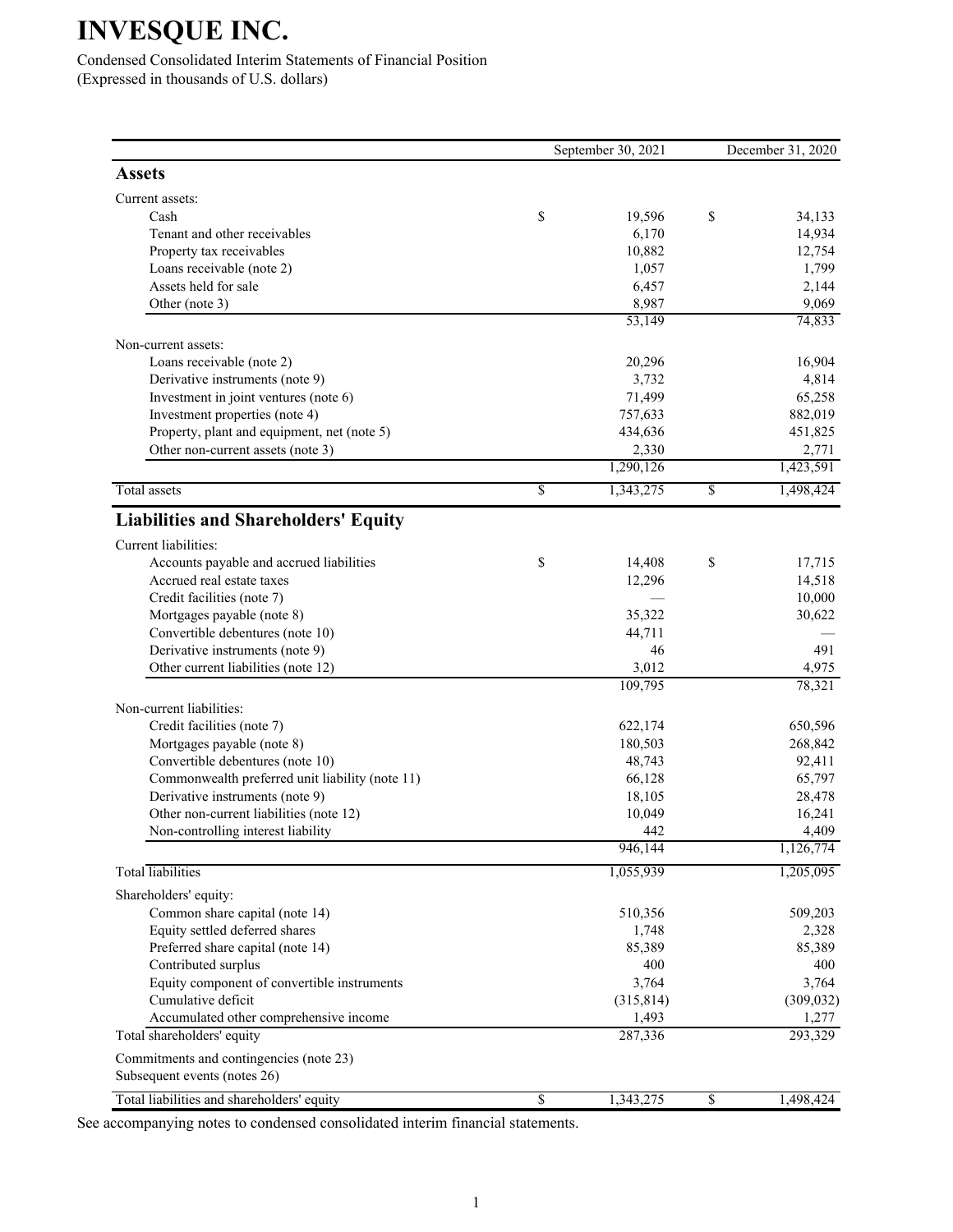Condensed Consolidated Interim Statements of Loss and Comprehensive Loss (Expressed in thousands of U.S. dollars, except per share amounts)

|                                                                        | Three months ended September<br>30, |           |    | Nine months ended September |            |
|------------------------------------------------------------------------|-------------------------------------|-----------|----|-----------------------------|------------|
|                                                                        | 2021                                | 2020      |    | 30,<br>2021                 | 2020       |
| Revenue:                                                               |                                     |           |    |                             |            |
| Rental (note 16)                                                       | \$<br>20.793 \$                     | 22,735    | \$ | 64,605 \$                   | 68,534     |
| Resident rental and related revenue (note 16)                          | 30,279                              | 31,106    |    | 88,620                      | 89,439     |
| Lease revenue from joint ventures (note 6)                             | 878                                 | 779       |    | 2,651                       | 2,301      |
| Other revenue                                                          | 999                                 | 809       |    | 2,971                       | 2,733      |
|                                                                        | 52,949                              | 55,429    |    | 158,847                     | 163,007    |
| Other income (note 1)                                                  |                                     | 2,529     |    | 2,130                       | 2,594      |
| Expenses (income):                                                     |                                     |           |    |                             |            |
| Direct property operating expenses (note 17)                           | 26,124                              | 24,391    |    | 75,058                      | 70,205     |
| Depreciation and amortization expense (note 5)                         | 4,722                               | 12,581    |    | 18,135                      | 36,606     |
| Finance costs from operations (note 18)                                | 12,120                              | 12,160    |    | 39,084                      | 36,848     |
| Real estate tax expense                                                | 2,728                               | 407       |    | 15,956                      | 14,114     |
| General and administrative expenses (note 19)                          | 3,115                               | 4,858     |    | 14,764                      | 15,583     |
| Transaction costs for business combination                             |                                     | (237)     |    |                             | 170        |
| Allowance for credit losses on loans and interest receivable (note 18) | (19)                                | 13,056    |    | 666                         | 20,151     |
| Change in non-controlling interest liability (note 18)                 | (225)                               | 41        |    | (271)                       | 209        |
| Change in fair value of investment properties - IFRIC 21               | 2,418                               | 3,206     |    | (4, 115)                    | (3,278)    |
| Change in fair value of investment properties (note 4)                 | 11,045                              | 39,699    |    | 16,101                      | 72,087     |
| Change in fair value of financial instruments (note 18)                | (2,196)                             | (2,131)   |    | (8,670)                     | 21,756     |
| Change in fair value of contingent consideration (note 18)             | (192)                               | 3,256     |    | 1,005                       | 3,256      |
| Gain on sale of property, plant and equipment                          | (40)                                |           |    | (54)                        | 141        |
|                                                                        | 59,600                              | 111,287   |    | 167,659                     | 287,848    |
| Income (loss) from joint ventures (note 6)                             | 1,569                               | (7, 420)  |    | (100)                       | (32, 386)  |
| Loss before income taxes                                               | (5,082)                             | (60, 749) |    | (6,782)                     | (154, 633) |
| Income tax recovery:                                                   |                                     |           |    |                             |            |
| Deferred (note 22)                                                     |                                     |           |    |                             | 6,944      |
| Net loss                                                               | \$<br>$(5,082)$ \$                  | (60, 749) | \$ | $(6,782)$ \$                | (147, 689) |
| Other comprehensive income:                                            |                                     |           |    |                             |            |
| Items to be reclassified to net income in subsequent periods           |                                     |           |    |                             |            |
| Unrealized gain (loss) on translation of foreign operations            | (1,283)                             | 1,163     |    | 216                         | (1,773)    |
| Total comprehensive loss                                               | \$<br>$(6,365)$ \$                  | (59, 586) | \$ | $(6,566)$ \$                | (149, 462) |
| Loss per share (note $15$ ):                                           |                                     |           |    |                             |            |
| Basic and diluted                                                      | \$<br>$(0.09)$ \$                   | (1.09)    | \$ | $(0.12)$ \$                 | (2.66)     |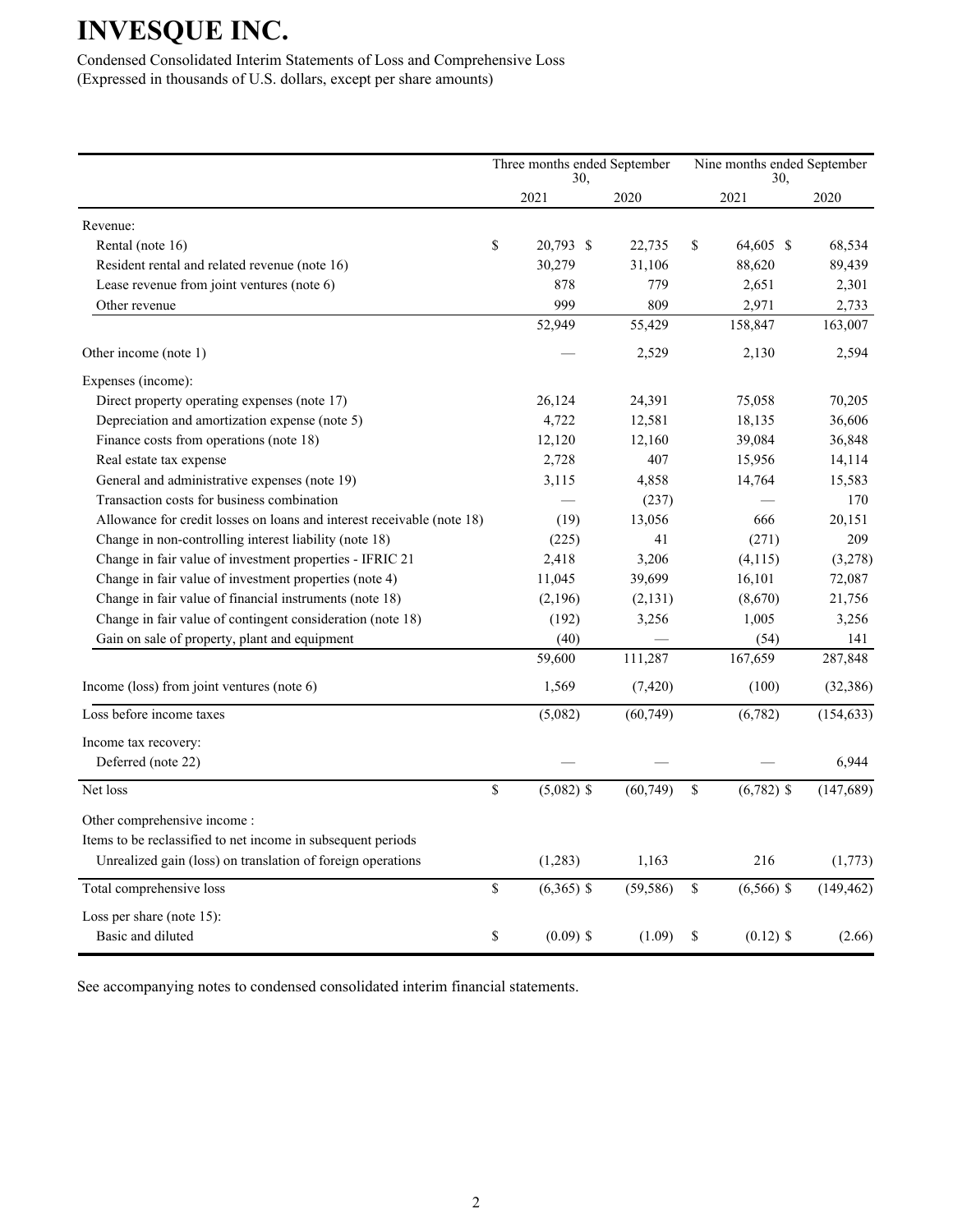Condensed Consolidated Interim Statements of Changes in Shareholders' Equity (Expressed in thousands of U.S. dollars) Nine months ended September 30, 2021 and 2020

|                                                                            |   | Common share<br>capital | deferred shares | Equity settled Preferred share<br>capital | Contributed<br>surplus | Equity<br>component of<br>convertible<br>instruments | Cumulative<br>deficit | Accumulated<br>other<br>comprehensive<br>income (loss) | Total           |
|----------------------------------------------------------------------------|---|-------------------------|-----------------|-------------------------------------------|------------------------|------------------------------------------------------|-----------------------|--------------------------------------------------------|-----------------|
| Balance, January 1, 2021                                                   | S | 509,203 \$              | 2,328 \$        | 85,389 \$                                 | 400S                   | $3,764$ \$                                           | $(309, 032)$ \$       | 1,277                                                  | 293,329<br>- \$ |
| Net loss                                                                   |   |                         |                 |                                           |                        | __                                                   | (6,782)               |                                                        | (6,782)         |
| Other comprehensive income                                                 |   |                         |                 |                                           |                        |                                                      | _                     | 216                                                    | 216             |
| Common shares issued (note 14)                                             |   | 637                     |                 |                                           |                        |                                                      |                       |                                                        | 637             |
| Amortization of equity settled deferred shares (note 20)                   |   |                         | (64)            |                                           |                        |                                                      |                       |                                                        | (64)            |
| Common shares issued for equity settled deferred share<br>(note 14 and 20) |   | 516                     | (516)           |                                           |                        |                                                      |                       |                                                        |                 |
| Balance, September 30, 2021                                                |   | 510,356 \$              | $1,748$ \$      | 85,389 \$                                 | 400 \$                 | $3,764$ \$                                           | $(315, 814)$ \$       | $1,493$ \$                                             | 287,336         |

|                                                                        |    | Common share<br>capital | deferred shares | Equity settled Preferred share<br>capital | Contributed<br>surplus | Equity<br>component of<br>convertible<br>instruments | deficit        | Accumulated<br>other<br>Cumulative comprehensive<br>income (loss) | Total      |
|------------------------------------------------------------------------|----|-------------------------|-----------------|-------------------------------------------|------------------------|------------------------------------------------------|----------------|-------------------------------------------------------------------|------------|
| Balance, January 1, 2020                                               | \$ | 504,561 \$              | 733             | 85,389 \$<br>-S                           | 400 \$                 | $3,764$ \$                                           | $(114,908)$ \$ | 205 \$                                                            | 480,144    |
| Net loss                                                               |    |                         |                 |                                           |                        | –                                                    | (147,689)      | $\hspace{0.05cm}$                                                 | (147, 689) |
| Other comprehensive loss                                               |    |                         |                 |                                           |                        |                                                      |                | (1,773)                                                           | (1,773)    |
| Common shares issued, net of issuance costs                            |    | 1,040                   |                 |                                           |                        |                                                      |                |                                                                   | 1,040      |
| Common shares issued under the Company's dividend<br>reinvestment plan |    | 3,498                   |                 |                                           |                        |                                                      |                |                                                                   | 3,498      |
| Dividends declared on common shares                                    |    |                         |                 |                                           |                        | –                                                    | (10, 120)      |                                                                   | (10, 120)  |
| Common Shares purchased under NCIB                                     |    | (148)                   |                 |                                           |                        |                                                      |                |                                                                   | (148)      |
| Amortization of equity settled deferred shares                         |    |                         | 1,340           |                                           |                        |                                                      |                |                                                                   | 1,340      |
| Common shares issued through conversion of<br>convertible debentures   |    | 214                     | (214)           |                                           |                        |                                                      |                |                                                                   |            |
| Balance, September 30, 2020                                            | S. | 509,165 \$              | 1,859 \$        | 85,389 \$                                 | 400S                   | $3,764$ \$                                           | $(272,717)$ \$ | $(1,568)$ \$                                                      | 326,292    |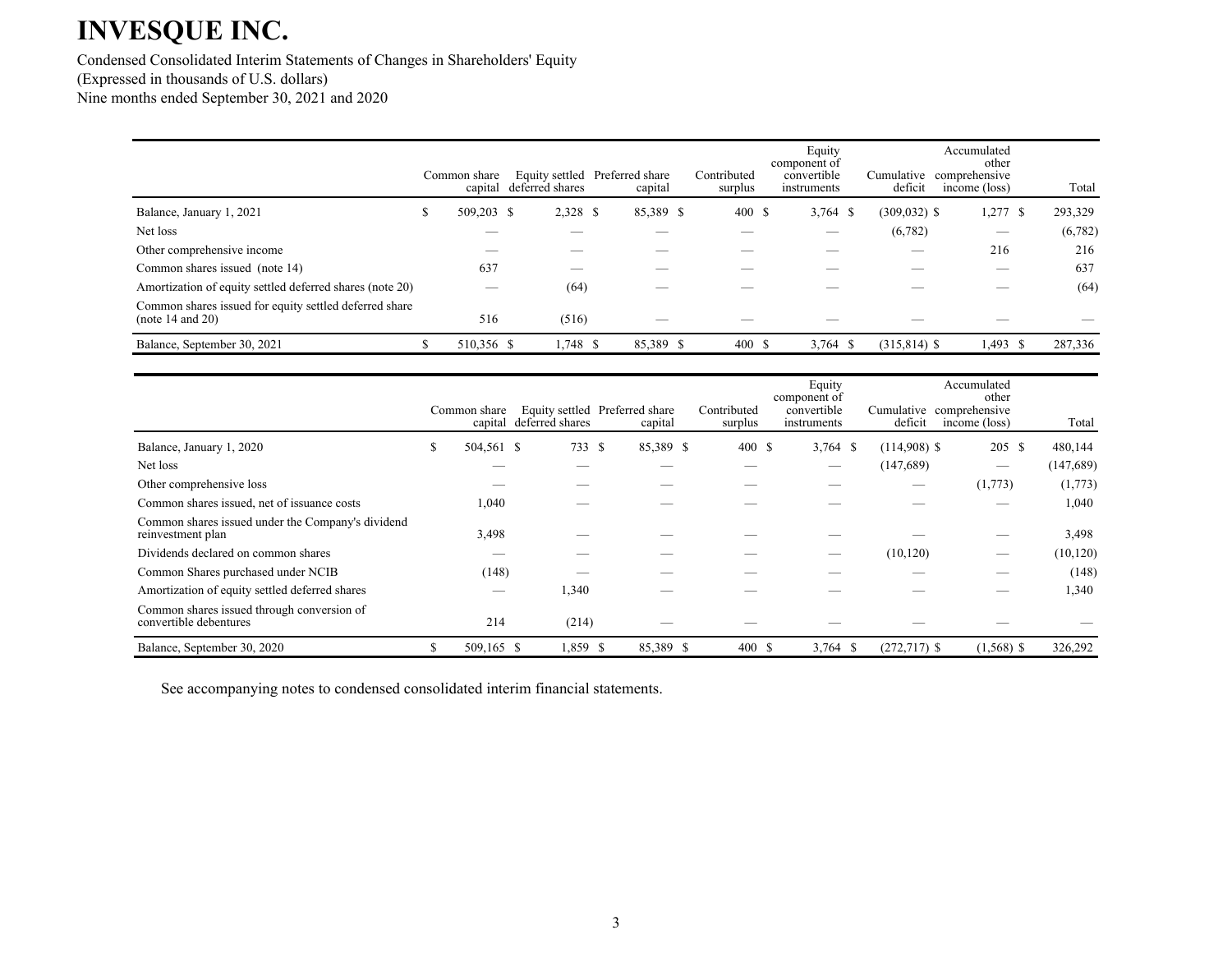### Condensed Consolidated Interim Statements of Cash Flows (Expressed in thousands of U.S. dollars) Nine months ended September 30, 2021 and 2020

|                                                                                      | Nine months ended September<br>30, 2021 |    | Nine months ended September<br>30, 2020 |
|--------------------------------------------------------------------------------------|-----------------------------------------|----|-----------------------------------------|
| Cash flows from operating activities:                                                |                                         |    |                                         |
| Net loss                                                                             | \$<br>(6,782)                           | \$ | (147,689)                               |
| Items not involving cash:<br>Fair value adjustment of investment properties (note 4) |                                         |    |                                         |
|                                                                                      | 16,101                                  |    | 72,087                                  |
| Fair value adjustment of financial instruments (note 18)                             | (8,670)                                 |    | 21,756                                  |
| Depreciation and amortization expense (note 5)                                       | 18,135                                  |    | 36,606                                  |
| Allowance for credit losses on loans and interest receivable (note 18)               | 666                                     |    | 20,151                                  |
| Straight-line rent (note 16)                                                         | (4,970)                                 |    | (5,090)                                 |
| Amortization of tenant inducements (note 16)                                         | 347                                     |    | 287                                     |
| Finance costs from operations (note 18)                                              | 39,084                                  |    | 36,848                                  |
| Change in non-controlling interest liability (note 18)                               | (271)                                   |    | 209                                     |
| Change in fair value of contingent consideration (note 18)                           | 1,005                                   |    | 3,256                                   |
| Loss on sale of property, plant and equipment                                        | (54)                                    |    | 141                                     |
| Loss from joint ventures (note 6)                                                    | 100                                     |    | 32,386                                  |
| Deferred income tax (note 22)                                                        |                                         |    | (6,944)                                 |
| Interest paid                                                                        | (36,007)                                |    | (36, 148)                               |
| Interest income received                                                             | 523                                     |    | 491                                     |
| Debt extinguishment costs paid                                                       | (945)                                   |    |                                         |
| Change in non-cash operating working capital:                                        |                                         |    |                                         |
| Tenant and other receivables                                                         | (3,557)                                 |    | (10,966)                                |
| Accounts payable and accrued liabilities                                             | (2,266)                                 |    | (1, 839)                                |
| Unearned revenue                                                                     | (1, 425)                                |    | 105                                     |
| Other assets                                                                         | 830                                     |    | (1,755)                                 |
| Other liabilities                                                                    | (602)                                   |    | 925                                     |
| Accrued real estate taxes                                                            | 76                                      |    | 2,744                                   |
| Net cash provided by operating activities                                            | \$<br>11,318                            | \$ | 17,561                                  |
| Cash flows from financing activities:                                                |                                         |    |                                         |
| Proceeds from credit facilities (note 13)                                            | \$<br>58,953                            | \$ | 33,000                                  |
| Payments on credit facilities (note 13)                                              | (98, 811)                               |    | (21,250)                                |
| Debt issuance costs paid (note 13)                                                   | (206)                                   |    | (857)                                   |
| Proceeds from mortgages payable (note 13)                                            | 17,135                                  |    | 17,198                                  |
| Payments of mortgages payable (note 13)                                              | (102, 363)                              |    | (21,083)                                |
| Payments for settlement of interest rate swap                                        | (619)                                   |    |                                         |
| Dividends paid to common shareholders                                                |                                         |    | (9,976)                                 |
| Payment for repurchase of common shares                                              |                                         |    | (148)                                   |
| Cash used in financing activities                                                    | \$<br>(125, 911)                        | S  | (3,116)                                 |
| Cash flows from investing activities:                                                |                                         |    |                                         |
| Additions to investment properties                                                   | \$<br>(1,012)                           | \$ | (5,323)                                 |
| Dispositions of investment properties                                                | 110,389                                 |    |                                         |
| Additions to property, plant and equipment                                           | (5,201)                                 |    | (7,602)                                 |
| Dispositions of property, plant and equipment                                        |                                         |    | 15,563                                  |
| Acquisition of interest in joint venture                                             |                                         |    | (476)                                   |
| Disposition of interest in joint venture                                             |                                         |    | 1,447                                   |
| Cash balance acquired in business combination                                        |                                         |    | 2,081                                   |
| Distributions from joint ventures                                                    | 951                                     |    | 2,831                                   |
| Contributions to joint ventures                                                      | (3,979)                                 |    | (1, 855)                                |
| Distributions to non-controlling interest partners                                   | (2,709)                                 |    | (238)                                   |
| Contributions from non-controlling interest partners                                 | 235                                     |    |                                         |
| Collection of security deposits                                                      | 682                                     |    |                                         |
| Proceeds from income support agreement                                               |                                         |    | 63                                      |
| Payments to previous owner of Care                                                   | (126)                                   |    |                                         |
| Payment for prepaid acquisition costs                                                | (116)                                   |    |                                         |
| Repayment of loans receivable                                                        | 942                                     |    | 1,738                                   |
| Cash provided by investing activities                                                | \$<br>100,056                           | \$ | 8,229                                   |
| Increase in cash and cash equivalents                                                | (14, 537)                               |    | 22,674                                  |
| Cash and cash equivalents, beginning of period                                       | 34,133                                  |    | 11,838                                  |
| Cash and cash equivalents, end of period                                             | \$<br>19,596                            | \$ | 34,512                                  |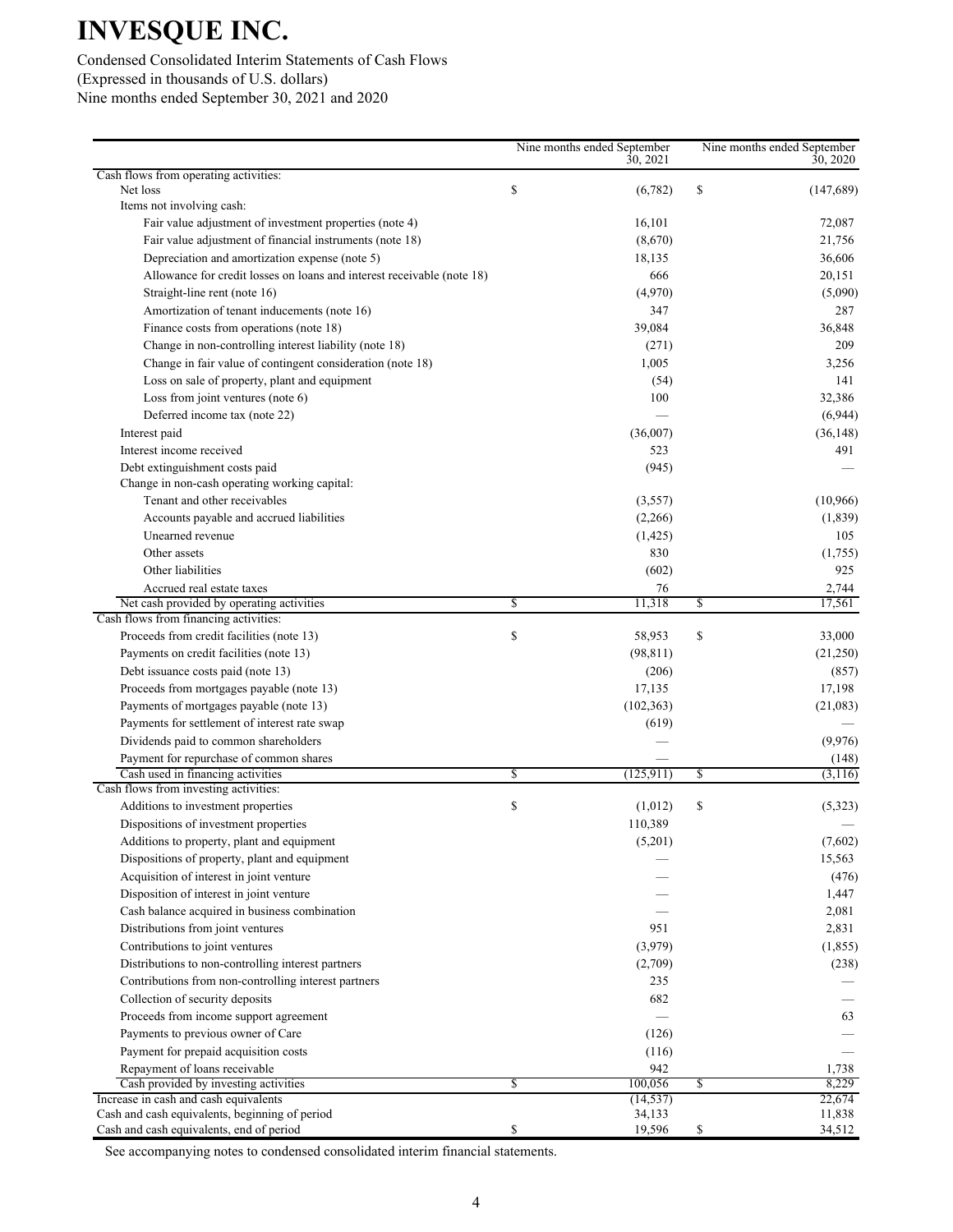Notes to Condensed Consolidated Interim Financial Statements

(Expressed in thousands of U.S. dollars unless otherwise noted, except share and per share amounts) Three and nine months ended September 30, 2021 and 2020

Invesque Inc. (the "Company") was incorporated on May 31, 2007 under the Business Corporations Act (Ontario). Effective April 4, 2016, the Company changed its name from "Kingsway Arms Retirement Residences Inc." to "Mainstreet Health Investments Inc." and continued under the laws of the Province of British Columbia. Effective January 3, 2018, the Company changed its name from "Mainstreet Health Investments Inc." to "Invesque Inc.". The Company's registered office is 2500 - 700 W Georgia Street, Vancouver, British Columbia V7Y 1B3.

The Company currently owns a portfolio of North American income generating properties across the health care spectrum. The Company's portfolio includes investments in independent living, assisted living, memory care, skilled nursing, transitional care and medical office properties, which are operated primarily under long-term leases and joint venture arrangements with operating partners. The Company's portfolio also includes investments in owner occupied seniors housing properties in which Invesque owns the real estate and provides management services through its subsidiary management company, Commonwealth Senior Living.

At September 30, 2021, the Company owns interests in a portfolio of 114 health care and senior living properties comprised of 56 consolidated investment properties, 35 consolidated owner occupied properties, interests in 16 properties held through joint arrangements, and 7 properties held for sale.

#### **1. Basis of preparation:**

(a) Liquidity Assessment

A novel strain of coronavirus causing the disease known as COVID-19 has spread throughout the world, including across the United States and Canada, causing the World Health Organization to declare the COVID-19 outbreak a pandemic in March 2020. In an attempt to contain the spread and impact of the pandemic, authorities throughout the United States and Canada have implemented measures such as travel bans and restrictions, stay-at-home orders, social distancing guidelines and limitations on other business activity. The pandemic has resulted in a significant economic downturn in the United States, Canada and globally, and has also led to disruptions and volatility in capital markets. These trends are likely to continue for the remainder of 2021 and beyond.

The pandemic has had an impact on results and operations of the Company, including decreased occupancy, delays in collections from tenants, and increased operating expenses. The Company announced on April 10, 2020 that it suspended the dividend for all common shares beginning from April 1, 2020 until further notice.

The Company expects that the pandemic could continue to have a negative effect on its results of operations, financial position and cash flows, particularly if negative economic and public health conditions in the United States and Canada persist for a significant period of time. The ultimate impact of the pandemic on the Company's financial results will depend on future developments, which are highly uncertain and cannot be predicted with confidence. This includes, among other factors, the duration and severity of the pandemic as well as negative economic conditions arising therefrom, the impact of the pandemic on occupancy rates in the Company's communities, the volume of COVID-19 patients cared for across the portfolio, and the impact of government actions on the seniors housing industry and broader economy, including through existing and future stimulus efforts. The impact of COVID-19 has been partially offset to date by certain government stimulus programs which have helped to offset COVID-19 related expenses and compensate for lost revenues, but the Company is not able to provide assurance that such programs may continue to be available in the future. For the three and nine months ended September 30, 2021, the Company recognized \$0 and \$2,130, respectively, of other income related to government grants funded through programs designed to assist seniors housing operators who have experienced both lost revenue and increased expenses during the COVID-19 pandemic (three and nine months ended September 30, 2020 - \$2,529 and \$2,594, respectively). For the three and nine months ended September 30, 2021, the Company recognized \$0 and \$129, respectively, included in loss from joint ventures related to the Company's share of government grants recognized at the joint venture properties for COVID-19 pandemic relief (three and nine months ended September 30, 2020 - \$527 and \$959, respectively).

Liquidity risk is the risk that an entity is unable to fund its assets or meet its obligations as they come due. Liquidity risk is managed in part through cash forecasting. While there are uncertainties in assessing future liquidity requirements under normal operating conditions, the stressed conditions caused by COVID-19 have introduced increased uncertainties. The Company monitors forecasts of liquidity requirements to ensure it has the ability to meet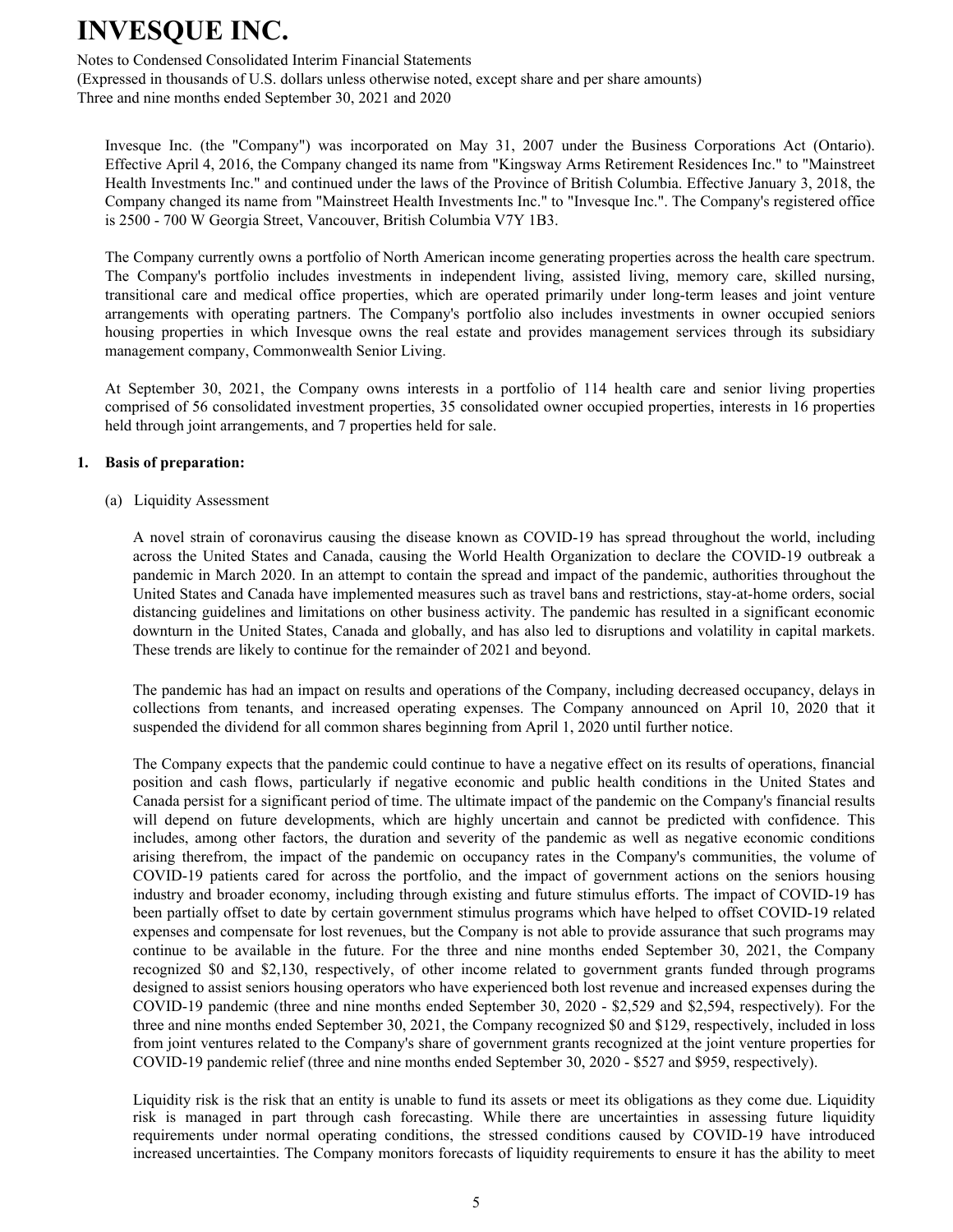Notes to Condensed Consolidated Interim Financial Statements

(Expressed in thousands of U.S. dollars unless otherwise noted, except share and per share amounts) Three and nine months ended September 30, 2021 and 2020

operational needs by maintaining sufficient availability of the combination of cash and credit facility capacity, and to ensure the Company will meet its financial covenants related to debt agreements. Such forecasting involves a significant degree of judgment which takes into consideration current and projected macroeconomic conditions, the Company's cash collection efforts, debt financing and refinancing plans, and covenant compliance required under the terms of debt agreements. There is a risk that such liquidity forecasts may not be achieved and that currently available debt financing may no longer be available to the Company at terms and conditions that are favorable, or at all.

As a result of the events and conditions associated with COVID-19, the Company has amended certain terms of various financing arrangements having conducted an assessment of its liquidity. The Company believes that it has sufficient available liquidity to meet its minimum obligations as they come due and to comply with financial covenants in its credit facilities, as amended, for a period of at least 12 months from September 30, 2021. Further, the Company has assessed that there are no material uncertainties related to events or conditions that may cast significant doubt upon the Company's ability to continue as a going concern. In making this significant judgment, the Company has prepared a cash flow forecast with the most significant assumptions in the preparation of such forecast being the ability of its tenants to meet their projected rental obligations to the Company, the continued availability of financing and occupancy levels at owner occupied properties.

In response to a severe downside scenario, management has the ability to take the following mitigating actions to reduce costs, optimize the Company's cash flow and preserve liquidity:

- (i) utilizing available cash to pay down debts,
- (ii) sell certain properties and use the proceeds to buy down debt,
- (iii) exercise the Company's right to convert its convertible debentures into common shares,
- (iv) reducing non-essential capital expenditures.
- (b) Statement of compliance:

These condensed consolidated interim financial statements have been prepared in accordance with International Accounting Standard ("IAS") 34, Interim Financial Reporting, as issued by the International Accounting Standards Board ("IASB"). The condensed consolidated interim financial statements do not include all of the information required for full annual financial statements and should be read in conjunction with the Company's annual consolidated financial statements for the year ended December 31, 2020 issued on March 11, 2021, and which have been prepared in accordance with International Financial Reporting Standards ("IFRS"), as issued by the IASB.

These condensed consolidated interim financial statements were approved by the Board of Directors of the Company and authorized for issuance on November 10, 2021.

These condensed consolidated interim financial statements follow the same accounting policies and methods of application as the consolidated financial statements as at and for the year ended December 31, 2020. The following IFRS amendments were adopted in 2021:

In August 2020, the IASB issued Interest Rate Benchmark Reform ("IBOR") Reform and the Effects on Financial Reporting – Phase II (amendments to IFRS 9, IFRS 7, IAS 39 – Financial Instruments: Recognition and Measurement ("IAS 39"), IFRS 4 – Insurance Contracts ("IFRS 4") and IFRS 16 – Leases ("IFRS 16")). The objective of the second phase of the IASB's project was to assist entities in providing useful information about the effects of the transition to alternative benchmark rates and support preparers in applying the requirements of the IFRS Standards when changes are made to contractual cash flows or hedging relationships as a result of the transition to an alternative benchmark interest rate. The amendments affect the basis for determining the contractual cash flows as a result of benchmark interest rate reform, hedge accounting and disclosures.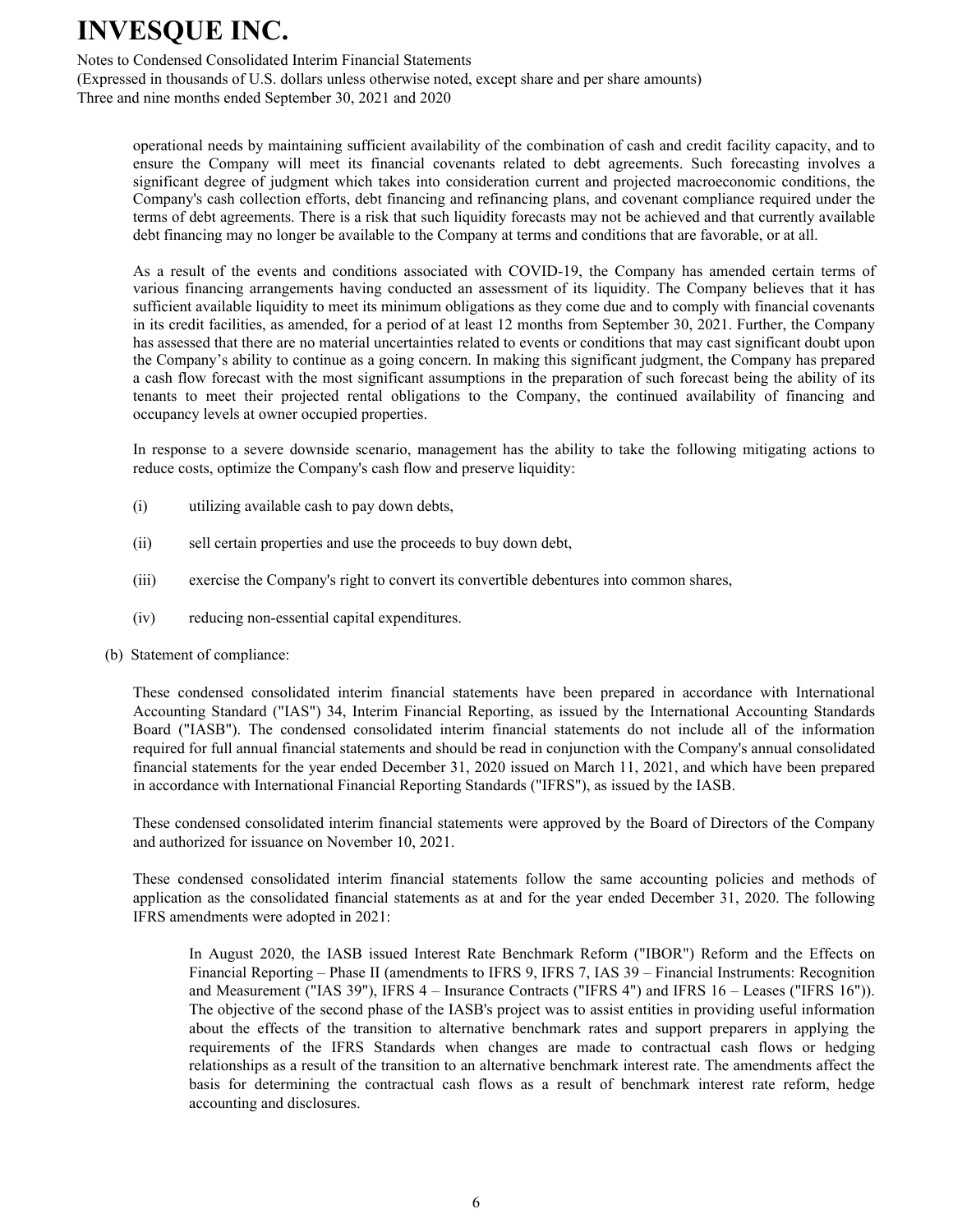Notes to Condensed Consolidated Interim Financial Statements

(Expressed in thousands of U.S. dollars unless otherwise noted, except share and per share amounts) Three and nine months ended September 30, 2021 and 2020

> On March 5, 2021, the Financial Conduct Authority announced that panel bank submissions for certain LIBOR settings will cease as at December 31, 2021 and the remainder on June 30, 2023, after which representative LIBOR rates will no longer be available. The Company holds debt and derivative instruments that will be impacted by any potential changes to the June 30, 2023 LIBOR cessation date. To the extent not already completed, the Company plans to amend in-place agreements to a new benchmark or implement appropriate fallback provisions as applicable in response to the IBOR reform prior to or by the June 30, 2023 effective date.

#### **2. Loans receivable:**

Loans receivable issued as at September 30, 2021 and December 31, 2020 are detailed in the table below:

| Debtor                                                                | Loan Type                          | September<br>30, 2021 | December<br>31, 2020 | <b>Issued Date</b>             | Maturity<br>Date $(1)$          | Current<br>Interest<br>Rate | <b>PIK</b><br>Interest<br>Rate |
|-----------------------------------------------------------------------|------------------------------------|-----------------------|----------------------|--------------------------------|---------------------------------|-----------------------------|--------------------------------|
| Mainstreet Investment Company, LLC                                    | Interest-only loan \$              | 3,932 \$              | 3,932                | December 22, 2016              | December 22, 2018               | $8.5\%$                     | $1.5\%$                        |
| Autumnwood Lifestyles Inc.                                            | Revolving credit<br>facility       | 1,183                 | 1,178                | November 1, 2016               | October 31, 2018 <sup>(3)</sup> | 8.0%                        | $-$ %                          |
| Symcare ML, LLC                                                       | Loan receivable                    |                       | 7,295                | October 20, 2017               | December 31, 2033               | 5.0 %                       | $-$ %                          |
| Premier Senior Living, LLC <sup>(6)</sup>                             | Loan receivable                    | 721                   | 725                  | August 16, 2013 <sup>(2)</sup> | August 16, 2025                 | 9.4%                        | $-$ %                          |
| <b>Ellipsis Real Estate Partners</b>                                  | Loan receivable                    | 951                   | 951                  | May 4, 2018                    | May 4, 2028                     | $-$ %                       | 10.0%                          |
| Ellipsis Real Estate Partners                                         | Loan receivable                    | 1,332                 | 1,338                | September 14, 2018             | September 14, 2028              | $-$ %                       | $10.0\ \%$                     |
| Symcare ML, LLC                                                       | Loan receivable                    |                       | 15,000               | December 26, 2018              | December 31, 2033               | $5.0 \%$                    | 5.0 %                          |
| Hillcrest Millard, LLC                                                | Loan receivable                    | 521                   | 503                  | January 1, 2019                | January 1, 2028                 | $-$ %                       | 5.0 %                          |
| Hillcrest Firethorn, LLC                                              | Loan receivable                    | 489                   | 472                  | January 1, 2019                | November 1, 2027                | $-$ %                       | 5.0 %                          |
| <b>Bridgemoor Transitional Care</b><br>Operations, LLC <sup>(5)</sup> | Loan receivable                    | 1,872                 | 1,872                | June 5, 2019                   | June 5, 2035                    | $-$ %                       | $-$ %                          |
| MOC Webster, LLC                                                      | Loan receivable                    | 842                   | 576                  | June 5, 2019                   | June 5, 2035                    | $-$ %                       | $-$ %                          |
| RHS Propco Mooresville, LLC                                           | Loan receivable                    | 5,000                 | 5,000                | June 28, 2019                  | July 1, 2024                    | 8.5 %                       | $-$ %                          |
| Memory Care America LLC                                               | Loan receivable                    | 254                   | 1,198                | July 31, 2019                  | January 1, 2024                 | $8.5\%$                     | $-$ %                          |
| Ellipsis Real Estate Partners LLC <sup>(9)</sup>                      | Mezzanine loan                     | 477                   | 474                  | October 25, 2019               | October 1, 2022                 | $2.5 \%$                    | 7.5 %                          |
| Blue Bell Senior Holdings, LLC <sup>(7)</sup>                         | Loan receivable                    | 490                   | 490                  | February 21, 2020              | March 1, 2024                   | 5.9 %                       | $-$ %                          |
| PSL Care GP LLC                                                       | Loan receivable                    | 450                   | 450                  | May 6, 2020                    | (8)                             | $3.5 \%$                    | $-$ %                          |
| Symcare ML, LLC                                                       | Loan receivable                    | 7,276                 |                      | June 1, 2021                   | December 31, 2035               | $-$ %                       | $1.0 \%$                       |
| Accrued current and long term interest                                |                                    | 1,010                 | 3,122                |                                |                                 |                             |                                |
| Allowance for losses on loans receivable                              |                                    | (7,341)               | (28, 241)            |                                |                                 |                             |                                |
| Carrying value of loans recorded at amortized cost \$                 |                                    | 19,459 \$             | 16,335               |                                |                                 |                             |                                |
| Javelina Ventures, LLC                                                | Loan receivable -<br><b>FVTPL</b>  | 1,894                 | 2,368                | December 31, 2018              | (4)                             | $-$ %                       | 5.0 %                          |
|                                                                       | Carrying value of loans receivable | 21,353                | 18,703               |                                |                                 |                             |                                |
|                                                                       | Less current portion               | 1,057                 | 1,799                |                                |                                 |                             |                                |
|                                                                       | Long term portion \$               | 20,296 \$             | 16.904               |                                |                                 |                             |                                |

(1) Mezzanine loans are due at the time of sale of the property if sale occurs earlier than the stated maturity date.

(2) Loan assumed through acquisition on February 1, 2018. Loan was originally issued by Care PSL Holdings LLC on August 16, 2013.

(3) Maturity date is the later of October 31, 2018 or the completion of the expansion projects at the Marina Point and Red Oak Facilities. The projects are not yet complete.

(4) The repayment of this loan is pursuant to Javelina Ventures Operating Agreement in which net available cash from operations will be used to repay the principal and accrued interest on this loan.

(5) This loan was issued to MOC Fort Worth, LLC; MOC Round Rock, LLC; MOC San Antonio II, LLC; MOC Webster, LLC; and Bridgemoor Transitional Care Operations, LLC.

(6) This loan was issued to Park Terrace Operating, LLC; Seneca Lake Terrace Operating, LLC; and Premier Senior Living, LLC.

(7) Maturity date is the earlier of March 1, 2024, the date that the existing debt secured by the property is refinanced, or upon termination of the management agreement.

(8) No stated maturity date for loan receivable. Principal of loan is repaid when distributions are made from the joint venture operated by Phoenix Senior Living.

(9) This loan was funded for the development of a memory care facility in Wyoming, MI.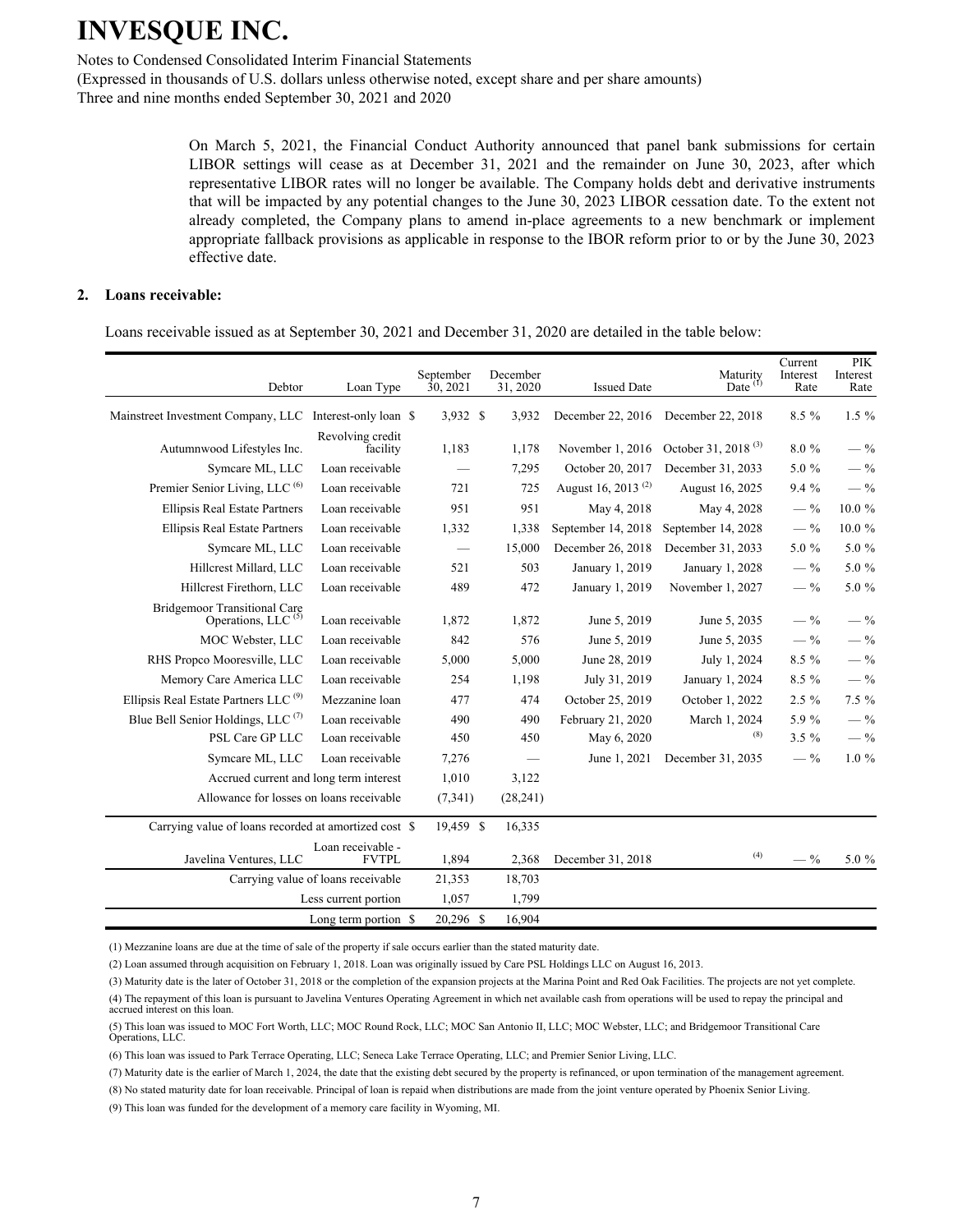Notes to Condensed Consolidated Interim Financial Statements

(Expressed in thousands of U.S. dollars unless otherwise noted, except share and per share amounts) Three and nine months ended September 30, 2021 and 2020

\$11,975 of the loans outstanding and \$70 of the accrued current and long term interest as at September 30, 2021 in the table above are made to current tenant operators. Of these amounts, \$3,086 has been reserved as uncollectible.

Loans receivable and associated allowance for losses on loans receivable accounted for at amortized cost as at September 30, 2021 are as follows:

|                                          | Stage 1   | Stage 2 | Stage 3 | Total   |
|------------------------------------------|-----------|---------|---------|---------|
| Loans receivable, net of loan fees       | 17.936 \$ | 1.964 S | 6.900 S | 26,800  |
| Allowance for losses on loans receivable | (267      | 377     | (6,697  | (7,341) |
| Loans receivable, net of allowances      | 7.669     | .587    | 203     | 19.459  |

Loans receivable and associated allowance for losses on loans receivable accounted for at amortized cost as at December 31, 2020 are as follows:

|                                          | Stage 1   | Stage 2  | Stage 3   | Total    |
|------------------------------------------|-----------|----------|-----------|----------|
| Loans receivable, net of loan fees       | 11.079 \$ | 1.186 \$ | 32.311 \$ | 44.576   |
| Allowance for losses on loans receivable | (127)     | (236)    | (27, 878) | (28,241) |
| Loans receivable, net of allowances      | 10.952 \$ | 950 S    | 4.433     | 16.335   |

The changes in the gross loans receivable balance during the period ended September 30, 2021 are shown in the following table:

|                                                    | Stage 1           | Stage 2    | Stage 3    | Total    |
|----------------------------------------------------|-------------------|------------|------------|----------|
| Total loans receivable as at December<br>31, 2020  | \$<br>11,079 \$   | 1,186 \$   | 32,311 \$  | 44,576   |
| Loans receivable                                   |                   |            |            |          |
| Transfer to/(from)                                 |                   |            |            |          |
| Stage 1                                            | (733)             | 733        |            |          |
| Stage 2                                            |                   |            |            |          |
| Stage 3                                            |                   |            |            |          |
|                                                    | \$<br>$10,346$ \$ | 1,919 \$   | 32,311 \$  | 44,576   |
| Issuances                                          | 468               | 41         | 265        | 774      |
| Repayments                                         |                   |            | (943)      | (943)    |
| Currency translation                               |                   | 4          |            | 4        |
| Non-cash settlement                                | 7,122             |            | (24, 733)  | (17,611) |
| Total loans receivable as at September<br>30, 2021 | \$<br>17,936 \$   | $1,964$ \$ | $6,900$ \$ | 26,800   |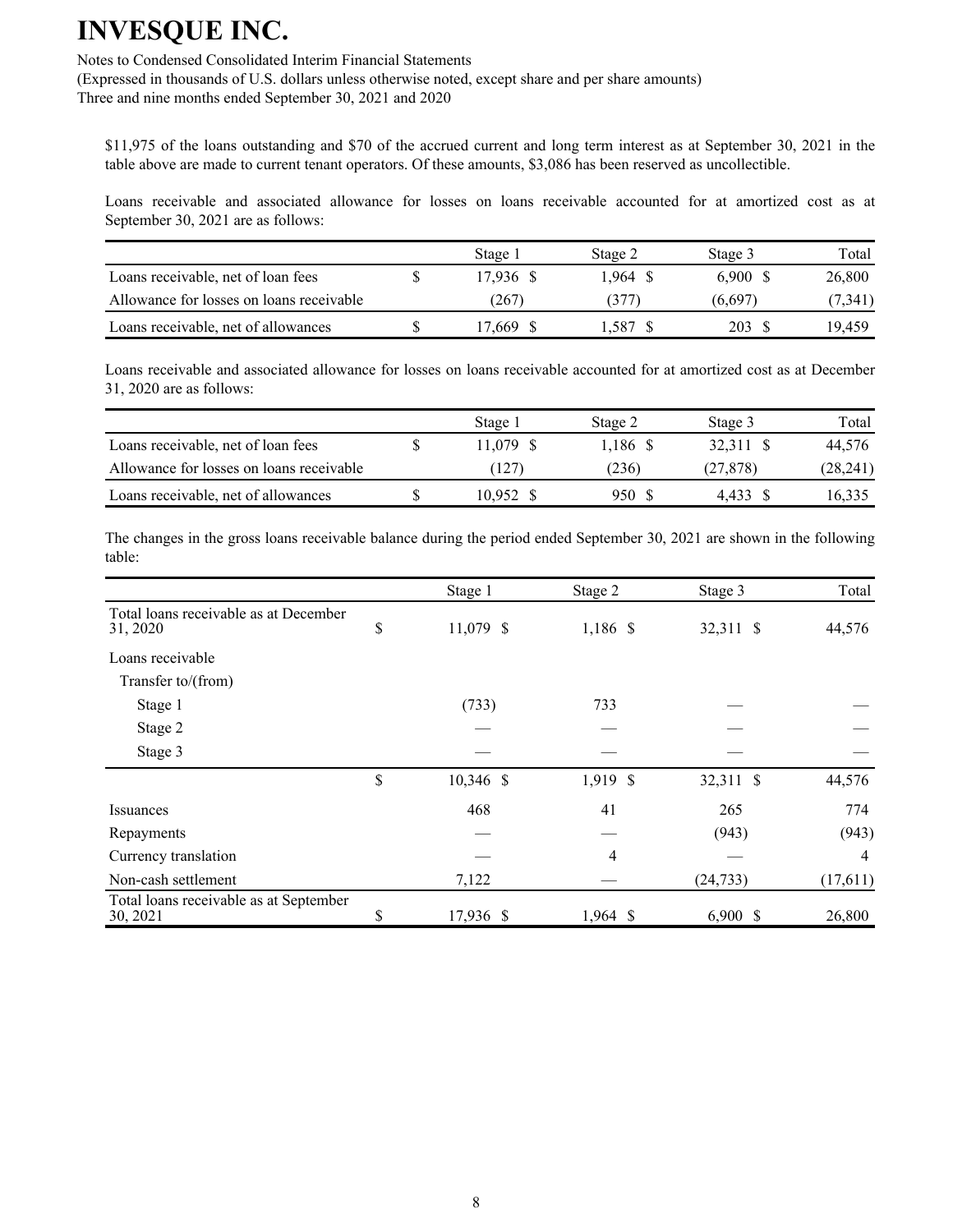Notes to Condensed Consolidated Interim Financial Statements

(Expressed in thousands of U.S. dollars unless otherwise noted, except share and per share amounts)

Three and nine months ended September 30, 2021 and 2020

The changes in the allowance for credit losses during the period ended September 30, 2021 are shown in the following table:

|                                                               |    | Stage 1 | Stage 2 | Stage 3    | Total     |
|---------------------------------------------------------------|----|---------|---------|------------|-----------|
| Total allowance for credit losses as at<br>December 31, 2020  | \$ | 127S    | 236 \$  | 27,878 \$  | 28,241    |
| Allowance for credit losses                                   |    |         |         |            |           |
| Remeasurement                                                 |    |         | 133     | 263        | 396       |
| Transfer to/(from)                                            |    |         |         |            |           |
| Stage 1                                                       |    | (7)     | 7       |            |           |
| Stage 2                                                       |    |         |         |            |           |
| Stage 3                                                       |    |         |         |            |           |
|                                                               | \$ | 120S    | 376 \$  | 28,141 \$  | 28,637    |
| Issuances                                                     |    |         |         | 265        | 265       |
| Repayments                                                    |    |         |         | (154)      | (154)     |
| Currency translation                                          |    |         |         |            |           |
| Non-cash settlement                                           |    | 147     |         | (21, 555)  | (21, 408) |
| Total allowance for credit losses as at<br>September 30, 2021 | S  | 267S    | 377 \$  | $6,697$ \$ | 7,341     |

For the three and nine months ended September 30, 2021, a gain of \$19 and a loss of \$666, respectively (three and nine months ended September 30, 2020 - \$13,056 loss and \$20,151 loss, respectively) was recorded as change in allowance for credit losses on loans and interest receivable in the condensed consolidated interim statements of loss and comprehensive loss. For the three and nine months ended September 30, 2021 a loss of \$0 and \$474, respectively (three and nine months ended September 30, 2020 - NIL) was recorded as a change in fair value of financial instruments in the condensed consolidated interim statements of loss and comprehensive loss for the change in fair value of the loan to Javelina Ventures, LLC.

On June 1, 2021, a subsidiary of the Company entered into a loan agreement with the tenant operator of the Symphony Portfolio ("Symcare") for a principal amount of \$17,000 in satisfaction of all remaining balances owed by Symcare including the \$7,295 loan entered into on October 20, 2017 and accrued interest thereon, the \$15,000 loan entered into on December 26, 2018 and accrued interest thereon, and \$10,969 of outstanding rent receivable offset by the release of the \$7,000 security deposit on the previous master lease with Symcare. The new loan matures on December 31, 2035 and earns interest at an annual rate of 1.0% which accrues to the balance of the loan until maturity ("PIK Interest"). The loan is discounted using a market rate and is recorded at a net loan balance of \$7,276.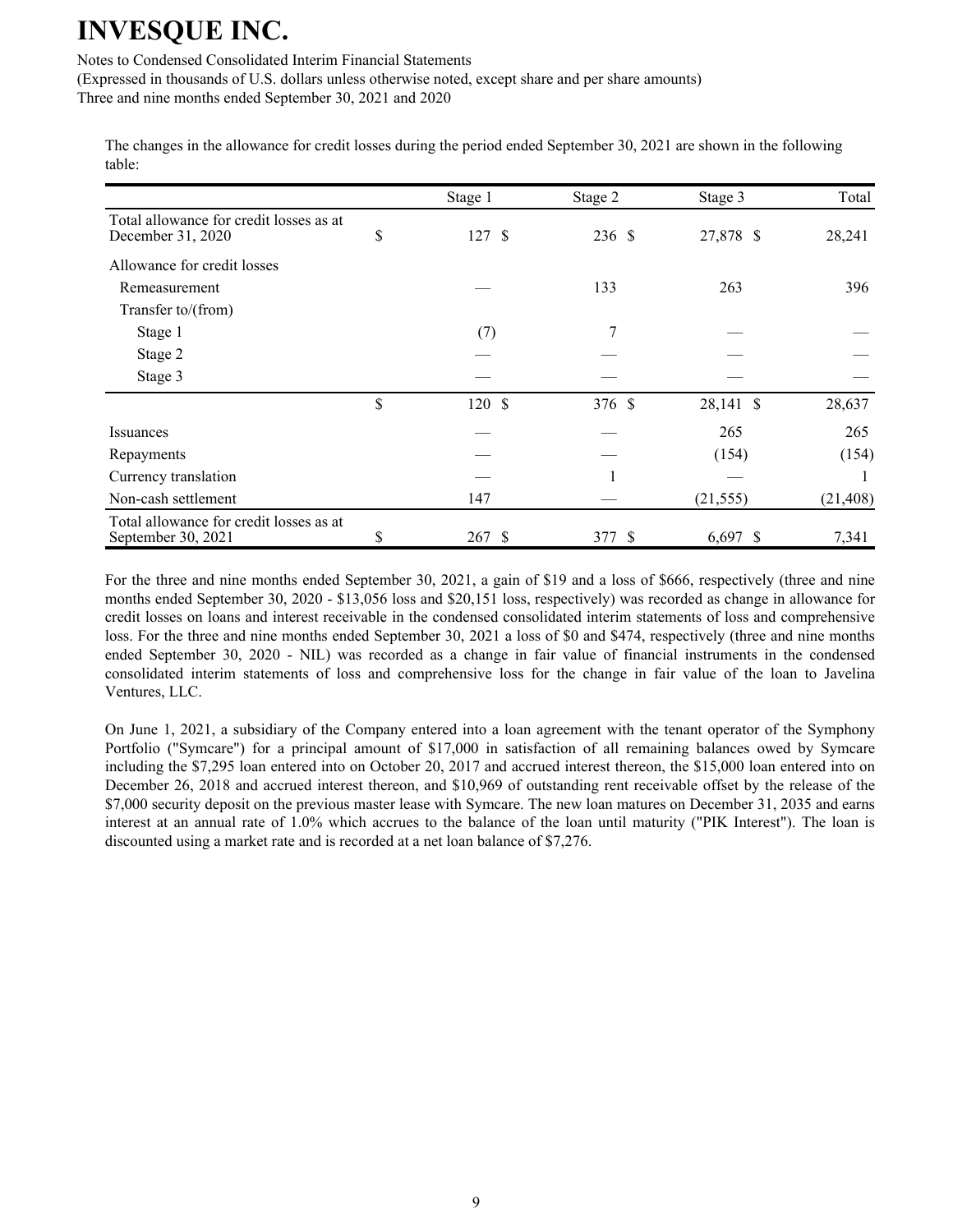Notes to Condensed Consolidated Interim Financial Statements (Expressed in thousands of U.S. dollars unless otherwise noted, except share and per share amounts) Three and nine months ended September 30, 2021 and 2020

### **3. Other assets:**

Other assets are as follows:

|                                                            | September 30, 2021 | December 31, 2020 |
|------------------------------------------------------------|--------------------|-------------------|
| Prepaid expense                                            | \$<br>3,645        | \$<br>2,330       |
| Security deposits and costs related to future acquisitions |                    | 682               |
| Escrow deposits held by lenders                            | 4,430              | 5,251             |
| Right-of-use assets                                        | 1,577              | 1,889             |
| Bond assets                                                | 753                | 881               |
| Other                                                      | 912                | 807               |
|                                                            | \$<br>11,317       | \$<br>11,840      |
| Current                                                    | \$<br>8,987        | \$<br>9,069       |
| Non-current                                                | 2,330              | 2,771             |
|                                                            | \$<br>11,317       | \$<br>11,840      |

Escrow deposits held by lenders includes amounts held for use in payment of real estate taxes, property insurance and replacement reserves.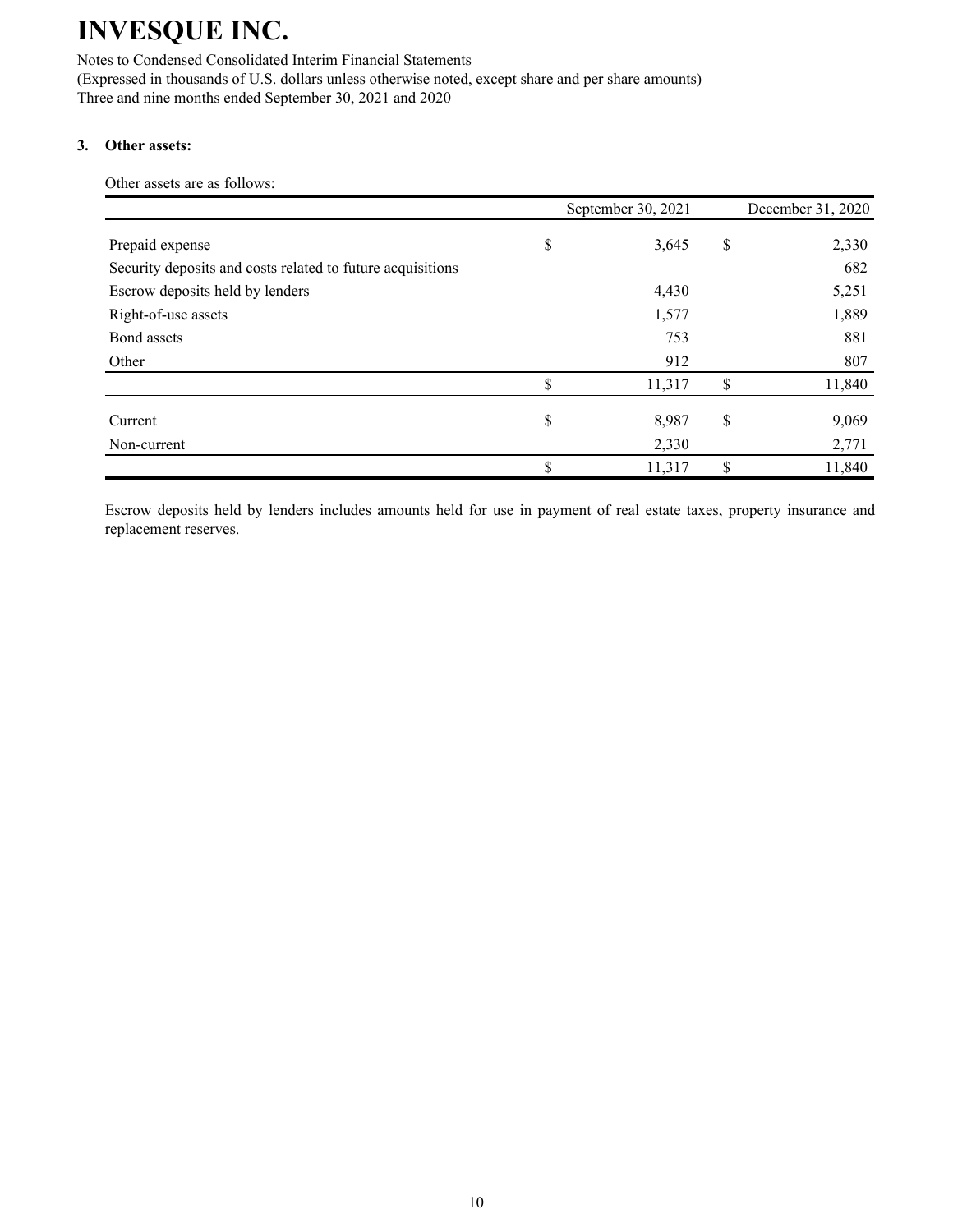Notes to Condensed Consolidated Interim Financial Statements (Expressed in thousands of U.S. dollars unless otherwise noted, except share and per share amounts) Three and nine months ended September 30, 2021 and 2020

#### **4. Investment properties:**

*(a) Investment properties:*

|                                                           | Number of<br>Properties | Amount        |
|-----------------------------------------------------------|-------------------------|---------------|
| Balance, December 31, 2020                                | 69                      | \$<br>882,019 |
| Capital expenditures                                      |                         | 1,012         |
| Sale of income properties                                 | (8)                     | (111, 653)    |
| Held for sale properties                                  | (5)                     | (2,600)       |
| Increase in straight-line rents                           |                         | 4,970         |
| Fair value adjustment                                     |                         | (16, 101)     |
| Amortization of tenant inducements                        |                         | (347)         |
| Translation of foreign operations                         |                         | 333           |
| Balance, September 30, 2021                               | 56                      | \$<br>757,633 |
| Investment properties in use.                             |                         | \$<br>739,194 |
| Property under development                                |                         | 18,439        |
| Balance, September 30, 2021                               |                         | \$<br>757,633 |
| Property tax liability under IFRIC 21                     |                         | (3,022)       |
| Fair value adjustment to investment properties - IFRIC 21 |                         | 3,022         |
|                                                           |                         | \$<br>757,633 |

At September 30, 2021, the Company used an internal valuation process to value its investment properties. Third party appraisers are engaged to prepare valuations on a portion of the portfolio annually such that one third of the portfolio is valued externally each year, and every property in the portfolio is valued externally at least once every five years. Management considers the external valuations for a cross-section of properties that represent different geographical locations across the Company's portfolio and updates, as deemed necessary, the valuation models to reflect current market data.

Acquired investment properties are initially measured at cost, including directly attributable acquisition costs, when the transactions are deemed to be asset acquisitions. Acquisition costs related to business combinations are expensed in the period incurred. Subsequent to initial recognition, investment properties are measured at fair value, determined based on available market evidence. The Company uses alternative valuation methods such as the direct capitalized income approach or discounted cash flow projections (Level 3 inputs). The fair value of investment properties reflects rental income from current leases and assumptions about rental income from future leases in light of current market conditions. When a loan is arranged with a tenant at a below market rate, the estimated fair value of the discount is recognized as a tenant inducement at the time the loan commitment is made.

Capital expenditures include costs related to expansion projects at two buildings in Canada that are jointly owned. The Company has committed to fund its share of the projects as the expansions are completed.

The Company continues to review market capitalization, discount and terminal capitalization rates as well as its future cash flow projections and the valuation of its properties in light of the COVID-19 pandemic. The carrying value for the Company's investment properties reflects its best estimate for the highest and best use as at September 30, 2021. It is not possible to forecast with certainty the duration and full scope of the economic impact of COVID-19 and other consequential changes it will have on the Company's business and operations, both in the short term and in the long term. In a long term scenario, certain aspects of the Company's business and operations that could potentially be impacted include rental income,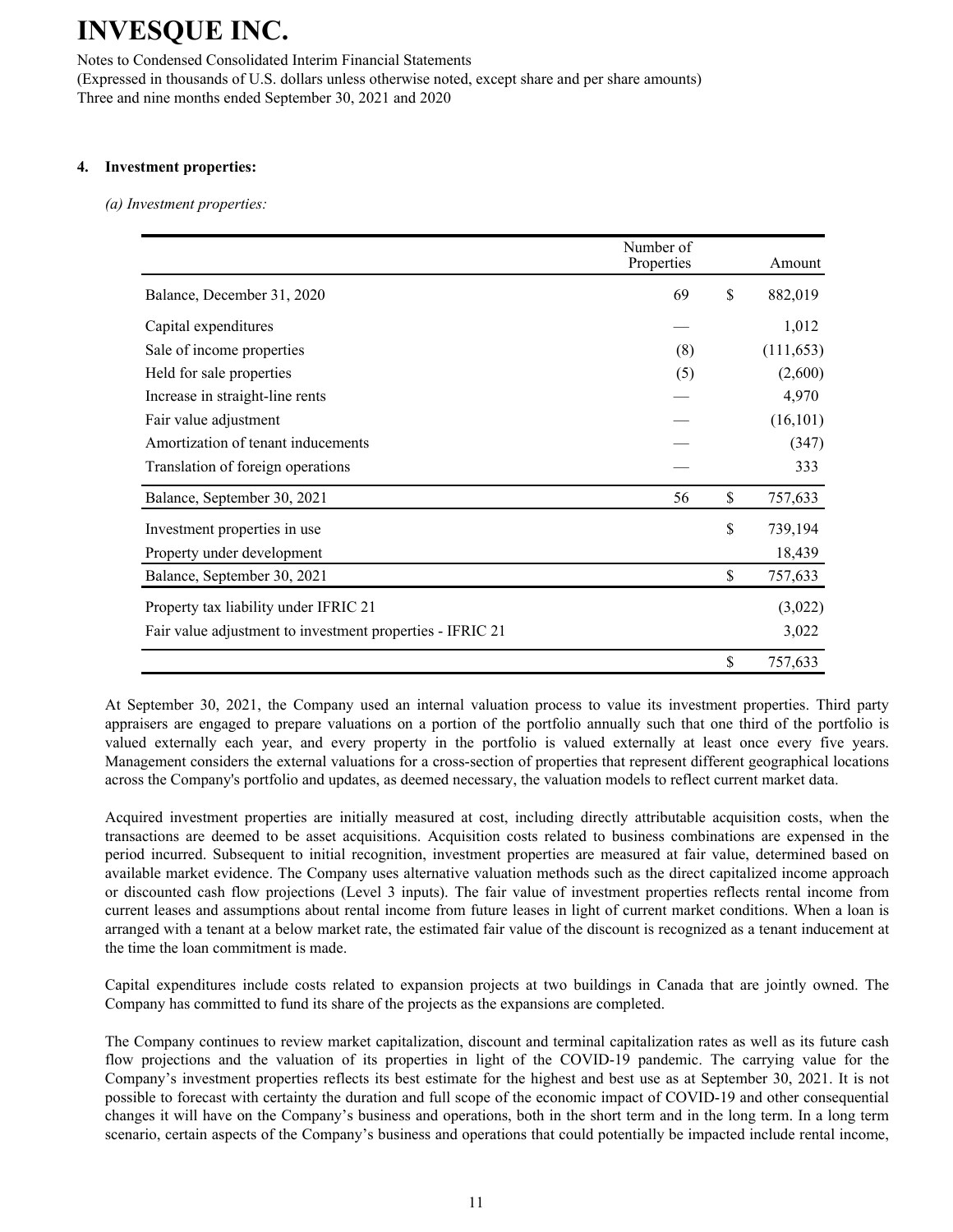Notes to Condensed Consolidated Interim Financial Statements (Expressed in thousands of U.S. dollars unless otherwise noted, except share and per share amounts) Three and nine months ended September 30, 2021 and 2020

occupancy, turnover, future demand, and market rents, which all ultimately impact the underlying valuation of investment properties.

On July 30, 2021, the Company entered into a purchase and sale agreement for the sale of 5 properties in Pennsylvania for total cash consideration of \$2,600 and the sale was completed on October 1, 2021. The assets are classified as held for sale on the condensed consolidated interim statement of financial position at September 30, 2021.

The following table summarizes the significant unobservable inputs in determining fair value:

| Significant unobservable inputs | Inter-relationship between significant unobservable inputs and fair value measurements                                                                                                              |
|---------------------------------|-----------------------------------------------------------------------------------------------------------------------------------------------------------------------------------------------------|
| Capitalization rates            | There is an inverse relationship between the capitalization rates and the fair value; in<br>other words, the higher the capitalization rate, the lower the estimated fair value.                    |
| Stabilized future cash flows    | There is a direct relationship between the stabilized future cash flows and the fair value;<br>in other words, the higher the stabilized future cash flows, the higher the estimated fair<br>value. |

The capitalization rates used in determining fair value of investment properties measured as at September 30, 2021 and December 31, 2020 are set out in the following table:

|                                        | September 30, $2021$ | December 31, 2020 |
|----------------------------------------|----------------------|-------------------|
| Capitalization rate - range            | $6.90\% - 9.75\%$    | $5.85\% - 9.00\%$ |
| Capitalization rate - weighted average | 8.07%                | $8.06\%$          |

The fair value of investment properties is most sensitive to changes in capitalization rates and stabilized future cash flows. Changes in the capitalization rates and stabilized future cash flows would result in the following changes in the fair value of the Company's investment properties:

|   |          |                    | December 31, 2020 |
|---|----------|--------------------|-------------------|
| S | 523,748  | S                  | 617,931           |
| S | 195,447  | \$                 | 139,727           |
| S | 38,438   | \$                 | 124,361           |
|   |          |                    |                   |
| S | (15,876) | \$                 | (18, 727)         |
| S | 16,912   | \$                 | 19,945            |
|   |          | September 30, 2021 |                   |

In addition, a 1% increase in stabilized future cash flows would result in a portfolio fair value increase of \$5,237. A 1% decrease in stabilized future cash flows would result in a portfolio fair value decrease of \$5,237. A 1% increase in stabilized future cash flows coupled with a 0.25% decrease in capitalization rates would result in a portfolio fair value increase of \$22,318. A 1% decrease in stabilized future cash flows coupled with a 0.25% increase in capitalization rates would result in a portfolio fair value decrease of \$20,955.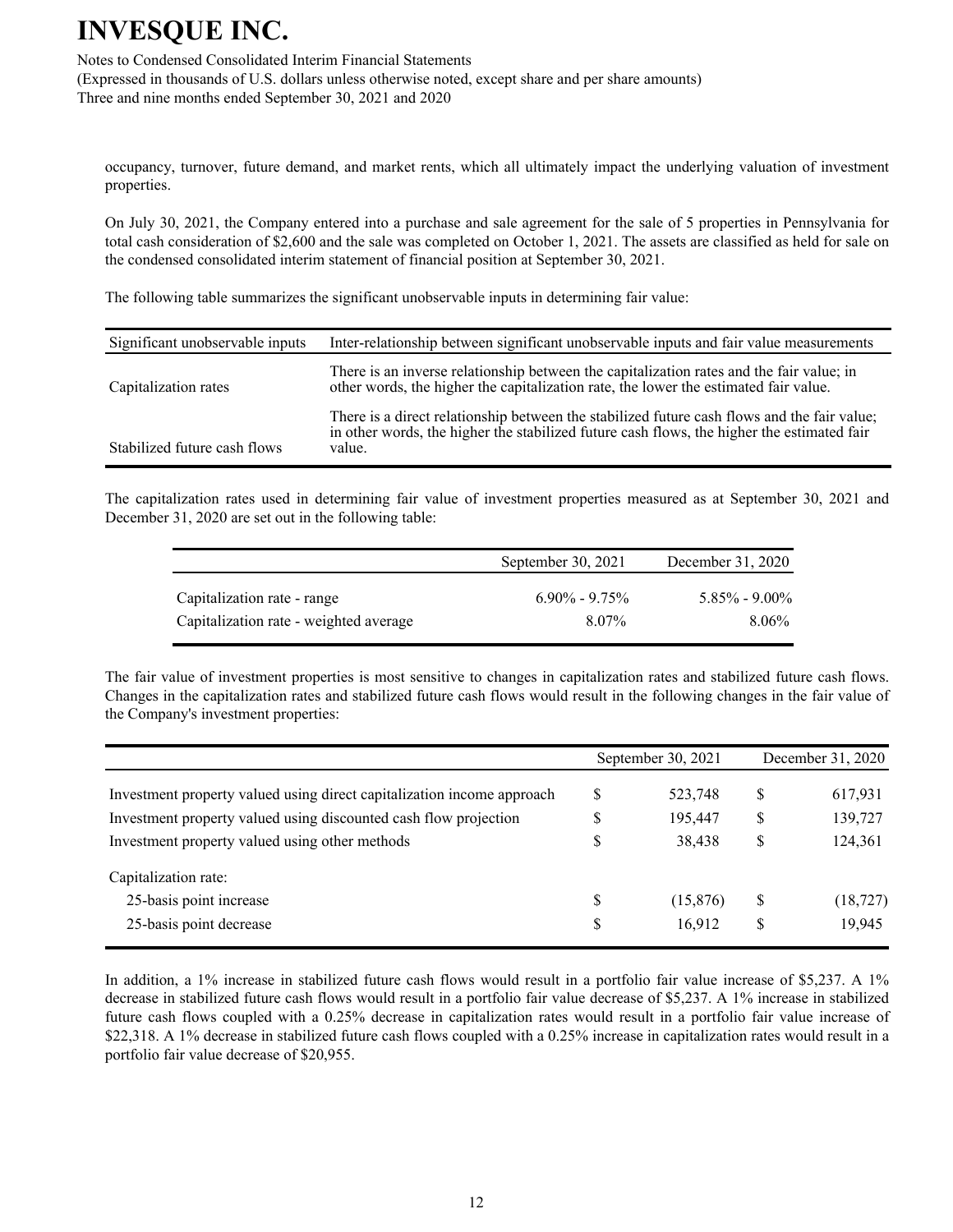Notes to Condensed Consolidated Interim Financial Statements (Expressed in thousands of U.S. dollars unless otherwise noted, except share and per share amounts) Three and nine months ended September 30, 2021 and 2020

*(b) Asset dispositions - nine months ended September 30, 2021*

|                                             |    | Chesterton, IN | Symcare       | Inspirit      | Total      |
|---------------------------------------------|----|----------------|---------------|---------------|------------|
| Number of consolidated properties disposed: |    | (1)            | (3)           | (4)           | (8)        |
| Net assets disposed:                        |    |                |               |               |            |
| Investment properties                       | \$ | $(19,982)$ \$  | $(55,283)$ \$ | $(36,388)$ \$ | (111, 653) |
| Working capital balances                    |    | (50)           |               | 90            | 40         |
| Non-controlling interest liability          |    |                |               | 1,224         | 1,224      |
|                                             | \$ | $(20,032)$ \$  | $(55,283)$ \$ | $(35,074)$ \$ | (110, 389) |
| Consideration received:                     |    |                |               |               |            |
| Cash                                        |    | (20, 032)      | (55, 283)     | (35,074)      | (110,389)  |
|                                             | \$ | $(20,032)$ \$  | $(55,283)$ \$ | $(35,074)$ \$ | (110, 389) |

On April 30, 2021, the Company sold a property located in Chesterton, IN to the operator Symphony for a sale price of \$20,000 before closing costs. The consideration was paid in the form of a \$14,503 repayment of the mortgage secured by the property and \$5,529 of cash.

On June 1, 2021, the Company sold three properties located in Chicago, IL to the operator Symphony for a sale price of \$55,500 before closing costs. The consideration was paid in the form of \$55,283 cash. The cash was used to pay down the Credit Facility.

On July 1, 2021, the Company sold its interest in four investment properties to the operator Inspirit for total consideration of \$35,500, \$23,626 of which paid off the full amount of outstanding mortgages, and the remaining was received in cash.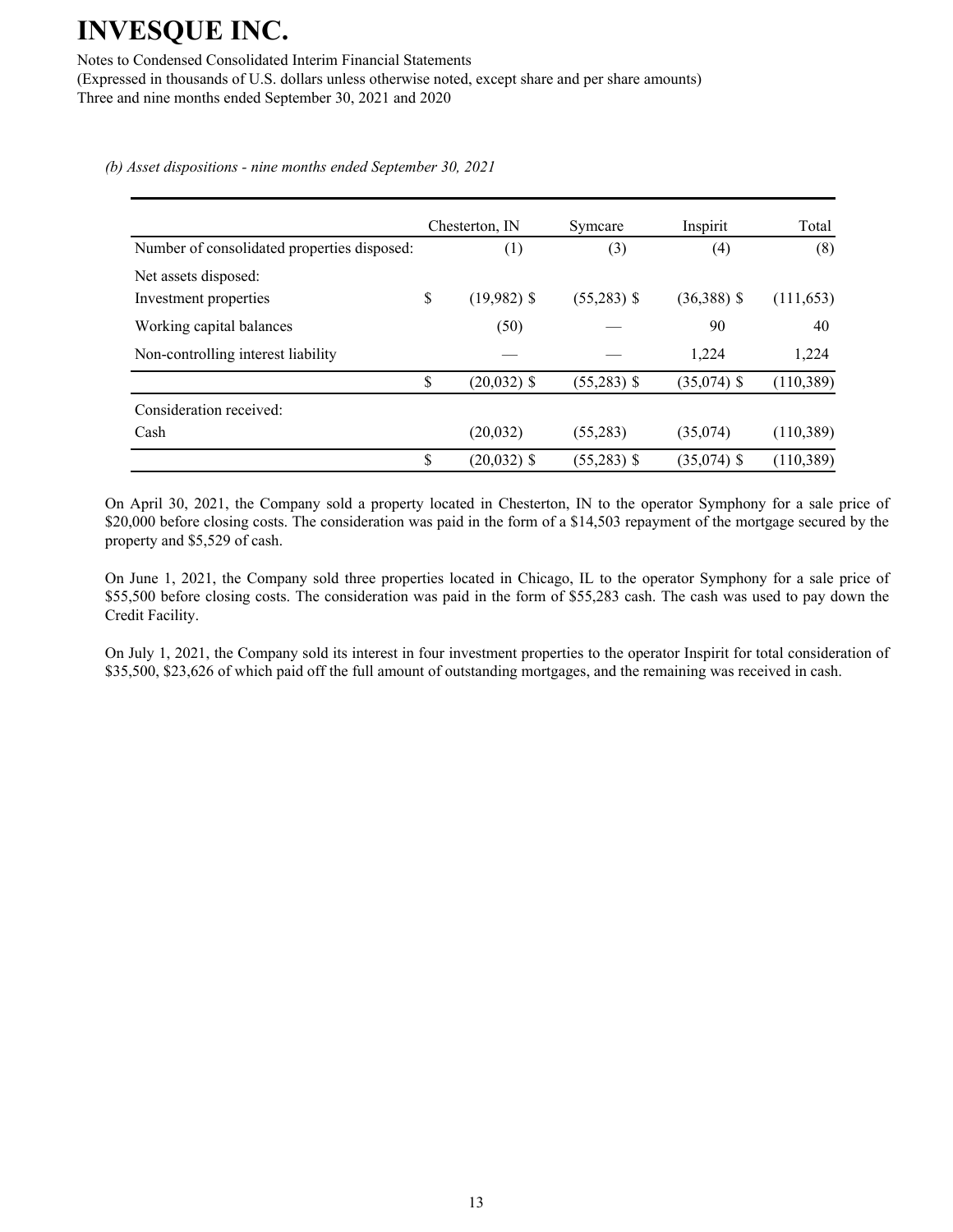Notes to Condensed Consolidated Interim Financial Statements (Expressed in thousands of U.S. dollars unless otherwise noted, except share and per share amounts) Three and nine months ended September 30, 2021 and 2020

### **5. Property, plant and equipment, net:**

Property, plant and equipment consists of the following as at September 30, 2021:

|                                                                   | Land                         | <b>Buildings</b> | Furniture.<br>fixtures and<br>equipment | Properties<br>under<br>development | Total         |
|-------------------------------------------------------------------|------------------------------|------------------|-----------------------------------------|------------------------------------|---------------|
| Cost                                                              |                              |                  |                                         |                                    |               |
| Balance, December 31, 2020                                        | \$<br>28,827 \$              | 465,288 \$       | 12,843 \$                               | 7,406 \$                           | 514,364       |
| <b>Additions</b>                                                  |                              | 2,636            | 1,898                                   | 725                                | 5,259         |
| Transfers                                                         |                              | 7,533            |                                         | (7, 533)                           |               |
| Assets contributed to joint venture                               | (2,600)                      |                  |                                         |                                    | (2,600)       |
| Assets transferred to held for sale                               | (106)                        | (1,993)          | (33)                                    |                                    | (2,132)       |
| Balance, September 30, 2021                                       | \$<br>26,121<br>$\mathbb{S}$ | 473,464 \$       | 14,708 \$                               | 598 \$                             | 514,891       |
| <b>Accumulated depreciation</b>                                   |                              |                  |                                         |                                    |               |
| Balance, December 31, 2020                                        | \$<br>$-$ \$                 | 59,744 \$        | 2,795 \$                                |                                    | -\$<br>62,539 |
| Depreciation and amortization                                     |                              | 17,180           | 955                                     |                                    | 18,135        |
| Assets transferred to held for sale                               |                              | (395)            | (24)                                    |                                    | (419)         |
| Balance, September 30, 2021                                       | \$<br>\$                     | 76,529 \$        | 3,726 \$                                |                                    | \$<br>80,255  |
| Property, plant and equipment, net<br>balance, December 31, 2020  | \$<br>28,827 \$              | 405,544 \$       | $10,048$ \$                             | 7,406 \$                           | 451,825       |
| Property, plant and equipment, net<br>balance, September 30, 2021 | \$<br>26,121<br>S            | 396,935 \$       | 10,982 \$                               | 598 \$                             | 434,636       |

In June 2021 the Company ceased operations in and listed for sale a property located in Port Royal, SC. The Company has successfully transitioned all residents from this property into new locations in order to prepare the building for sale. The assets are classified as held for sale on the condensed consolidated interim statement of financial position at September 30, 2021.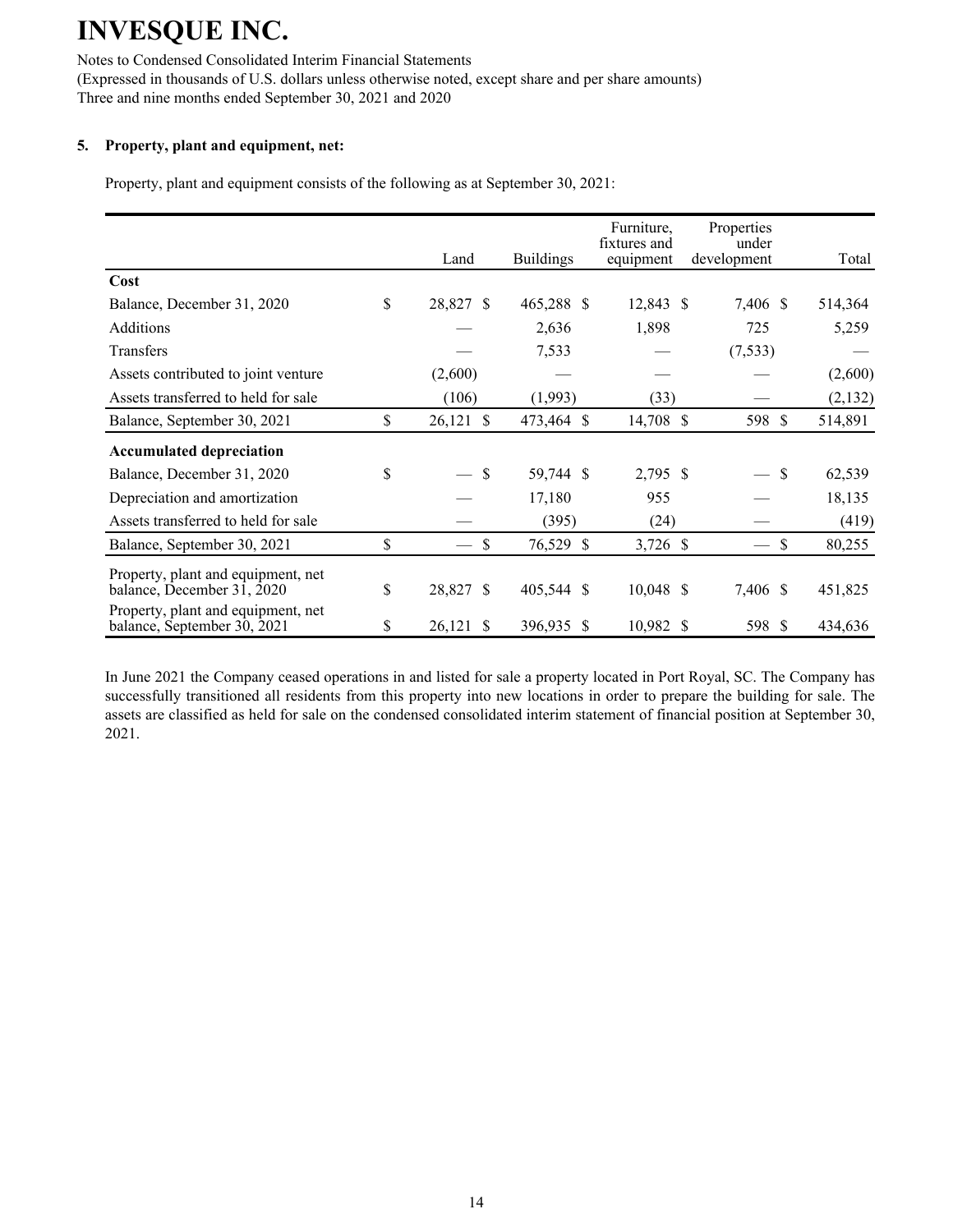Notes to Condensed Consolidated Interim Financial Statements (Expressed in thousands of U.S. dollars unless otherwise noted, except share and per share amounts) Three and nine months ended September 30, 2021 and 2020

### **6. Joint arrangements:**

As at September 30, 2021, the following are the Company's joint arrangements:

| Joint arrangement            | Number of<br>properties | Location             | Company<br>ownership | Consolidation type    |
|------------------------------|-------------------------|----------------------|----------------------|-----------------------|
| Invesque-Autumnwood Landlord | 4                       | Canada               | 50 $\%$              | Joint operation $(1)$ |
| Invesque-Autumnwood Operator |                         | Canada               | 50 $\%$              | Joint venture $(2)$   |
| Calamar                      | 2                       | <b>United States</b> | $75\%$               | Joint venture $(3)$   |
| Heritage JV                  | 3                       | <b>United States</b> | 80 %                 | Joint venture $(3)$   |
| Heritage Newtown             |                         | <b>United States</b> | $80\%$               | Joint venture $(3)$   |
| Heritage Harleysville        |                         | <b>United States</b> | $90\%$               | Joint venture $(3)$   |
| Heritage Glassboro           |                         | <b>United States</b> | $90\%$               | Joint venture $(3)$   |
| Jaguarundi                   | 8                       | <b>United States</b> | 61 $%$               | Joint venture $(4)$   |
| Terra Bluffs                 |                         | <b>United States</b> | $74\%$               | Joint venture $(3)$   |

(1) The Company directly holds its interest in the real estate joint operation.

(2) These joint venture arrangements have been structured through separate legal entities and lease the properties from the joint operation landlord.

(3) These joint venture arrangements have been structured through separate legal entities. The joint venture owns an interest in separate legal entities which own the real estate and operations.

(4) The joint venture owns an interest in separate legal entities which own the real estate and leases the properties to third party operators.

The Company has entered into a number of joint arrangements for the purpose of jointly owning and operating certain of its seniors housing investments as detailed in the table above.

The Company and Autumnwood each owns a 50% direct beneficial interest in the real estate assets of the Invesque-Autumnwood Landlord entity and are jointly obligated for the related mortgages for a portfolio of four properties which are accounted for as joint operations and are accounted for under the proportionate consolidation method. The Company's 50% interest in the operations of these properties is held through separate legal entities (collectively referred to as "Invesque-Autumnwood Operators"), which under IFRS 11, Joint arrangements, are accounted for as joint ventures using the equity method. Invesque-Autumnwood Operators have leased the real estate from the landlords under their respective lease agreements. These leases are for three-year periods, with six automatic renewals every third anniversary for a total of 21 years. The Company's share of the landlords' lease receipts, \$878 and \$2,651 for the three and nine months ended September 30, 2021, respectively (three and nine months ended September 30, 2020 - \$779 and \$2,301, respectively), is reported as lease revenue from joint ventures. Invesque-Autumnwood Operators lease expense is included in the share of loss from joint ventures in the condensed consolidated interim statements of loss and comprehensive loss.

The Company has an interest in eight seniors housing and care properties in the United States in which it also owns an interest in the operations at those properties through joint arrangements. In these joint arrangements, the Company owns an interest in the real estate and operations through separate legal entities at each of the properties and has management agreements in place to provide for the day to day operations resulting in joint control of the interests. Each of these joint arrangements are accounted for as joint ventures using the equity method and the Company's share of net income is included in loss from joint ventures in the condensed consolidated interim statements of loss and comprehensive loss.

The Company provides a guarantee on the outstanding mortgage balances of the Jaguarundi Ventures, LP in exchange for a fee equal to 15 basis points on the amount guaranteed. The Company earns an asset management fee of 25 basis points based on gross asset value. For the three and nine months ended September 30, 2021, the Company has earned guaranty fees of \$15 and \$45, respectively (three and nine months ended September 30, 2020 - \$15 and \$45, respectively) and management fees of \$101 and \$303, respectively (three and nine months ended September 30, 2020 - \$101 and \$303, respectively) from Jaguarundi Ventures, LP included in other revenue in the condensed consolidated interim statements of loss and comprehensive loss.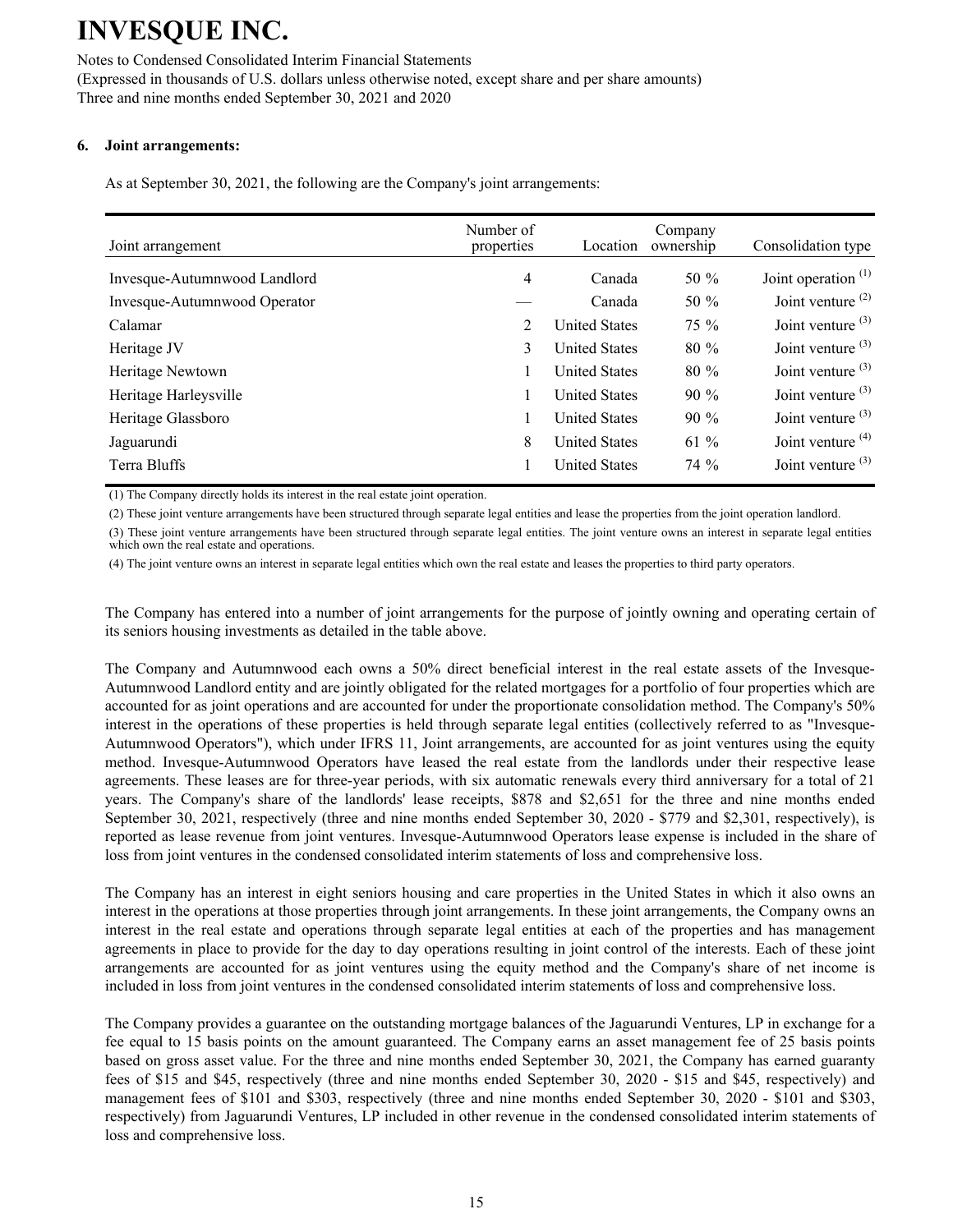Notes to Condensed Consolidated Interim Financial Statements

(Expressed in thousands of U.S. dollars unless otherwise noted, except share and per share amounts) Three and nine months ended September 30, 2021 and 2020

On June 14, 2021, the Company entered into a joint venture for the development of a seniors housing property in Parker, Colorado ("Terra Bluffs"). The Company contributed land valued at \$2,600 and \$3,002 of cash to the joint venture in exchange for a 73.6% ownership interest. Other assets of \$702 was spent on predevelopment costs prior to the formation of the joint venture. The project has property under development of \$7,051 at 100% ownership as of September 30, 2021. The remaining portion of the project will be funded through draws on construction loans at the joint venture.

The following tables summarize the information about the Company's investment in joint ventures, which have been accounted for under the equity method:

|                                            |      |            |      | Three months ended September 30, |      | Nine months ended September 30, |      |       |
|--------------------------------------------|------|------------|------|----------------------------------|------|---------------------------------|------|-------|
|                                            | 2021 |            | 2020 |                                  | 2021 |                                 | 2020 |       |
| Cash contributions to joint ventures       |      | $1,100$ \$ |      | 167                              |      | 3.979 S                         |      | 1,855 |
| Distributions received from joint ventures |      | 125 S      |      | 811                              |      | 951 S                           |      | 2,831 |

|                                             | September 30, 2021 |                                | December 31, 2020 |            |                                |
|---------------------------------------------|--------------------|--------------------------------|-------------------|------------|--------------------------------|
|                                             | Net assets         | Company share of<br>net assets |                   | Net assets | Company share of<br>net assets |
| Cash                                        | \$<br>21,160 \$    | 14,543                         | $\mathsf{\$}$     | 5,480 \$   | 4,152                          |
| Tenant and other receivables                | 3,102              | 1,781                          |                   | 3,204      | 1,765                          |
| Assets held for sale                        | 93,000             | 56,274                         |                   |            |                                |
| Other                                       | 1,089              | 1,180                          |                   | 923        | 839                            |
| Current assets                              | 118,351            | 73,778                         |                   | 9,607      | 6,756                          |
| Investment properties                       | 210,123            | 154,518                        |                   | 292,526    | 204,399                        |
| Property, plant and equipment, net          | 25,854             | 18,662                         |                   | 26,317     | 19,044                         |
| Loans receivable                            | 3,883              | 54                             |                   | 3,885      | 55                             |
| Other non-current assets                    | 493                | 371                            |                   | 481        | 362                            |
| Total assets                                | \$<br>358,704 \$   | 247,383                        | \$                | 332,816 \$ | 230,616                        |
| Accounts payable and accrued<br>liabilities | \$<br>$12,201$ \$  | 9,237                          | \$                | $6,753$ \$ | 4,787                          |
| Unearned revenue                            | 609                | 496                            |                   | 712        | 585                            |
| Mortgages payable - current                 | 37,428             | 24,581                         |                   | 25,332     | 17,311                         |
| Current liabilities                         | 50,238             | 34,314                         |                   | 32,797     | 22,683                         |
| Mortgages payable - non-current             | 183,234            | 132,920                        |                   | 187,120    | 135,298                        |
| Construction loan                           | 4,710              | 3,472                          |                   |            |                                |
| Loan commitment liability                   |                    |                                |                   | 416        | 252                            |
| Derivative instruments                      | 4,775              | 3,695                          |                   | 7,249      | 5,615                          |
| Other non-current liabilities               | 2,259              | 1,483                          |                   | 2,286      | 1,510                          |
| <b>Total liabilities</b>                    | \$<br>245,216 \$   | 175,884                        | \$                | 229,868 \$ | 165,358                        |
| Net assets                                  | \$<br>113,488 \$   | 71,499                         | \$                | 102,948 \$ | 65,258                         |

As at September 30, 2021, the Company classified five properties held in Jaguarundi Venture, LP as held for sale in the table above.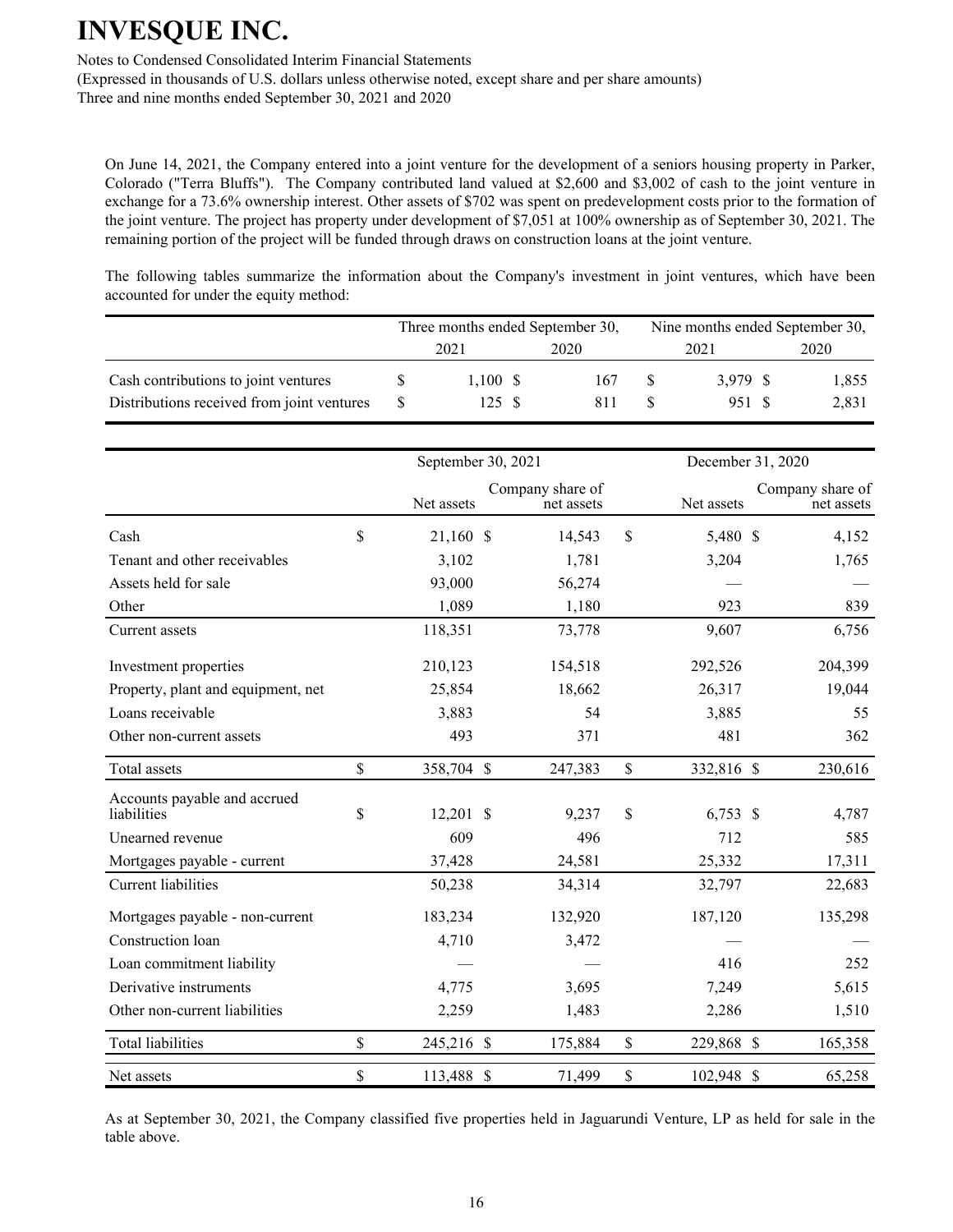Notes to Condensed Consolidated Interim Financial Statements

(Expressed in thousands of U.S. dollars unless otherwise noted, except share and per share amounts) Three and nine months ended September 30, 2021 and 2020

Loan commitment liability represents the fair value of commitments made by the Company to issue loans at rates below market value.

As at September 30, 2021, a joint arrangement with respect to one property currently undergoing renovations did not meet certain debt service coverage ratio requirements under the terms of a mortgage agreement secured by the property. As the joint arrangement did not have an unconditional right to defer settlement of the mortgage for at least twelve months as at September 30, 2021, the \$9,186 outstanding loan balance has been classified as a current liability of the joint arrangement as at September 30, 2021.

As at September 30, 2021, a joint arrangement with respect to one property held in Jaguarundi Ventures, LP did not meet certain debt covenant requirements under the terms of a mortgage agreement secured by the property. As the joint arrangement did not have an unconditional right to defer settlement of the mortgage for at least twelve months as at September 30, 2021, the \$13,569 outstanding loan balance has been classified as a current liability of the joint arrangement as at September 30, 2021.

|                                                                 |    | Three months ended September<br>30, 2021 |                                                   |   | Three months ended September<br>30, 2020 |                                                   |
|-----------------------------------------------------------------|----|------------------------------------------|---------------------------------------------------|---|------------------------------------------|---------------------------------------------------|
|                                                                 |    | Net income<br>$(\text{loss})$            | Company share<br>of net income<br>$(\text{loss})$ |   | Net income<br>(loss)                     | Company share<br>of net income<br>$(\text{loss})$ |
| Revenue                                                         | \$ | 14,427 \$                                | 8,578                                             | S | 14,653 \$                                | 8,875                                             |
| Other income                                                    |    |                                          |                                                   |   | 638                                      | 527                                               |
| Property operating expense                                      |    | (9, 924)                                 | (5,610)                                           |   | (9,572)                                  | (5, 439)                                          |
| Depreciation expense                                            |    | (182)                                    | (135)                                             |   | (181)                                    | (135)                                             |
| Finance costs                                                   |    | (2,252)                                  | (1,613)                                           |   | (2,400)                                  | (1, 722)                                          |
| Real estate tax expense                                         |    | (408)                                    | (247)                                             |   | (420)                                    | (252)                                             |
| General and administrative expenses                             |    | (2,023)                                  | (1,224)                                           |   | (2,161)                                  | (1,308)                                           |
| Allowance for credit losses on loans and<br>interest receivable |    |                                          |                                                   |   | (5,239)                                  | (4,326)                                           |
| Change in fair value of financial instruments                   |    | 549                                      | 424                                               |   | 588                                      | 454                                               |
| Change in fair value of investment properties                   |    | 3,807                                    | 1,396                                             |   | (5,803)                                  | (4,094)                                           |
| Net income (loss), prior to distributions to<br>owners          | S  | $3,994$ \$                               | 1,569                                             | S | $(9,897)$ \$                             | (7, 420)                                          |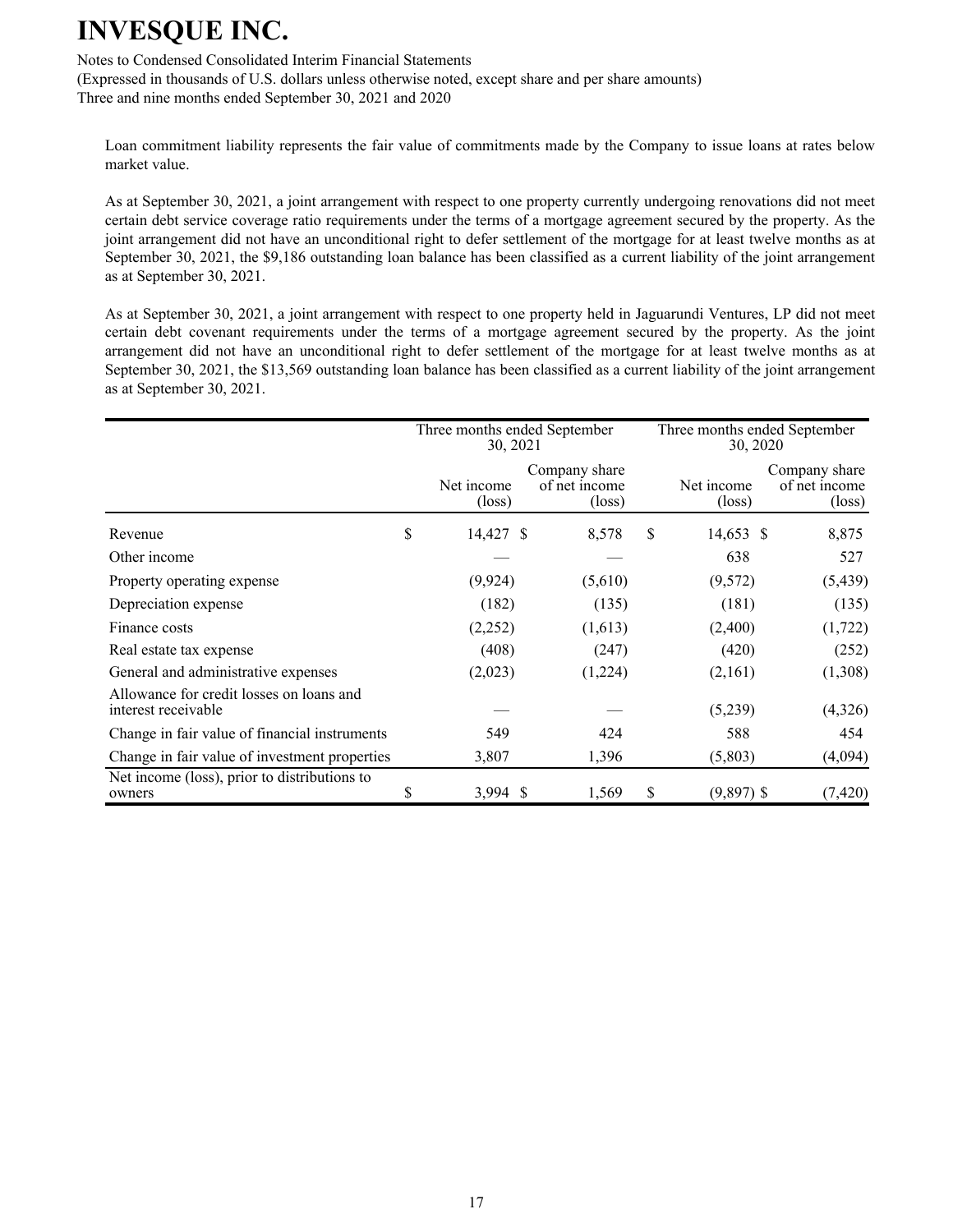#### Notes to Condensed Consolidated Interim Financial Statements

(Expressed in thousands of U.S. dollars unless otherwise noted, except share and per share amounts) Three and nine months ended September 30, 2021 and 2020

|                                                                 | Nine months ended September 30,<br>2021 |                                                   | Nine months ended September 30,<br>2020 |                               |                                                   |  |
|-----------------------------------------------------------------|-----------------------------------------|---------------------------------------------------|-----------------------------------------|-------------------------------|---------------------------------------------------|--|
|                                                                 | Net income<br>$(\text{loss})$           | Company share<br>of net income<br>$(\text{loss})$ |                                         | Net income<br>$(\text{loss})$ | Company share<br>of net income<br>$(\text{loss})$ |  |
| Revenue                                                         | \$<br>43,390 \$                         | 25,613                                            | \$                                      | 50,384 \$                     | 31,799                                            |  |
| Other income                                                    | 144                                     | 129                                               |                                         | 1,169                         | 959                                               |  |
| Property operating expense                                      | (29,660)                                | (16, 659)                                         |                                         | (33,102)                      | (20, 024)                                         |  |
| Depreciation expense                                            | (544)                                   | (407)                                             |                                         | (543)                         | (407)                                             |  |
| Finance costs                                                   | (6, 853)                                | (4,918)                                           |                                         | (6,943)                       | (4,907)                                           |  |
| Real estate tax expense                                         | (1,224)                                 | (741)                                             |                                         | (1,253)                       | (758)                                             |  |
| General and administrative expenses                             | (4,324)                                 | (2,616)                                           |                                         | (2,348)                       | (1, 412)                                          |  |
| Allowance for credit losses on loans and<br>interest receivable | (954)                                   | (577)                                             |                                         | (14, 471)                     | (11,758)                                          |  |
| Change in fair value of financial instruments                   | 2,474                                   | 1,920                                             |                                         | (5,334)                       | (4,149)                                           |  |
| Change in fair value of investment properties                   | (153)                                   | (1, 844)                                          |                                         | (30,099)                      | (21, 729)                                         |  |
| Net income (loss), prior to distributions to<br>owners          | \$<br>2,296 \$                          | (100)                                             | \$                                      | $(42,540)$ \$                 | (32, 386)                                         |  |

Related party transactions occur between the Company and its joint ventures. These related party transactions are in the normal course of operations and are measured at the exchange amount, which is the amount of consideration established and agreed to between the parties. Except as disclosed elsewhere in these condensed consolidated interim financial statements, the related party balances are included in other receivables, loans receivable, accounts payable, loan commitment liabilities, and lease revenue from joint ventures.

The following table summarizes information about the gross balance of mortgages payable at the joint ventures:

|                                | September 30, 2021                                               | December 31, 2020                          |
|--------------------------------|------------------------------------------------------------------|--------------------------------------------|
| Mortgages at fixed rates:      |                                                                  |                                            |
| Mortgages (principal) $(1)$    | \$<br>166,392                                                    | \$<br>170,814                              |
| Interest rates                 | 3.99% to 4.98%                                                   | 3.99% to 4.98%                             |
| Weighted average interest rate | $4.29\%$                                                         | 4.30 $\%$                                  |
| Mortgages at variable rates:   |                                                                  |                                            |
| Mortgages (principal)          | \$<br>55,725                                                     | \$<br>42,635                               |
| Interest rates                 | LIBOR plus $2.40\%$ to LIBOR<br>plus $2.65\%$ with a 3.40% floor | LIBOR plus 2.40% to LIBOR<br>plus $3.00\%$ |
| Weighted average interest rate | 3.19 $%$                                                         | 3.88 %                                     |
| Blended weighted average rate  | 4.01 $\%$                                                        | $4.22 \%$                                  |

(1) Includes \$113,974 of variable rate mortgages that are fixed with interest rate swaps.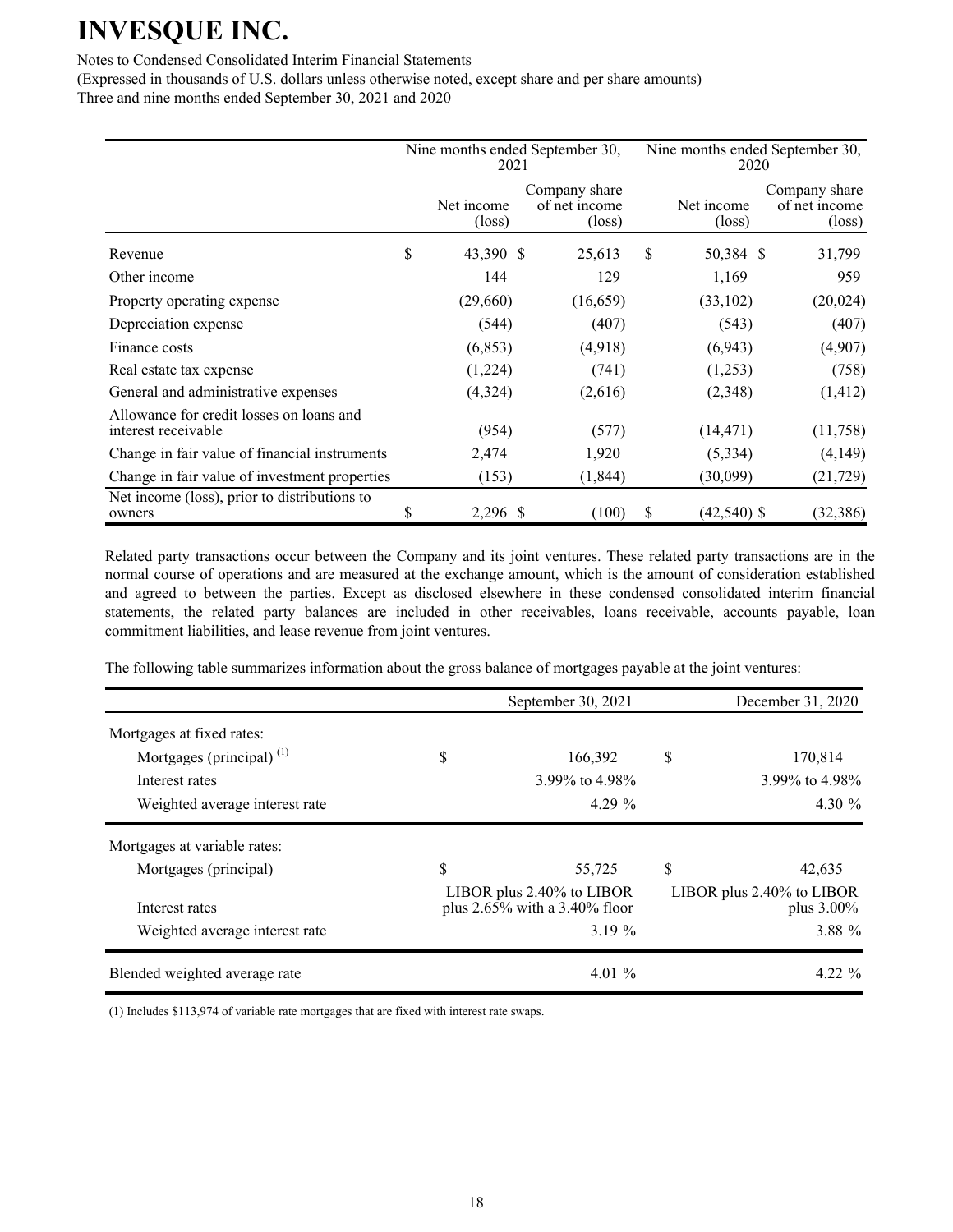Notes to Condensed Consolidated Interim Financial Statements

(Expressed in thousands of U.S. dollars unless otherwise noted, except share and per share amounts)

Three and nine months ended September 30, 2021 and 2020

The following tables summarize the information about the Company's investment in Jaguarundi Ventures, LP, which have been accounted for under the equity method and included in tables above. Jaguarundi Ventures, LP is shown separately below due to significance of the interest in the joint venture. The joint venture was formed on June 5, 2019. During the three and nine months ended September 30, 2021, the Company has not made cash contributions to Jaguarundi Ventures, LP (three and nine months ended September 30, 2020 - \$0 and \$1,428, respectively). During the three and nine months ended September 30, 2021, the Company has not received any distributions from Jaguarundi Ventures, LP (three and nine months ended September 30, 2020 - NIL).

|                                             | September 30, 2021 |            |  |                                |               |            | December 31, 2020 |                                |  |  |
|---------------------------------------------|--------------------|------------|--|--------------------------------|---------------|------------|-------------------|--------------------------------|--|--|
|                                             |                    | Net assets |  | Company share of<br>net assets |               | Net assets |                   | Company share of<br>net assets |  |  |
| Cash                                        | \$                 | 11,337 \$  |  | 6,858                          | \$            | $1,658$ \$ |                   | 1,003                          |  |  |
| Tenant and other receivables                |                    | 1,206      |  | 730                            |               | 1,602      |                   | 969                            |  |  |
| Assets held for sale                        |                    | 93,000     |  | 56,274                         |               |            |                   |                                |  |  |
| Other                                       |                    | 9          |  | 5                              |               | 110        |                   | 68                             |  |  |
| Current assets                              |                    | 105,552    |  | 63,867                         |               | 3,370      |                   | 2,040                          |  |  |
| Investment properties                       |                    | 55,653     |  | 33,676                         |               | 143,785    |                   | 86,999                         |  |  |
| Loans receivable                            |                    | 25         |  | 15                             |               |            |                   |                                |  |  |
| Total assets                                | \$                 | 161,230 \$ |  | 97,558                         | $\mathsf{\$}$ | 147,155 \$ |                   | 89,039                         |  |  |
| Accounts payable and accrued<br>liabilities | \$                 | 1,588 \$   |  | 961                            | $\mathsf{\$}$ | 1,918 \$   |                   | 1,160                          |  |  |
| Mortgages payable - current                 |                    | 27,571     |  | 16,683                         |               | 15,227     |                   | 9,214                          |  |  |
| <b>Current liabilities</b>                  |                    | 29,159     |  | 17,644                         |               | 17,145     |                   | 10,374                         |  |  |
| Mortgages payable - non-current             |                    | 80,364     |  | 48,628                         |               | 84,149     |                   | 50,916                         |  |  |
| Loan commitment liability                   |                    |            |  |                                |               | 416        |                   | 252                            |  |  |
| Derivative instruments                      |                    | 1,073      |  | 650                            |               | 1,602      |                   | 969                            |  |  |
| Other non-current liabilities               |                    | 1,700      |  | 1,029                          |               | 1,700      |                   | 1,029                          |  |  |
| Total liabilities                           | \$                 | 112,296 \$ |  | 67,951                         | \$            | 105,012 \$ |                   | 63,540                         |  |  |
| Net assets                                  | \$                 | 48,934 \$  |  | 29,607                         | \$            | 42,143 \$  |                   | 25,499                         |  |  |

The Company provides a guarantee on the outstanding mortgage balances of the Jaguarundi Ventures, LP in exchange for a fee equal to 15 basis points on the amount guaranteed. As of September 30, 2021, the outstanding mortgages balance of Jaguarundi Ventures, LP is \$107,935. As of September 30, 2021, the value of the properties that collateralize the mortgages is \$148,653 and is sufficient to support the mortgage values.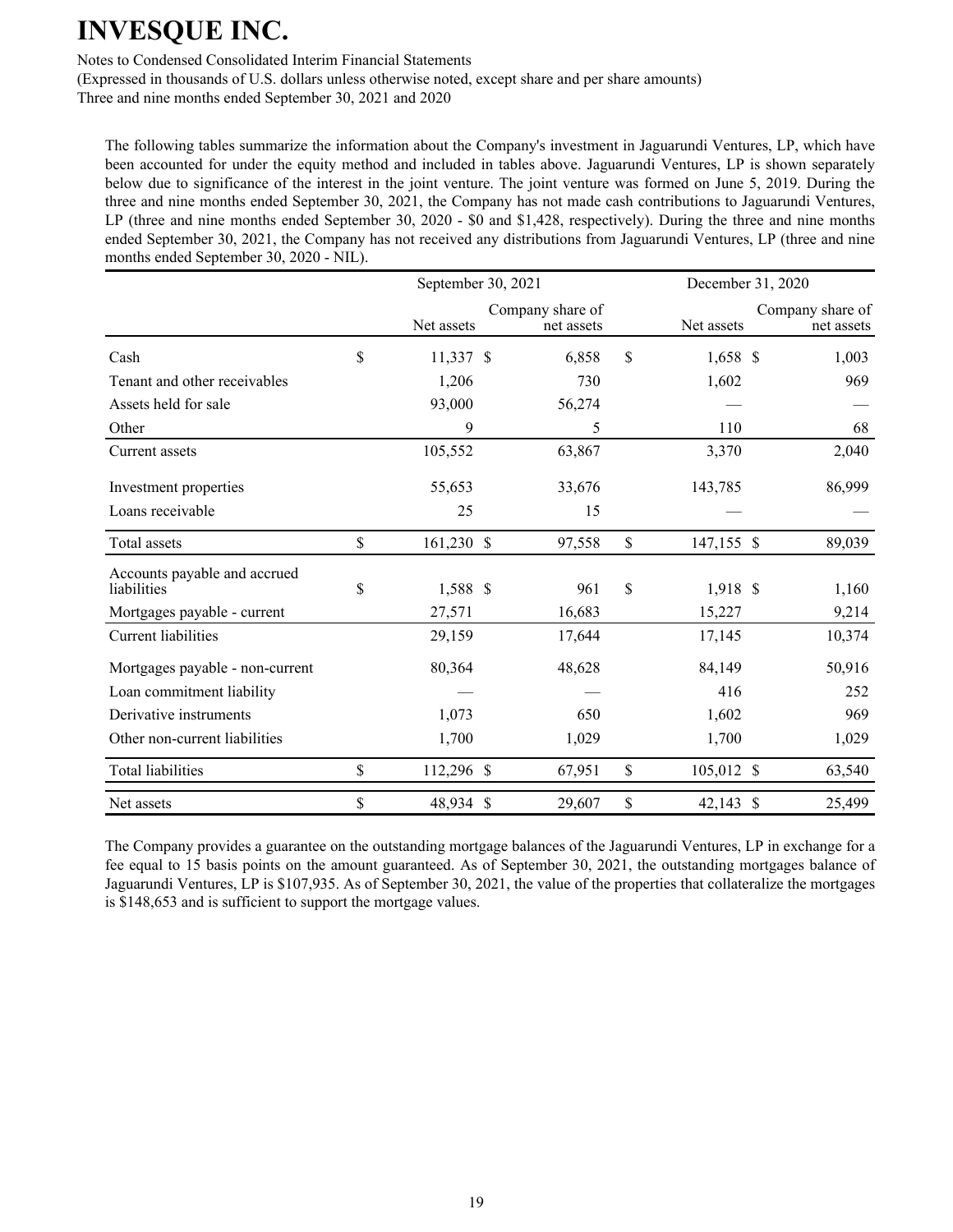### Notes to Condensed Consolidated Interim Financial Statements

|                                                                 | Three months ended September 30,<br>2021 |                               |                                                   |   | Three months ended September 30,<br>2020 |                                                   |  |  |
|-----------------------------------------------------------------|------------------------------------------|-------------------------------|---------------------------------------------------|---|------------------------------------------|---------------------------------------------------|--|--|
|                                                                 |                                          | Net income<br>$(\text{loss})$ | Company share<br>of net income<br>$(\text{loss})$ |   | Net income<br>$(\text{loss})$            | Company share<br>of net income<br>$(\text{loss})$ |  |  |
| Revenue                                                         | \$                                       | $3,653$ \$                    | 2,188                                             | S | $3,628$ \$                               | 2,173                                             |  |  |
| Finance costs                                                   |                                          | (1,073)                       | (649)                                             |   | (1,122)                                  | (679)                                             |  |  |
| Real estate tax expense                                         |                                          | (408)                         | (247)                                             |   | (418)                                    | (252)                                             |  |  |
| General and administrative expenses                             |                                          | (2,029)                       | (1,228)                                           |   | (2,159)                                  | (1,306)                                           |  |  |
| Allowance for credit losses on loans and<br>interest receivable |                                          |                               |                                                   |   | (5,239)                                  | (4,326)                                           |  |  |
| Change in fair value of financial instruments                   |                                          | 124                           | 76                                                |   | 135                                      | 81                                                |  |  |
| Change in fair value of investment properties                   |                                          | 7,208                         | 4,383                                             |   | (5,327)                                  | (3,201)                                           |  |  |
| Net income (loss), prior to distributions to<br>owners          | S                                        | 7,475 \$                      | 4,523                                             | S | $(10,502)$ \$                            | (7,510)                                           |  |  |

|                                                                 | Nine months ended September 30,<br>2021 |                               |  |                                                   | Nine months ended September 30,<br>2020 |                               |                                                   |  |
|-----------------------------------------------------------------|-----------------------------------------|-------------------------------|--|---------------------------------------------------|-----------------------------------------|-------------------------------|---------------------------------------------------|--|
|                                                                 |                                         | Net income<br>$(\text{loss})$ |  | Company share<br>of net income<br>$(\text{loss})$ |                                         | Net income<br>$(\text{loss})$ | Company share<br>of net income<br>$(\text{loss})$ |  |
| Revenue                                                         | \$                                      | $10,918$ \$                   |  | 6,539                                             | S                                       | 10,850 \$                     | 6,498                                             |  |
| Finance costs                                                   |                                         | (3,208)                       |  | (1,941)                                           |                                         | (2,744)                       | (1,507)                                           |  |
| Real estate tax expense                                         |                                         | (1,224)                       |  | (741)                                             |                                         | (1,253)                       | (758)                                             |  |
| General and administrative expenses                             |                                         | (4, 332)                      |  | (2,621)                                           |                                         | (2,392)                       | (1, 447)                                          |  |
| Allowance for credit losses on loans and<br>interest receivable |                                         | (954)                         |  | (577)                                             |                                         | (14, 471)                     | (11,758)                                          |  |
| Change in fair value of financial instruments                   |                                         | 528                           |  | 320                                               |                                         | (1,100)                       | (666)                                             |  |
| Change in fair value of investment properties                   |                                         | 5,063                         |  | 3,130                                             |                                         | (15,760)                      | (9, 469)                                          |  |
| Net income (loss), prior to distributions to<br>owners          | ъ.                                      | $6,791$ \$                    |  | 4,109                                             | S                                       | $(26,870)$ \$                 | (19, 107)                                         |  |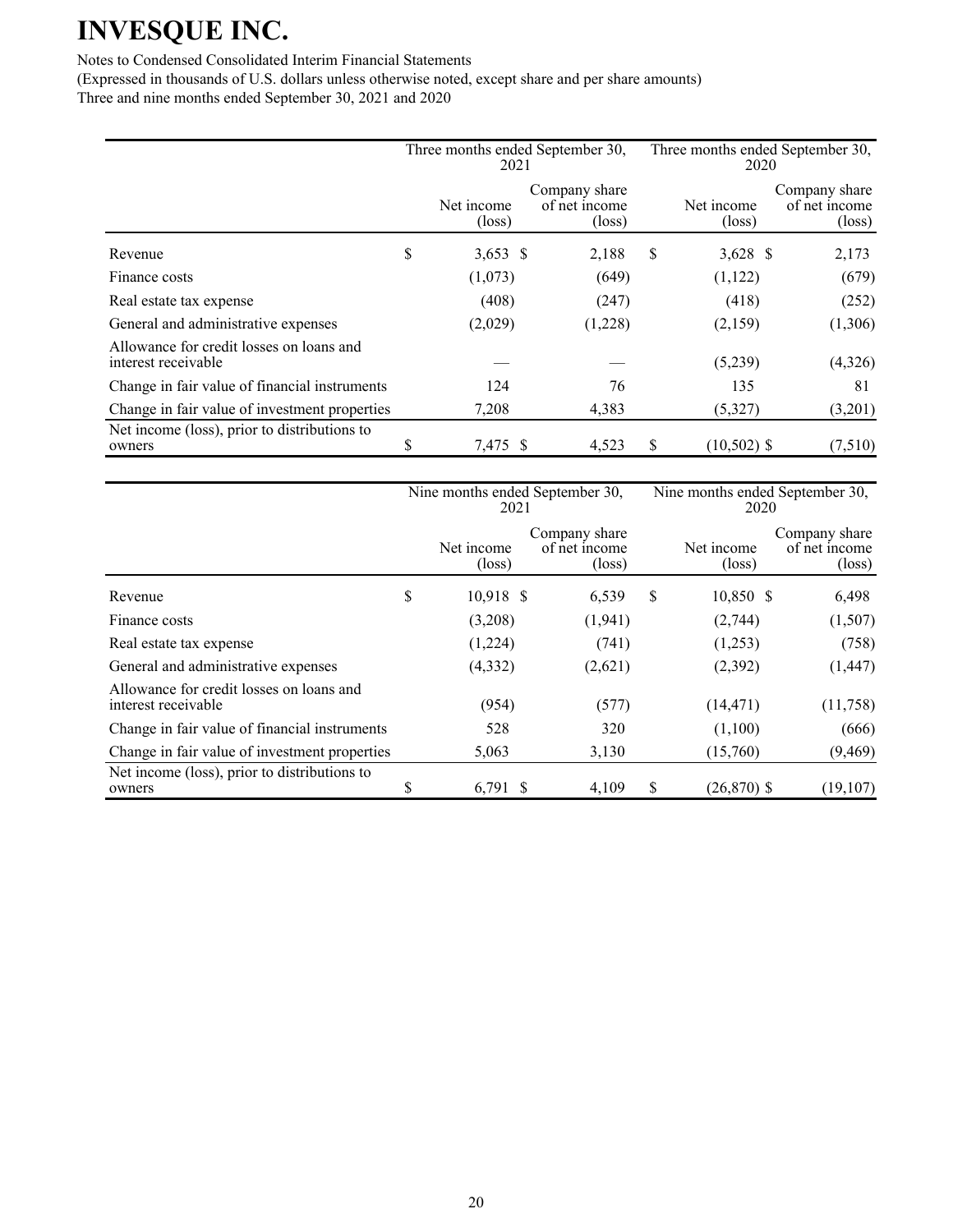Notes to Condensed Consolidated Interim Financial Statements (Expressed in thousands of U.S. dollars unless otherwise noted, except share and per share amounts) Three and nine months ended September 30, 2021 and 2020

### **7. Credit facilities:**

The credit facilities are recorded net of loan fees, which are capitalized when paid, and amortized into finance cost over the terms of the related loans using the effective interest rate method.

|                                                         | September 30, 2021 | Borrowing rate at<br>September $30, 2021$ | December 31, 2020 | Borrowing rate at<br>December $31, 2020$ |
|---------------------------------------------------------|--------------------|-------------------------------------------|-------------------|------------------------------------------|
| Credit Facility Term <sup>(1)</sup>                     | \$<br>200,000      | 4.51 $%$                                  | \$<br>200,000     | 4.66 $%$                                 |
| Credit Facility Revolver <sup>(3)</sup>                 | 156,189            | 3.58 %                                    | 190,500           | 3.58 %                                   |
| <b>MOB</b> Facility USD<br>denominated portion          | 21,286             | 2.28 %                                    | 21,286            | $2.34\%$                                 |
| <b>MOB Facility CAD</b><br>denominated portion $(1)(2)$ | 67,182             | 4.32 %                                    | 66,904            | 4.32 %                                   |
| <b>Magnetar Facility</b>                                |                    | $-$ %                                     | 10.000            | $9.00\%$                                 |
| Commonwealth Facility <sup>(4)</sup>                    | 180,453            | 3.80 %                                    | 176,000           | 3.84%                                    |
| Finance costs, net                                      | (2,936)            |                                           | (4,094)           |                                          |
| Carrying value                                          | \$<br>622,174      | 3.98 %                                    | \$<br>660,596     | 4.09 $%$                                 |
| Less current portion                                    |                    |                                           | 10,000            |                                          |
| Long-term portion                                       | \$<br>622,174      |                                           | \$<br>650,596     |                                          |

(1) This facility is fixed with an interest rate swap.

(2) This facility is denominated in Canadian dollars with a principal amount of CAD\$85,202.

(3) \$75,000 of this facility is fixed with interest rate swaps.

(4) \$176,000 of this facility is fixed with interest rate swaps.

On December 20, 2018, the Company entered into an agreement for an unsecured credit facility (the "Credit Facility") with a \$400,000 capacity. The Credit Facility is comprised of a \$200,000 term loan and a \$200,000 revolving line of credit. The term loan has a maturity date of December 20, 2023, while the revolving line of credit has a maturity date of December 20, 2022, with a one year extension option, subject to lender approval. The Credit Facility bears interest at a rate of LIBOR plus an applicable margin based on the Company's consolidated leverage ratio, with an option to use a rate based on Base Rate, as defined in the agreement, plus an applicable margin.

The borrowing capacity of the Credit Facility is based on the undepreciated book value of an unencumbered pool of assets. Per the agreement, the Company's leverage could not exceed 62.5% through December 31, 2019, reducing to 60% thereafter. The agreement also provides for the Company's leverage to increase to 65% for two quarters following any material acquisition (the "surge period"). Per the agreement, the fixed charge ratio shall not be less than 1.75 to 1.0. On November 7, 2019, the Company amended the terms of the Credit Facility to extend the surge provision period following a material acquisition for both the maximum consolidated total leverage ratio covenant and unencumbered pool leverage covenant. The maximum consolidated total leverage ratio covenant can increase to 65% for four quarters starting with the third quarter of 2019. The unencumbered pool leverage ratio may increase to 65% for two quarters starting with the third quarter of 2019, reducing to 62.5% for two quarters after that, and reducing back to 60% thereafter. The Company's acquisition of Commonwealth is considered a material acquisition under the terms of the Credit Facility.

On November 4, 2020, the Company entered into an agreement to modify the Credit Facility, in which the facility will be permanently converted to a facility secured by pledges of equity in the special purposes entities which own the properties making up a borrowing base. The minimum fixed charge coverage ratio covenant will permanently decrease from 1.75 to 1.60. Per the agreement, the Company will be granted a surge period effective with the quarterly reporting period ended September 30, 2020 through June 30, 2021. During the surge period, the consolidated leverage ratio covenant will be increased from 60% to 65%, the advance rate will increase from 60% to 65% of the borrowing base, the applicable margin for LIBOR loans will increase 15 basis points, and the implied interest rate used to calculate the debt service coverage amount will decrease from 6.0% to 5.75%. Per the agreement, the surge period ended June 30, 2021.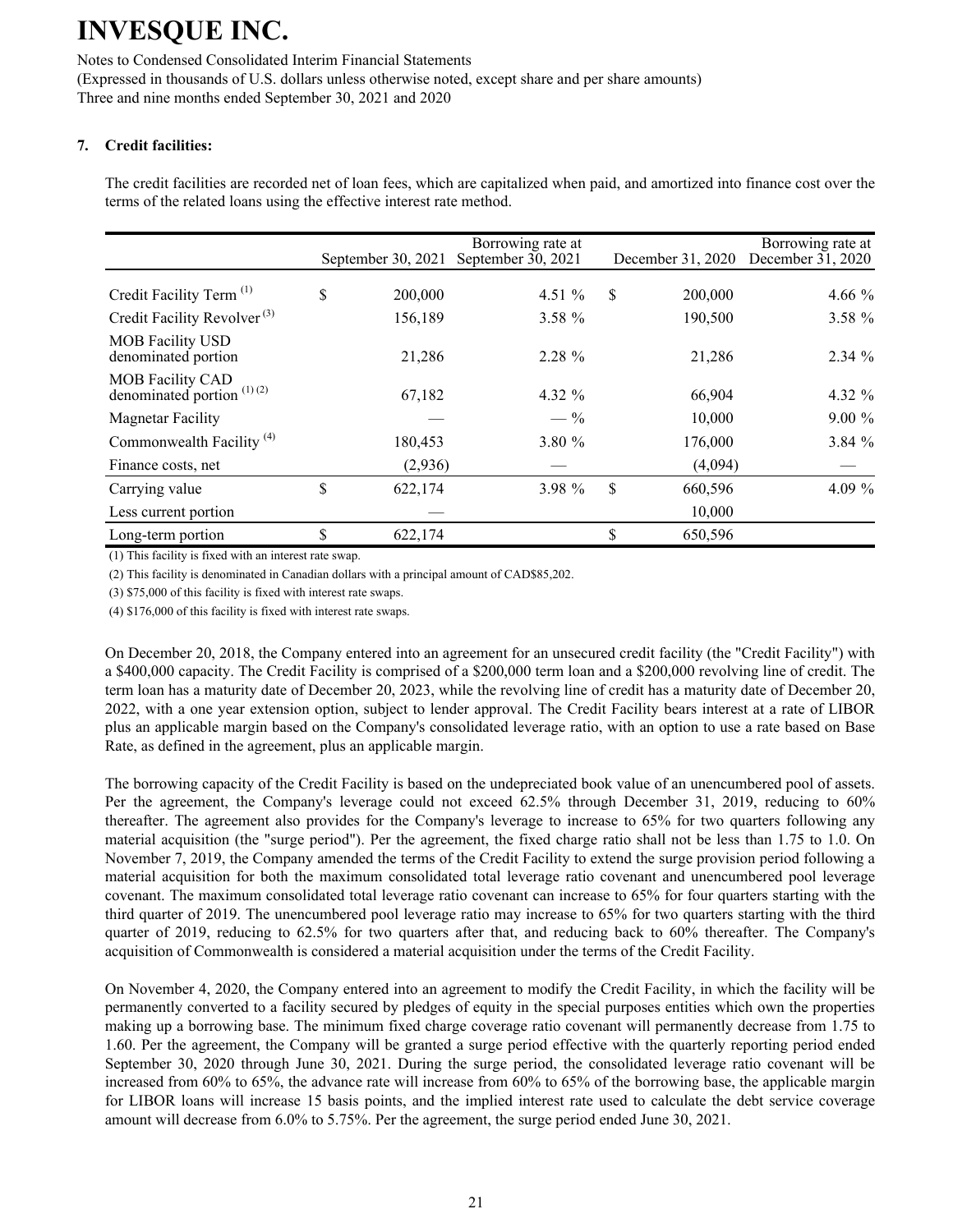Notes to Condensed Consolidated Interim Financial Statements

(Expressed in thousands of U.S. dollars unless otherwise noted, except share and per share amounts)

Three and nine months ended September 30, 2021 and 2020

The table below shows the applicable margins at each leverage ratio during the surge period, which includes a 15 basis point increase:

|                |                                                | Applicable Margin for | Applicable Margin for<br>Revolving Credit LIBOR LIBOR Loans that are Term |
|----------------|------------------------------------------------|-----------------------|---------------------------------------------------------------------------|
| Level          | Consolidated Leverage Ratio                    | Loans                 | Loans                                                                     |
|                | Less than $40\%$                               | $1.75\%$              | 1.70%                                                                     |
| $\overline{2}$ | Equal to or greater than 40% but less than 45% | $1.90\%$              | $1.85\%$                                                                  |
| 3              | Equal to or greater than 45% but less than 50% | $2.05\%$              | $2.00 \%$                                                                 |
| 4              | Equal to or greater than 50% but less than 55% | $2.20 \%$             | $2.15 \%$                                                                 |
| 5              | Equal to or greater than 55% but less than 60% | $2.35\%$              | $2.30 \%$                                                                 |
| 6              | Equal to or greater than 60% but less than 65% | 2.60%                 | $2.55\%$                                                                  |

On May 1, 2018, a wholly owned subsidiary of the Company entered into a secured credit facility ("MOB Facility") for the purpose of funding the acquisition of 14 medical office buildings. The facility has maximum commitment amounts of CAD\$90,060, with a borrowing rate of the BA Rate plus 220 basis points, and a US Dollar commitment of \$22,515, with a borrowing rate of LIBOR plus 220 basis points. The facility provides for interest-only payments through its maturity date of May 1, 2023. Per the terms of the agreement, CAD\$4,858 and USD\$1,228 are reserved for the construction of tenant improvements and the payment of leasing commissions for leases entered into after the closing of the transaction. On May 1, 2018, in conjunction with the acquisition, the Company drew CAD\$85,202 and USD\$16,647. The facility also included an allocation of USD\$4,460 for the acquisition of an additional medical office property in Williamsville, New York. On June 28, 2018, the Company amended the terms of the agreement to increase the borrowing capacity for the Williamsville, New York property to USD\$6,572. The company drew a total of USD\$6,572 in conjunction with the closing of the Williamsville asset on July 9, 2018. On December 31, 2018, the Company repaid USD\$1,933 on the facility. On September 21, 2020, the Company entered into an amendment to the MOB Facility that reset certain loan covenant levels. Pursuant to the terms of the amendment, during a test period beginning June 30, 2020, the Company's debt yield covenant level was reduced to 5.75% (which increases to 8.00% at December 31, 2021).

On July 26, 2019, the Company entered into a credit agreement with Magnetar for a principal amount of \$30,000, annual interest rate of 8.5%, and an initial maturity of one year with a one year extension option ("Magnetar Facility"). On December 5, 2019, the Company repaid \$15,000 on the facility. On June 5, 2020, the Company gave notice of intent to exercise the one year extension option and per the Magnetar Facility credit agreement the interest rate increased to 9.0%. On June 16, 2020, the Company repaid \$5,000 on the Magnetar Facility. On June 22, 2021, the Company used cash on hand to repay the \$10,000 Magnetar Facility.

On August 1, 2019, a wholly owned subsidiary of the Company entered into a secured credit facility ("Commonwealth Facility") for the purpose of funding the acquisition of Commonwealth Tranche I. The \$176,000 new debt secured by 16 properties has a maturity date of August 1, 2024, with 2 available extension options. It bears interest at a rate of LIBOR plus 215 basis points. The agreement also provides for an accordion feature that would extend the capacity of the loan by an additional \$50,000 subject to certain terms and conditions provided for in the agreement. Pursuant to the terms of the Commonwealth Facility, the Company is required to maintain a debt yield of 8.0% (which increases to 8.75% at September 30, 2021) as well as a Debt Service Coverage Ratio of 1.25.

On January 17, 2020, the Company entered into an amendment to the Commonwealth Facility that established a \$10,000 capital improvements holdback ("Holdback"). The Holdback provides funding to the Company for reimbursement of capital improvements made to the properties encumbered by the Commonwealth Facility. The amendment allows the Company to be reimbursed for 65% of capital improvement costs incurred. On January 26, 2021, the Company drew \$4,453 from the Holdback for reimbursement of expenses incurred for adding additional units to the Abingdon, South Boston and Front Royal properties.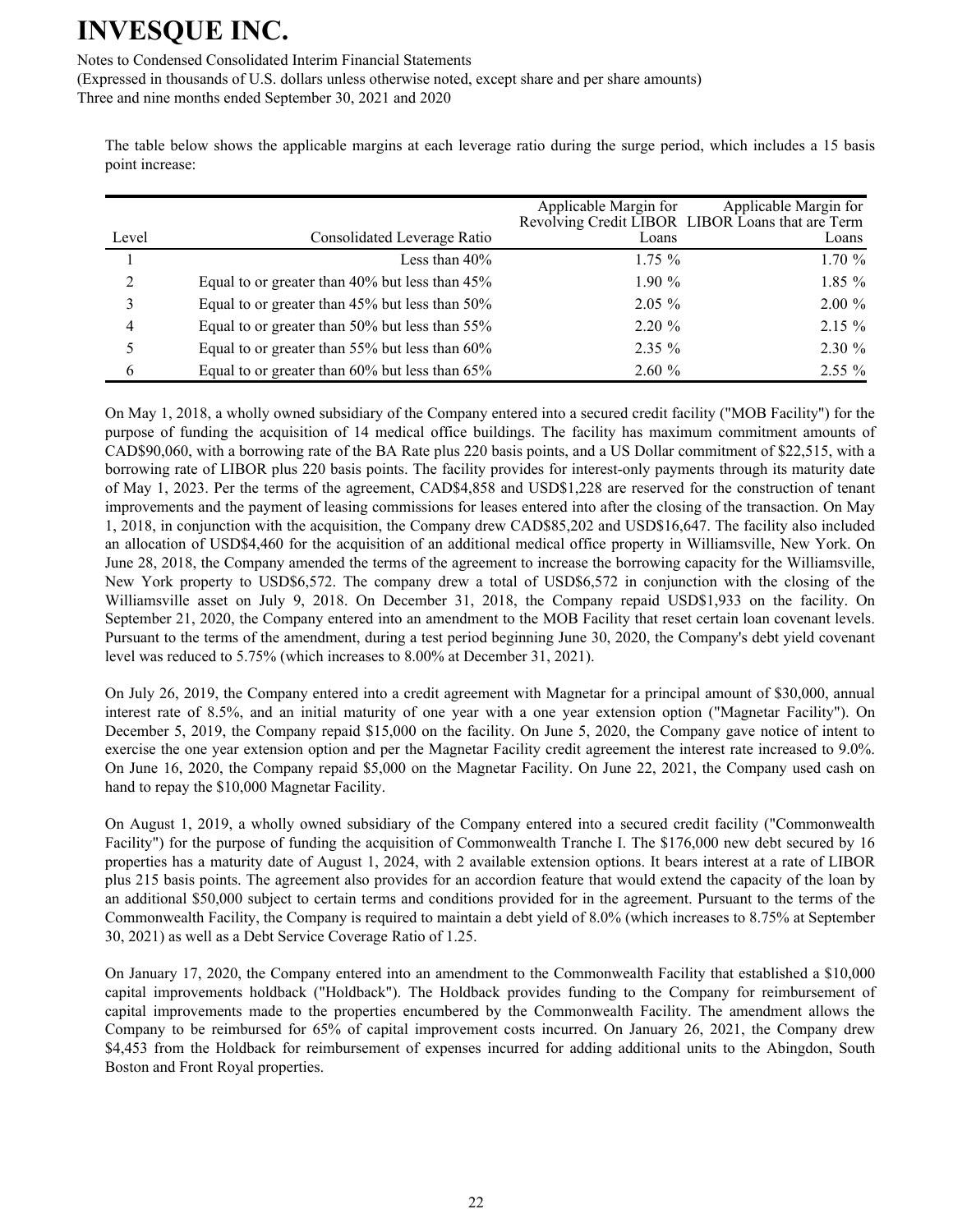Notes to Condensed Consolidated Interim Financial Statements

(Expressed in thousands of U.S. dollars unless otherwise noted, except share and per share amounts) Three and nine months ended September 30, 2021 and 2020

Future principal repayments of the credit facilities are as follows:

|            | Aggregate principal<br>payments |
|------------|---------------------------------|
| 2021       | \$                              |
| 2022       | 156,189                         |
| 2023       | 288,468                         |
| 2024       | 180,453                         |
| 2025       |                                 |
| Thereafter |                                 |
| Total      | 625,110<br>\$                   |

#### **8.** M**ortgages payable:**

Mortgages payable consist of the following as at September 30, 2021:

|                                | September 30, 2021 |          |    | December 31, 2020 |  |  |
|--------------------------------|--------------------|----------|----|-------------------|--|--|
| Mortgages payable              |                    | 211,808  | \$ | 296,881           |  |  |
| Mark-to-market adjustment, net |                    | 5,580    |    | 4,958             |  |  |
| Finance costs, net             |                    | (1, 563) |    | (2,375)           |  |  |
| Carrying value                 | S                  | 215,825  | \$ | 299,464           |  |  |
| Less current portion           |                    | 35,322   |    | 30,622            |  |  |
| Long-term portion              |                    | 180,503  | \$ | 268,842           |  |  |

Mortgages payable are collateralized by investment properties and property, plant and equipment with a value of \$325,731 at September 30, 2021. Maturity dates on mortgages payable range from 2021 to 2054, and the weighted average years to maturity is 6.54 years at September 30, 2021.

Future principal payments on the mortgages payable as at September 30, 2021 are as follows:

|            | Regular principal<br>payments | Principal due on<br>maturity | Total principal<br>payments | % of total principal<br>payments |
|------------|-------------------------------|------------------------------|-----------------------------|----------------------------------|
| 2021       | \$<br>$1,001$ \$              | 13,395 \$                    | 14,396                      | $7\%$                            |
| 2022       | 3,975                         | 17,974                       | 21,949                      | 10 %                             |
| 2023       | 3,581                         | 48,741                       | 52,322                      | 25 %                             |
| 2024       | 2,814                         | 37,474                       | 40,288                      | 19 %                             |
| 2025       | 1,483                         | 23,438                       | 24,921                      | 12 %                             |
| Thereafter | 28,252                        | 29,680                       | 57,932                      | 27 %                             |
|            | \$<br>41,106 \$               | 170,702 \$                   | 211,808                     | 100 %                            |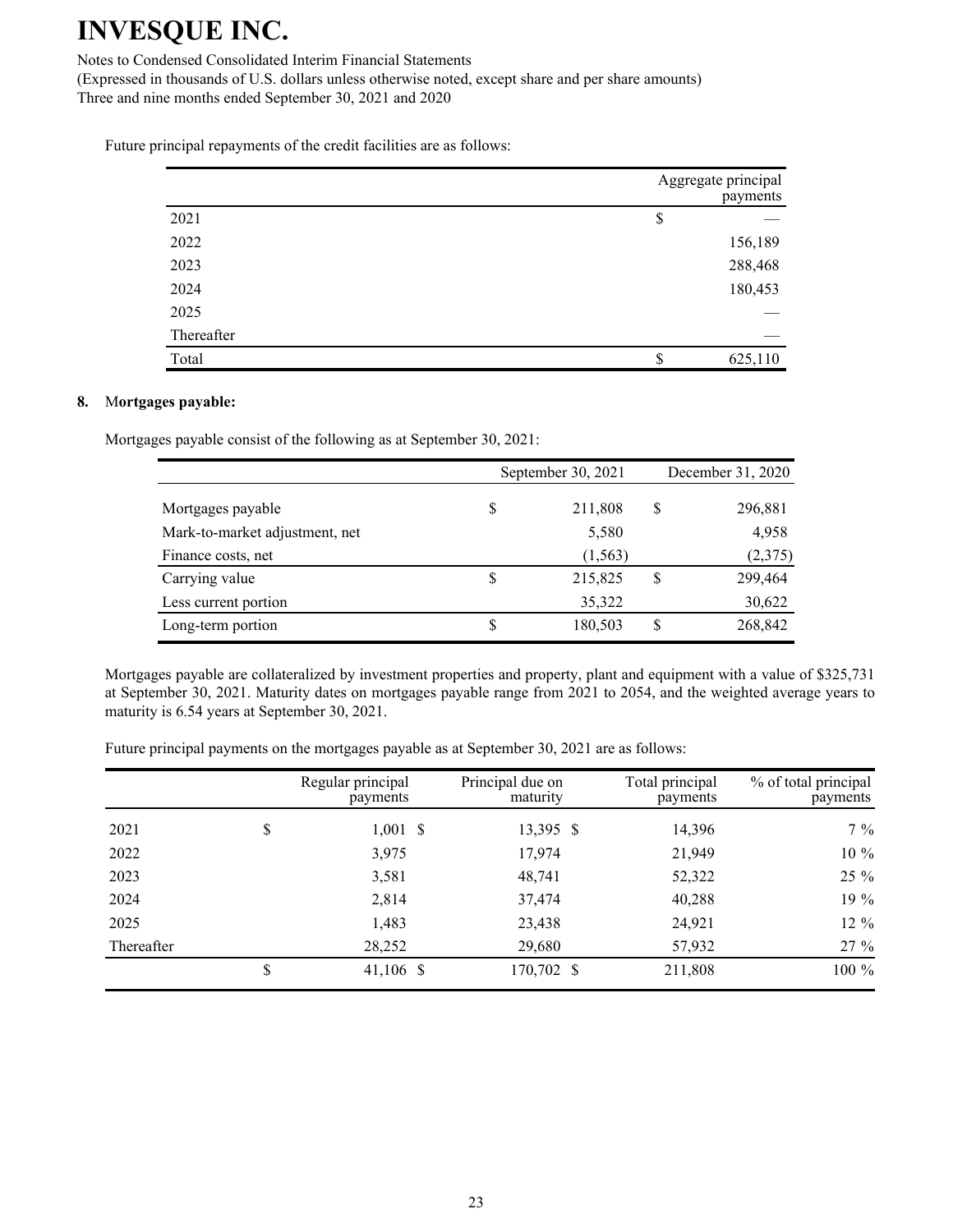### Notes to Condensed Consolidated Interim Financial Statements

(Expressed in thousands of U.S. dollars unless otherwise noted, except share and per share amounts) Three and nine months ended September 30, 2021 and 2020

|                                | September 30, 2021                                                     | December 31, 2020                                                              |
|--------------------------------|------------------------------------------------------------------------|--------------------------------------------------------------------------------|
| Mortgages at fixed rates:      |                                                                        |                                                                                |
| Mortgages (principal) $(1)$    | \$<br>156,129                                                          | \$<br>240,429                                                                  |
| Interest rates                 | 2.16\% to 6.15\%                                                       | 2.55% to $6.15%$                                                               |
| Weighted average interest rate | 4.04 $%$                                                               | 4.33 %                                                                         |
| Mortgages at variable rates:   |                                                                        |                                                                                |
| Mortgages (principal)          | \$<br>55,679                                                           | \$<br>56,452                                                                   |
| Interest rates                 | LIBOR plus $2.45\%$ to LIBOR<br>plus $2.75\%$ with a 1% LIBOR<br>Floor | LIBOR plus 2.45% to LIBOR<br>plus $2.7\overline{5}\%$ with a 1% LIBOR<br>Floor |
| Weighted average interest rate | 3.51%                                                                  | $3.53\%$                                                                       |
| Blended weighted average rate  | 3.90%                                                                  | 4.18 %                                                                         |

(1) Includes \$35,223 of variable rate mortgages that are fixed with interest rate swaps.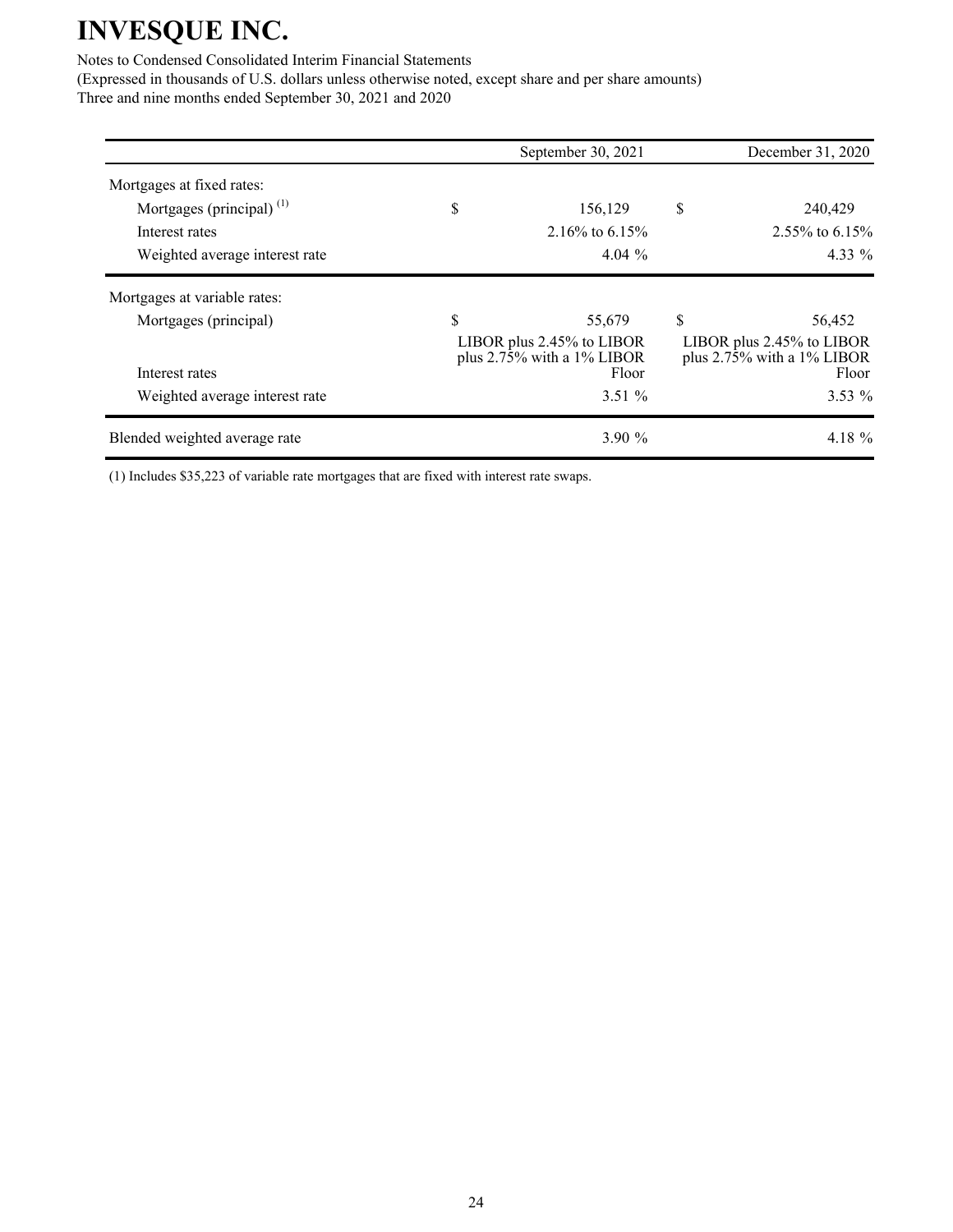Notes to Condensed Consolidated Interim Financial Statements (Expressed in thousands of U.S. dollars unless otherwise noted, except share and per share amounts) Three and nine months ended September 30, 2021 and 2020

### **9. Derivative financial instruments:**

#### *(a) Derivative swaps:*

Derivative swaps as at September 30, 2021 are detailed in the table below:

|                                               |                  |                                       |                                | Income (loss) for the three<br>Asset (liability) balance<br>months ended |               |               |                       |                       | Income (loss) for the nine<br>months ended |                       |                       |
|-----------------------------------------------|------------------|---------------------------------------|--------------------------------|--------------------------------------------------------------------------|---------------|---------------|-----------------------|-----------------------|--------------------------------------------|-----------------------|-----------------------|
| Swap                                          | Maturity date    | Fixed rate                            | Notional<br>amount             | September December 31,<br>30, 2021                                       | 2020          |               | September<br>30, 2021 | September<br>30, 2020 |                                            | September<br>30, 2021 | September<br>30, 2020 |
| Credit Facility Term December 19, 2023        |                  | LIBOR fixed at $2.11\%$ \$            | 200,000 \$                     | $(8,123)$ \$                                                             | $(11,945)$ \$ |               | 962 \$                | 1,000                 | <sup>\$</sup>                              | 3,822 \$              | (8,683)               |
| Credit Facility Revolver                      | January 2, 2024  | LIBOR fixed at $2.57\%$               | 25,000                         | (1,291)                                                                  | (1,860)       |               | 151                   | 155                   |                                            | 569                   | (1,021)               |
| Credit Facility Revolver                      | December 1, 2022 | LIBOR fixed at 2.11%                  | 50,000                         | (1,247)                                                                  | (1,996)       |               | 240                   | 259                   |                                            | 749                   | (1,395)               |
| Red Oak Swap <sup><math>(1)</math></sup>      | January 18, 2023 | Interest rate fixed at 2.17%          | 4,020                          | (1)                                                                      | (13)          |               |                       | 18                    |                                            | 12                    | (3)                   |
| Winchester Swap                               | November 1, 2021 | Interest rate fixed at 4.54%          |                                |                                                                          | (76)          |               |                       | 23                    |                                            | 34                    | (96)                  |
| MOB Facility Swap <sup><math>(2)</math></sup> | May 1, 2023      | Banker's Acceptance fixed at<br>2.12% | 67,182                         | (1, 497)                                                                 | (2,561)       |               | 275                   | 177                   |                                            | 1,088                 | (2,339)               |
| Grand Brook Swap                              | October 2, 2021  | Interest rate fixed at 5.98%          | __                             |                                                                          | (402)         |               |                       | 123                   |                                            | 265                   | (46)                  |
| Commonwealth Swap                             | August 1, 2024   | LIBOR fixed at 1.69%                  | 176,000                        | (5,901)                                                                  | (9,375)       |               | 556                   | 666                   |                                            | 3,474                 | (9,504)               |
| Constant Care Swap                            | October 1, 2022  | Interest rate fixed at 4.21%          |                                |                                                                          | (641)         |               |                       | 96                    |                                            | 203                   | (799)                 |
| Oak Ridge Swap                                | April 1, 2022    | LIBOR fixed at 0.66%                  | 14,068                         | (46)                                                                     | (100)         |               | 18                    | 20                    |                                            | 54                    | (119)                 |
| Charlottesville Swap                          | March 31, 2024   | LIBOR fixed at $0.56\%$               | 17,135                         | (45)                                                                     |               |               | 9                     |                       |                                            | (45)                  |                       |
|                                               |                  |                                       | Carrying value \$              | $(18, 151)$ \$                                                           | (28,969)      | <sup>\$</sup> | $2,211$ \$            | 2,537                 | <sup>\$</sup>                              | $10,225$ \$           | (24,005)              |
|                                               |                  | Less current liability portion        |                                | (46)                                                                     | (491)         |               |                       |                       |                                            |                       |                       |
|                                               |                  |                                       | Long term liability portion \$ | $(18, 105)$ \$                                                           | (28, 478)     |               |                       |                       |                                            |                       |                       |

1) The swap has a notional amount of CAD\$5,091.

2) The swap is for a fixed amount of CAD\$85,202.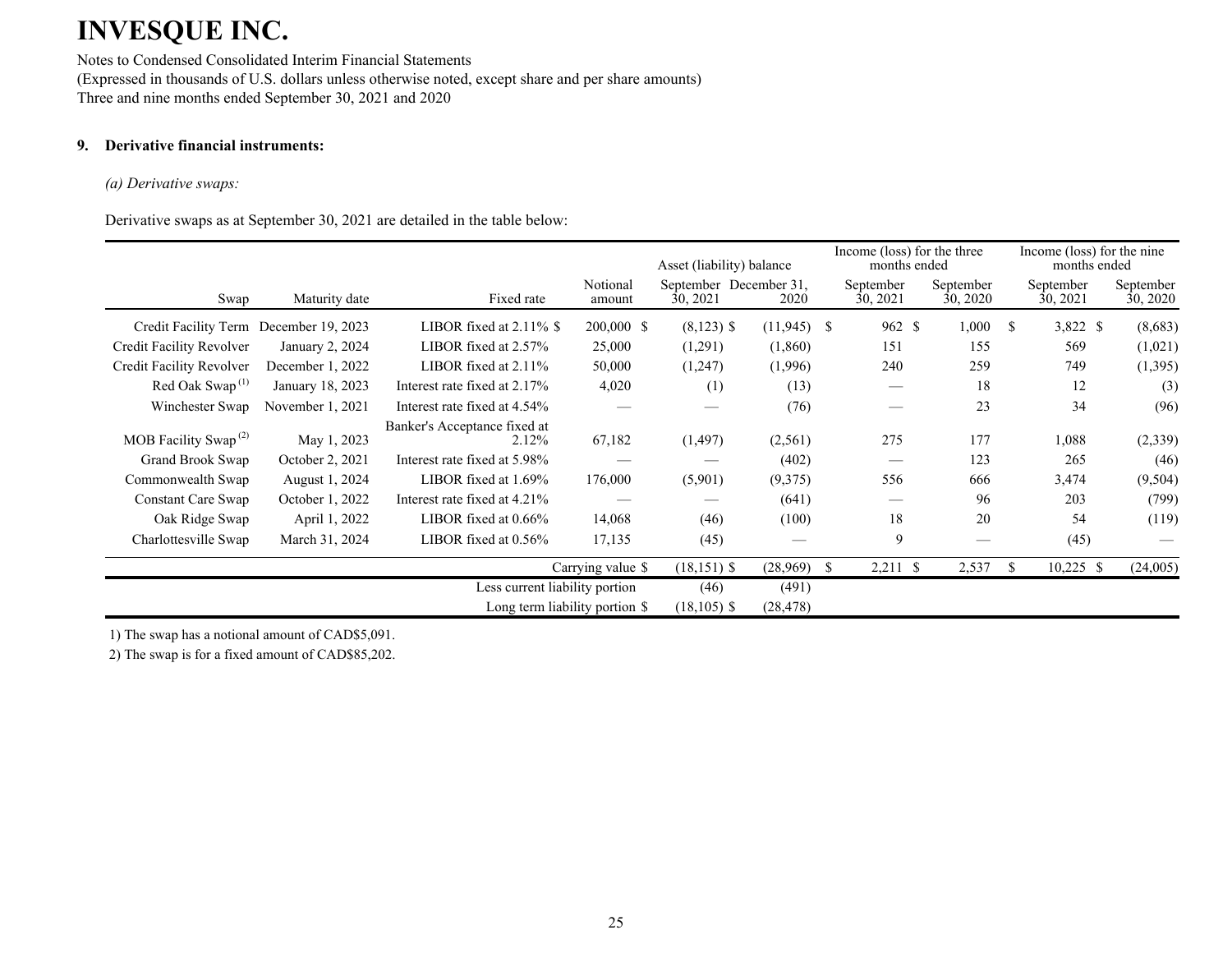Notes to Condensed Consolidated Interim Financial Statements

(Expressed in thousands of U.S. dollars unless otherwise noted, except share and per share amounts) Three and nine months ended September 30, 2021 and 2020

#### *(b) Prepayment embedded derivatives:*

Certain mortgages payable contain prepayment options that represent embedded derivatives that require bifurcation from the host contract. The prepayment options are measured at fair value, with changes in the fair value being recognized as change in fair value of financial instruments in the condensed consolidated interim statements of loss and comprehensive loss.

The fair value of the prepayment embedded derivatives has been determined using a LIBOR based interest rate swap options ("swaptions") as a proxy. The swaptions were structured to mirror the financial conventions of the respective loans, including payment periods, accrual basis, principal amortization, prepayment dates and prepayment premiums. The swaptions were structured as fixed receiver with a strike rate set on market as of the date of the loan agreement with exercise premiums to match the underlying loans plus a cost of refinancing upon exercise. The resulting swaption price would represent a proxy for the value of the prepayment rights embedded in the underlying loans. The fair values determined are based on significant other observable inputs (Level 2). As at September 30, 2021, the prepayment embedded derivative assets have a fair value of \$3,732 (2020 - \$4,814). For the three and nine months ended September 30, 2021, a fair value loss of \$15 and \$1,081, respectively (three and nine months ended September 30, 2020 - \$406 loss and \$2,249 gain, respectively), was recorded in the condensed consolidated interim statements of loss and comprehensive loss.

#### **10. Convertible debentures:**

As at September 30, 2021, the convertible debentures are comprised of the following:

|                                                                    | September 30, 2021 | December 31, 2020 |          |  |
|--------------------------------------------------------------------|--------------------|-------------------|----------|--|
| Issued                                                             | 94,975             | S                 | 94,975   |  |
| Issue costs, net of amortization and accretion of equity component | 863                |                   | (180)    |  |
| Equity component, excluding issue costs and taxes                  | (2, 384)           |                   | (2, 384) |  |
| Carrying value convertible debentures                              | 93.454             |                   | 92,411   |  |
| Less current portion                                               | 44,711             |                   |          |  |
| Long term portion                                                  | 48,743             |                   | 92,411   |  |

Interest costs related to the convertible debentures are recorded in financing costs using the effective interest rate method.

#### **11. Commonwealth preferred unit liability:**

As at September 30, 2021 the Commonwealth preferred unit liability is comprised of the following:

|                                       | September 30, 2021 | December 31, 2020 |          |  |
|---------------------------------------|--------------------|-------------------|----------|--|
| Issued                                | 67.381             |                   | 67,381   |  |
| Equity component, net of accretion    | (1,253)            |                   | (1, 584) |  |
| Commonwealth preferred unit liability | 66.128             |                   | 65,797   |  |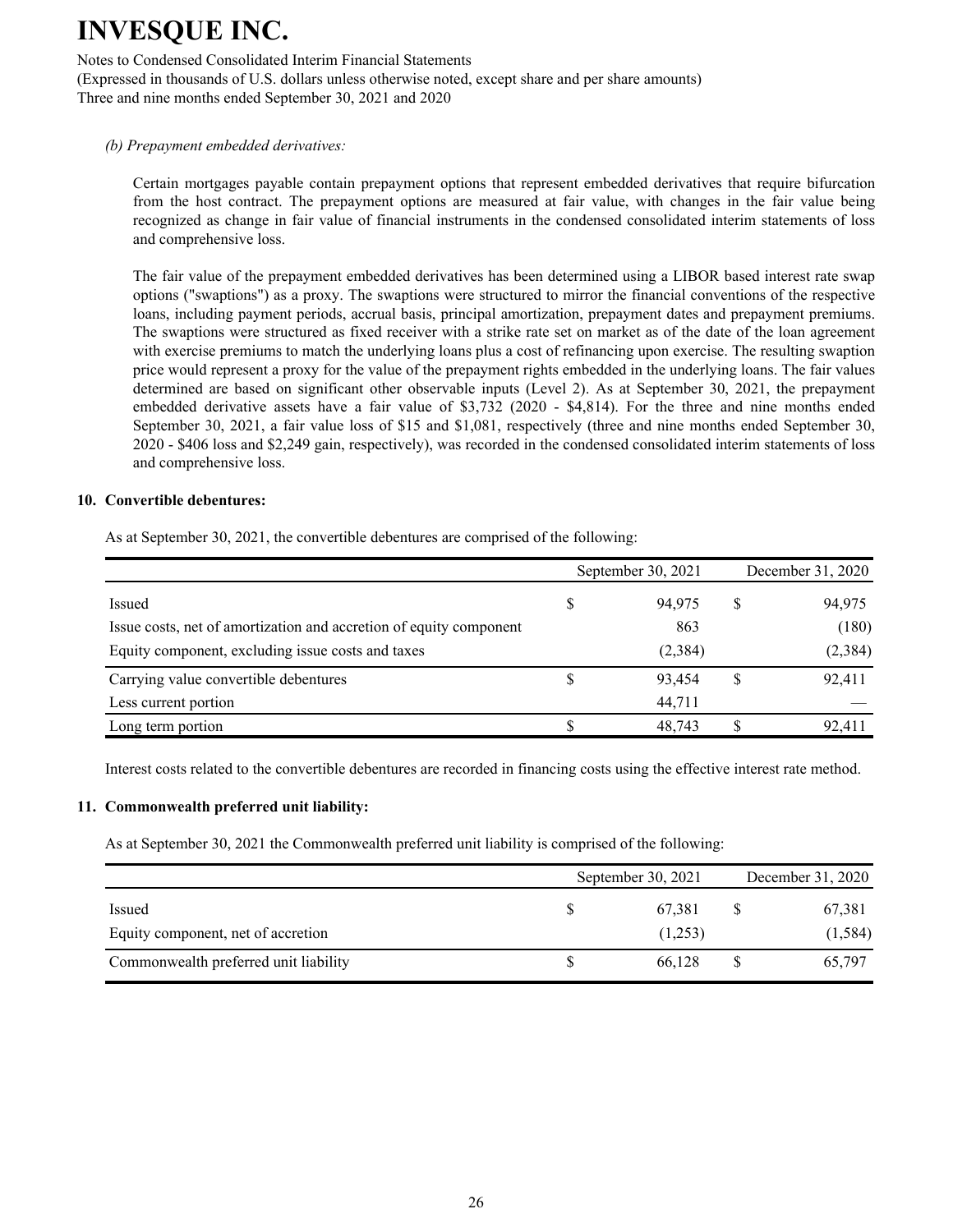Notes to Condensed Consolidated Interim Financial Statements (Expressed in thousands of U.S. dollars unless otherwise noted, except share and per share amounts) Three and nine months ended September 30, 2021 and 2020

### **12. Other liabilities:**

Other liabilities are as follows:

|                                         | September 30, 2021 | December 31, 2020 |
|-----------------------------------------|--------------------|-------------------|
| Deferred shares liability (note 20)     | \$<br>762          | \$<br>875         |
| Security deposits received from tenants | 2,278              | 8,576             |
| Escrows collected from tenant           | 1,417              | 1,816             |
| Unearned revenue                        | 1,249              | 2,674             |
| Liability to previous owner of Care     |                    | 126               |
| Lease liability                         | 1,577              | 1,890             |
| Loan commitment liability (note 23)     |                    | 115               |
| Exchangeable units liability            | 2,049              | 2,049             |
| Earnout payable (note 23)               | 3,259              | 2,254             |
| Other                                   | 470                | 841               |
|                                         | \$<br>13,061       | \$<br>21,216      |
| Current                                 | \$<br>3,012        | \$<br>4,975       |
| Non-current                             | 10,049             | 16,241            |
|                                         | \$<br>13,061       | \$<br>21,216      |

Loan commitment liability represents the fair value of commitments made by the Company to issue loans at rates below market value.

On June 1, 2021, in conjunction with the sale of three properties to the tenant operator Symphony and a new loan agreement with the operator, the Company entered into an agreement to extinguish the \$7,000 security deposit liability in settlement of past rents due from Symphony.

### **13. Reconciliation of changes in liabilities arising from financing activities:**

|                                                                                | Credit<br>facilities | Mortgages<br>payable | Convertible<br>debentures | Commonwealth<br>preferred unit<br>liability | Total      |
|--------------------------------------------------------------------------------|----------------------|----------------------|---------------------------|---------------------------------------------|------------|
| Balance, December 31, 2020                                                     | \$<br>660,596 \$     | 299,464 \$           | 92,411 \$                 | 65,797 \$                                   | 1,118,268  |
| Proceeds from financing                                                        | 58,953               | 17,135               |                           |                                             | 76,088     |
| Repayments                                                                     | (98, 811)            | (98, 394)            |                           |                                             | (197, 205) |
| Scheduled principal payments                                                   |                      | (3,969)              |                           |                                             | (3,969)    |
| Financing costs paid                                                           |                      | (206)                |                           |                                             | (206)      |
| Amortizing of financing costs, mark to<br>market adjustments, and accretion of |                      |                      |                           |                                             |            |
| equity components                                                              | 1,159                | 1,657                | 1,043                     | 331                                         | 4,190      |
| Changes in foreign currency rates                                              | 277                  | 138                  |                           |                                             | 415        |
| Balance, September 30, 2021                                                    | \$<br>622,174 \$     | 215,825 \$           | 93,454 \$                 | 66,128 \$                                   | 997,581    |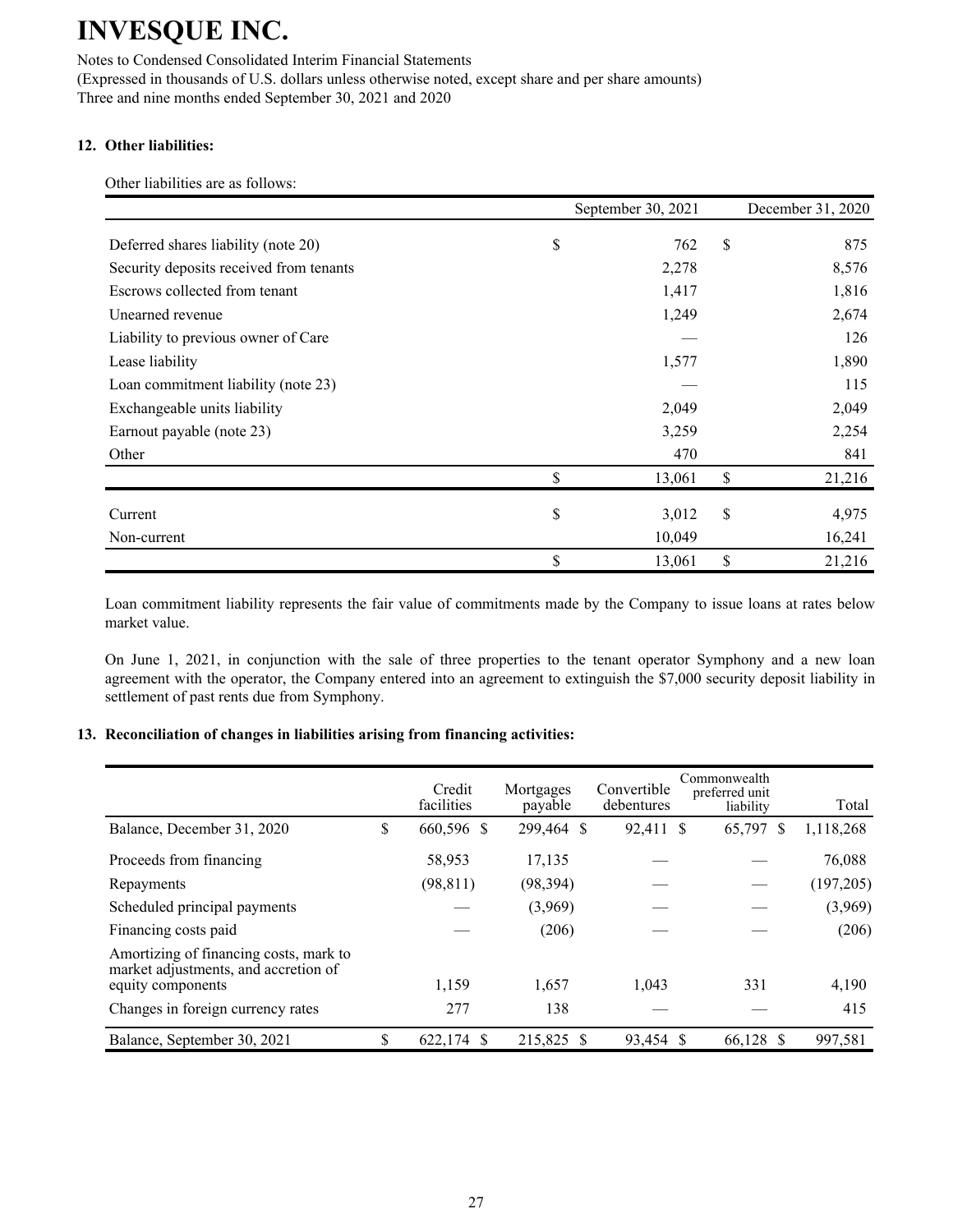Notes to Condensed Consolidated Interim Financial Statements (Expressed in thousands of U.S. dollars unless otherwise noted, except share and per share amounts) Three and nine months ended September 30, 2021 and 2020

### **14. Share capital:**

#### *(a) Common shares:*

The following number and value of common shares were issued and outstanding as at September 30, 2021:

|                                                        | Common shares | Carrying value |
|--------------------------------------------------------|---------------|----------------|
| Balance, December 31, 2020                             | 55,877,496    | 509,203        |
| Issued on settlement of Deferred Share Incentive Plan  | 282,200       | 637            |
| Issued on settlement of equity settled Deferred Shares | 76.596        | 516            |
| Balance, September 30, 2021                            | 56,236,292    | 510,356        |

On April 10, 2020, the Company announced the suspension of its dividend for all common shareholders from April 1, 2020 until further notice.

#### *(b) Preferred shares:*

The following number and value of preferred shares were issued and outstanding as at September 30, 2021:

|                                                      | Preferred shares |    | Carrying value |
|------------------------------------------------------|------------------|----|----------------|
| December 31, 2020 and September 30, 2021<br>Balance. | 598<br>.098.5    | ۰ש | 85,389         |

As at September 30, 2021, the preferred shares are convertible into 11,168,811 common shares of the Company.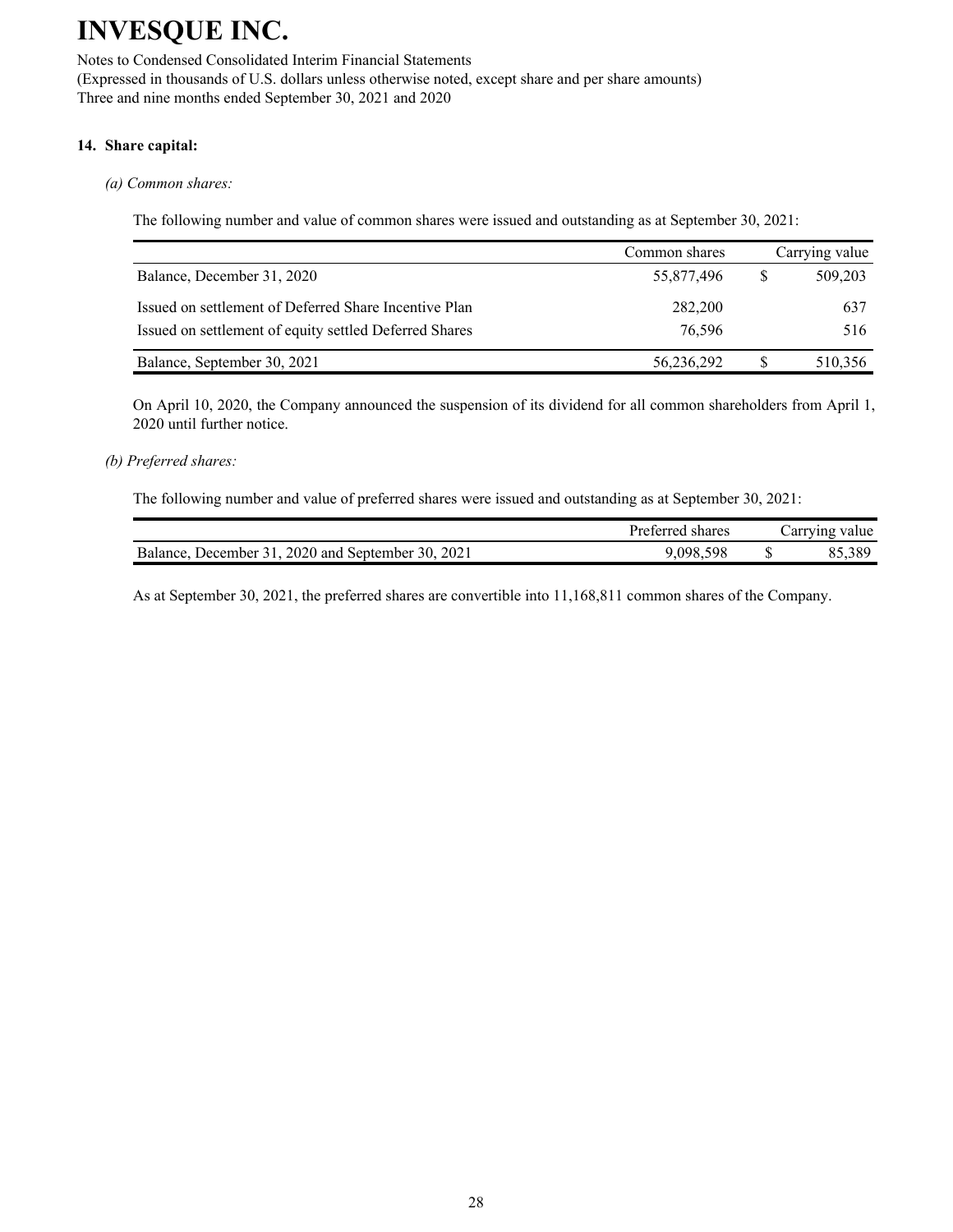Notes to Condensed Consolidated Interim Financial Statements (Expressed in thousands of U.S. dollars unless otherwise noted, except share and per share amounts) Three and nine months ended September 30, 2021 and 2020

### **15. Earnings (loss) per share:**

Basic income per share is calculated using the weighted average number of shares outstanding during the period. The calculation of diluted income per share, is calculated using the "if-converted" method and to the extent the conversion is dilutive, assumes all convertible securities have been converted at the beginning of the period, or at the time of issuance, if later, and any charges or returns on the convertible securities, on an after-tax basis, are removed from net earnings. The outstanding convertible debentures, unvested deferred shares and Commonwealth preferred units, if exercised, would be anti-dilutive to net income per share. Accordingly their potential exercise has been ignored in calculating the diluted net income per share.

The following table reconciles the numerator and denominator of the basic and diluted earnings per share computation:

*Net loss:*

|                                                      | Three months ended September 30, |              |          |      | Nine months ended September 30, |           |  |  |
|------------------------------------------------------|----------------------------------|--------------|----------|------|---------------------------------|-----------|--|--|
|                                                      |                                  | 2021         | 2020     | 2021 |                                 | 2020      |  |  |
| Net loss for basic and diluted net loss per<br>share |                                  | $(5,082)$ \$ | (60.749) |      | $(6.782)$ \$                    | (147,689) |  |  |

*Denominator for basic and diluted net loss per share:*

|                                                                                                    | Three months ended September 30, |            | Nine months ended September 30, |                                 |  |  |
|----------------------------------------------------------------------------------------------------|----------------------------------|------------|---------------------------------|---------------------------------|--|--|
|                                                                                                    | 2020<br>2021                     |            | 2021                            | 2020                            |  |  |
| Weighted average number of shares,<br>including fully vested deferred shares: Basic<br>and diluted | 56, 363, 180                     | 55,987,283 | 56,278,776                      | 55,586,685                      |  |  |
| Net loss per share:                                                                                |                                  |            |                                 |                                 |  |  |
|                                                                                                    | Three months ended September 30, |            |                                 | Nine months ended September 30, |  |  |
|                                                                                                    | 2021                             | 2020       | 2021                            | 2020                            |  |  |
| Basic and diluted                                                                                  | \$<br>$(0.09)$ \$                | (1.09)     | $(0.12)$ \$<br>S                | (2.66)                          |  |  |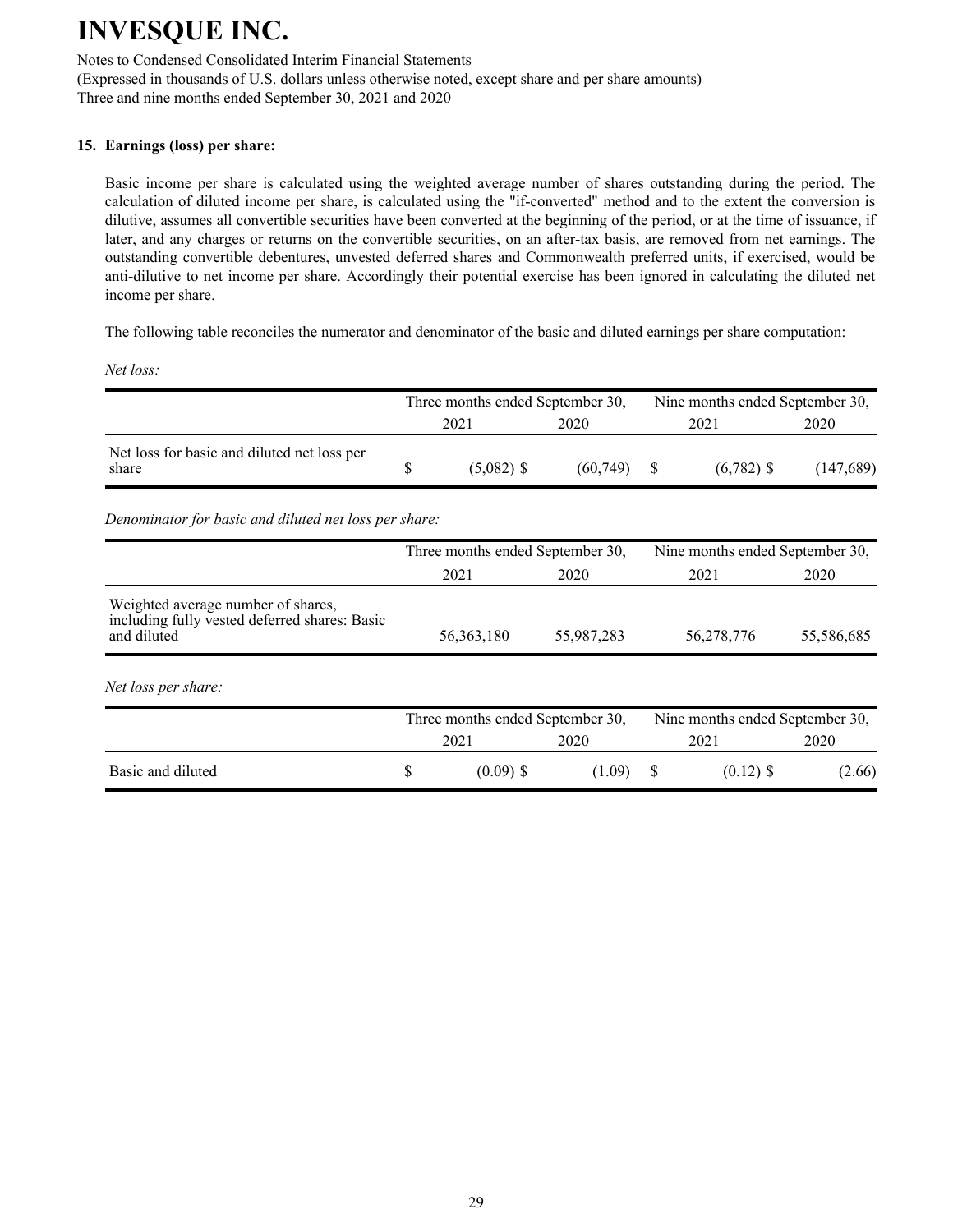Notes to Condensed Consolidated Interim Financial Statements (Expressed in thousands of U.S. dollars unless otherwise noted, except share and per share amounts) Three and nine months ended September 30, 2021 and 2020

### **16. Revenue:**

### *(a) Rental Revenue:*

Rental revenue consists of the following:

|                                                 |              | Three months ended September 30, |        | Nine months ended September 30, |           |        |  |  |
|-------------------------------------------------|--------------|----------------------------------|--------|---------------------------------|-----------|--------|--|--|
|                                                 | 2021         |                                  | 2020   |                                 | 2021      | 2020   |  |  |
| Contractual rental revenue                      | <sup>S</sup> | 13,068 \$                        | 17,068 | \$                              | 46,310 \$ | 51,202 |  |  |
| Straight-line rent adjustments                  |              | 1,929                            | 1,616  |                                 | 4,970     | 5,090  |  |  |
| Amortization of tenant inducements              |              | (101)                            | (97)   |                                 | (347)     | (287)  |  |  |
| Property tax recoveries                         |              | 5,002                            | 3,437  |                                 | 11,291    | 10,328 |  |  |
| Revenue from services - CAM<br>recoveries $(1)$ |              | 895                              | 711    |                                 | 2,381     | 2,201  |  |  |
|                                                 |              | 20.793                           | 22.735 | S                               | 64.605 \$ | 68,534 |  |  |

(1) Represents property services element in accordance with IFRS 15

The Company is scheduled to receive rental income from operators of its seniors housing and care properties under the provisions of long term non-cancellable operating leases, generally with lease terms of 10 to 15 years, with provisions for lease extensions at the option of the tenants. These leases are triple-net and include renewal options and rent escalation clauses.

The Company is also scheduled to receive rental income from tenants of the medical office building portfolio. These leases include provisions for recovery of real estate taxes, insurance and costs associated with common area maintenance ("CAM").

The tenant Symcare operated a portfolio of 15 properties and paid rent pursuant to a master lease. During the three and nine months ended September 30, 2021, three properties included in the master lease were sold and four were transitioned to a new operator. On June 1, 2021, a subsidiary of the Company entered into a new master lease with the remaining eight properties. For the three and nine months ended September 30, 2021, rental revenue from this tenant comprised approximately 30% and 36%, respectively (three and nine months ended September 30, 2020 - 44% and 43%, respectively), of the Company's consolidated rental revenue for the period.

Future minimum rentals to be received as of September 30, 2021 are as follows:

| Less than 1 year      | 53,685  |
|-----------------------|---------|
| Between 1 and 5 years | 211,054 |
| More than 5 years     | 377,047 |
|                       | 641,786 |

Future minimum rentals in the above table attributable to Symcare represent approximately 36% of the total.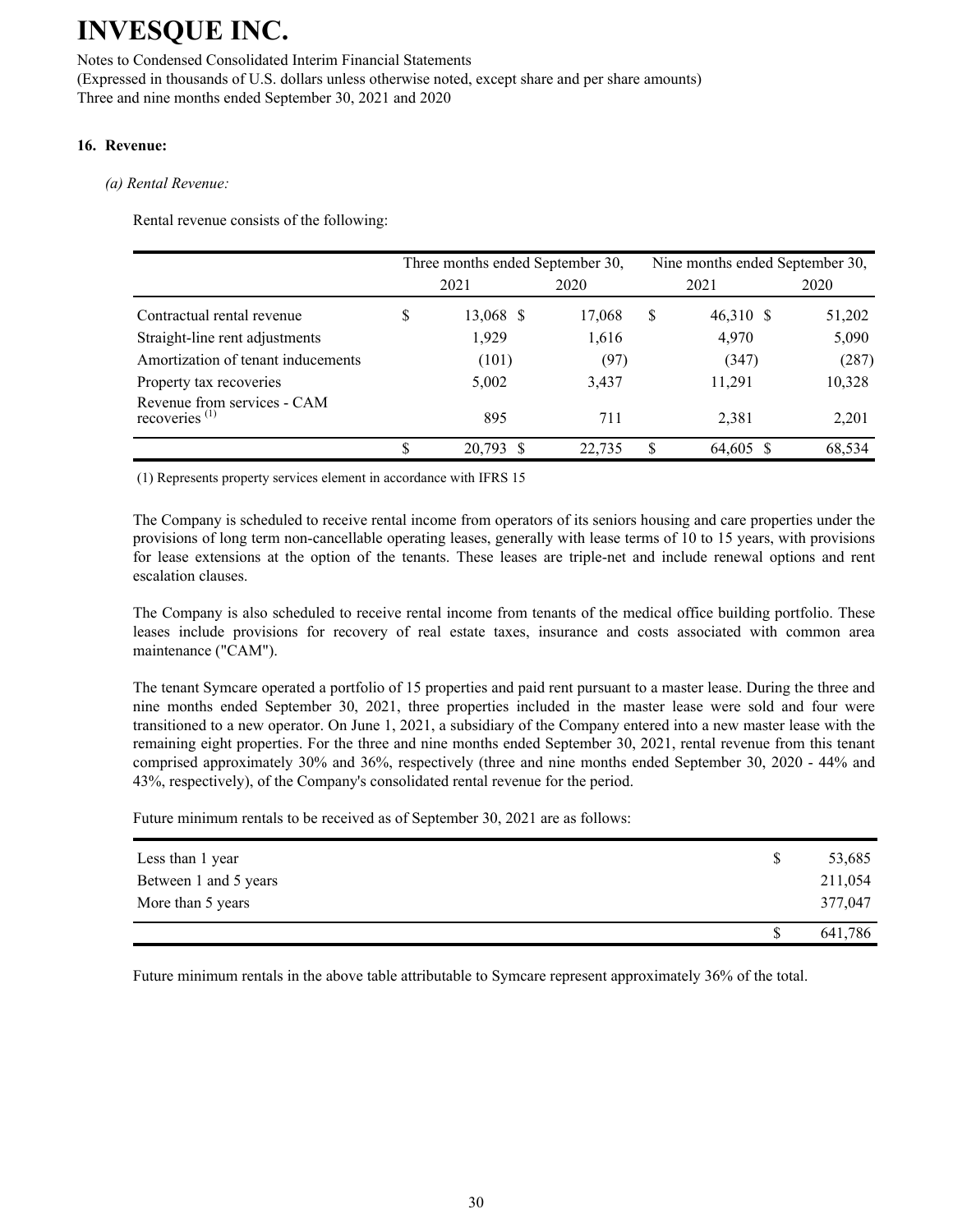Notes to Condensed Consolidated Interim Financial Statements

(Expressed in thousands of U.S. dollars unless otherwise noted, except share and per share amounts) Three and nine months ended September 30, 2021 and 2020

*(b) Resident rental and related revenue:*

|                                | Three months ended September 30, |        |   | Nine months ended September 30, |        |
|--------------------------------|----------------------------------|--------|---|---------------------------------|--------|
|                                | 2021                             | 2020   |   | 2021                            | 2020   |
| Resident revenue               | $15,721$ \$                      | 14.877 | S | 45,926 \$                       | 41,035 |
| Service revenue <sup>(1)</sup> | 14,558                           | 16.229 |   | 42.694                          | 48,404 |
|                                | 30,279 \$                        | 31.106 | S | 88,620 \$                       | 89,439 |

(1) Represents property services element in accordance with IFRS 15

### **17. Direct property operating expenses:**

Direct property operating expenses consist of the following:

|                             | Three months ended September 30, 2021 |                                |        | Three months ended September 30, 2020 |                                 |                                |  |  |        |
|-----------------------------|---------------------------------------|--------------------------------|--------|---------------------------------------|---------------------------------|--------------------------------|--|--|--------|
|                             | Owner<br>occupied<br>properties       | Medical<br>office<br>buildings | Total  |                                       | Owner<br>occupied<br>properties | Medical<br>office<br>buildings |  |  | Total  |
| Repairs and maintenance     | \$<br>684 \$                          | 405 \$                         | 1,089  | \$                                    | 634 \$                          | 338 \$                         |  |  | 972    |
| <b>Utilities</b>            | 982                                   | 427                            | 1,409  |                                       | 918                             | 361                            |  |  | 1,279  |
| Property management fees    |                                       | 155                            | 155    |                                       |                                 | 143                            |  |  | 143    |
| Compensation and benefits   | 15,320                                |                                | 15,320 |                                       | 15,343                          |                                |  |  | 15,343 |
| Other services and supplies | 1,688                                 | 301                            | 1,989  |                                       | 1,640                           | 244                            |  |  | 1,884  |
| Real estate taxes           | 576                                   |                                | 576    |                                       | 604                             |                                |  |  | 604    |
| Other                       | 5,303                                 | 283                            | 5,586  |                                       | 3,970                           | 196                            |  |  | 4,166  |
|                             | \$<br>24,553 \$                       | $1,571$ \$                     | 26,124 | \$                                    | 23,109                          | $1,282$ \$<br><sup>\$</sup>    |  |  | 24,391 |

|                             | Nine months ended September 30, 2021 |                                |        | Nine months ended September 30, 2020 |                                 |    |                                |  |        |
|-----------------------------|--------------------------------------|--------------------------------|--------|--------------------------------------|---------------------------------|----|--------------------------------|--|--------|
|                             | Owner<br>occupied<br>properties      | Medical<br>office<br>buildings | Total  |                                      | Owner<br>occupied<br>properties |    | Medical<br>office<br>buildings |  | Total  |
| Repairs and maintenance     | \$<br>$2,030$ \$                     | $1,235$ \$                     | 3,265  | \$                                   | $1,802$ \$                      |    | $1,227$ \$                     |  | 3,029  |
| <b>Utilities</b>            | 2,945                                | 1,136                          | 4,081  |                                      | 2,744                           |    | 950                            |  | 3,694  |
| Property management fees    |                                      | 451                            | 451    |                                      |                                 |    | 425                            |  | 425    |
| Compensation and benefits   | 44,255                               |                                | 44,255 |                                      | 43,746                          |    |                                |  | 43,746 |
| Other services and supplies | 4,834                                | 798                            | 5,632  |                                      | 5,096                           |    | 730                            |  | 5,826  |
| Real estate taxes           | 1,827                                |                                | 1,827  |                                      | 1,733                           |    |                                |  | 1,733  |
| Other                       | 14,526                               | 1,021                          | 15,547 |                                      | 11,170                          |    | 582                            |  | 11,752 |
|                             | \$<br>70,417 \$                      | $4,641$ \$                     | 75,058 | \$                                   | 66,291                          | -S | 3.914S                         |  | 70,205 |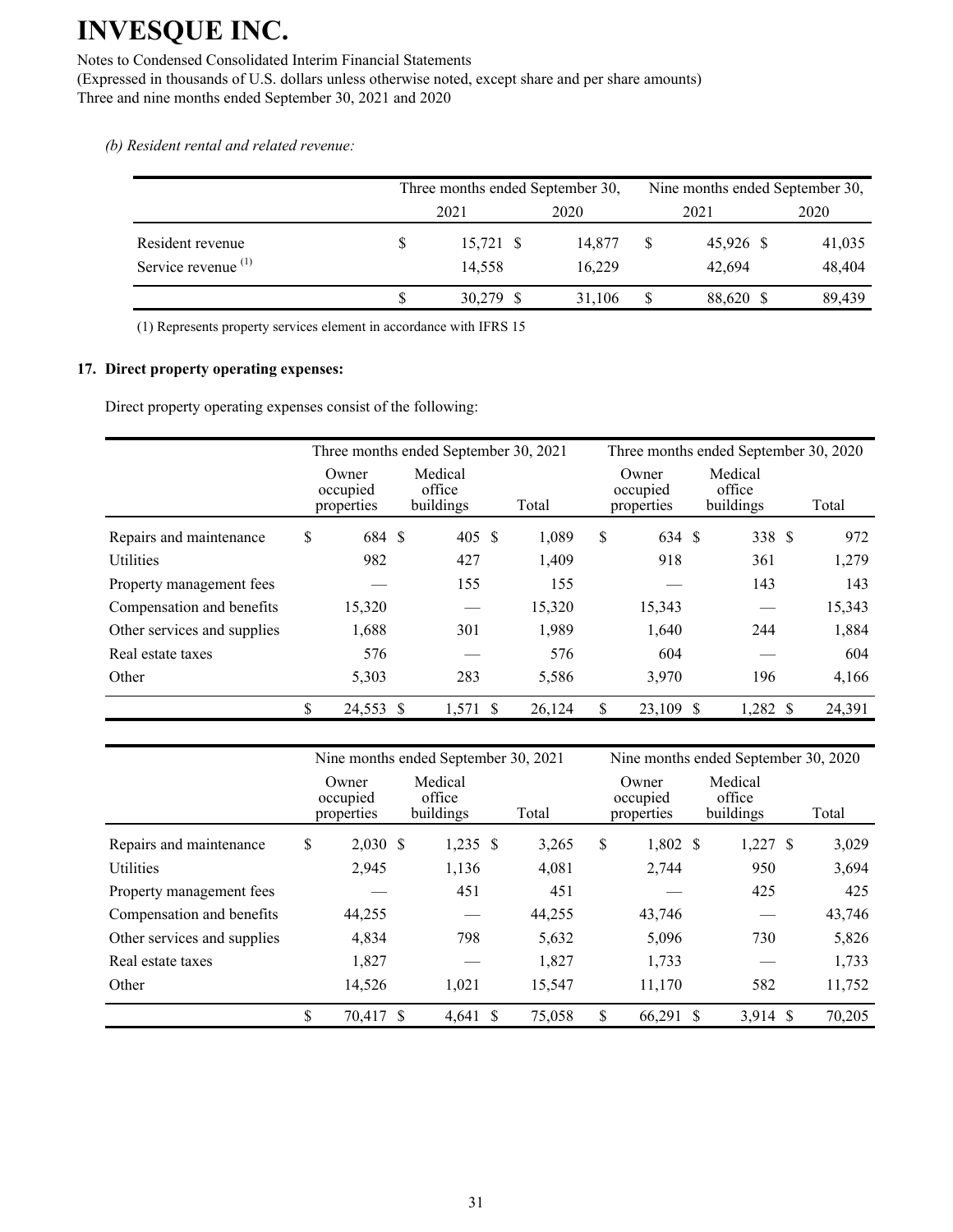Notes to Condensed Consolidated Interim Financial Statements (Expressed in thousands of U.S. dollars unless otherwise noted, except share and per share amounts) Three and nine months ended September 30, 2021 and 2020

### **18. Finance costs:**

Finance costs consist of the following:

|                                                                          | Three months ended September 30, |         | Nine months ended September 30, |             |         |  |
|--------------------------------------------------------------------------|----------------------------------|---------|---------------------------------|-------------|---------|--|
|                                                                          | 2021                             | 2020    |                                 | 2021        | 2020    |  |
| Interest expense on credit facilities                                    | \$<br>3,781 \$                   | 4,427   | \$.                             | $12,525$ \$ | 15,968  |  |
| Interest expense on mortgages payable                                    | 1,987                            | 2,754   |                                 | 7,519       | 8,385   |  |
| Interest expense on convertible debentures                               | 1,313                            | 1,312   |                                 | 3,937       | 3,936   |  |
| Distributions on exchangeable units                                      |                                  |         |                                 |             | 62      |  |
| Dividends on Commonwealth preferred units                                | 1,104                            | 1,082   |                                 | 3,280       | 3,236   |  |
| Amortization and accretion expense                                       | 987                              | 947     |                                 | 3,578       | 3,057   |  |
| Interest rate swap payments (receipts)                                   | 2,497                            | 2,616   |                                 | 7,761       | 5,081   |  |
| Debt extinguishment costs                                                | 213                              |         |                                 | 945         |         |  |
| Write-off of deferred financing costs from<br>refinancing                |                                  | 67      |                                 |             | 67      |  |
| Amortization of mark-to-market debt<br>adjustments                       | 699                              | (168)   |                                 | 621         | (301)   |  |
| Interest income from loans receivable (note<br>2)                        | (461)                            | (877)   |                                 | (1,082)     | (2,643) |  |
| Finance costs from operations                                            | \$<br>$12,120$ \$                | 12,160  | \$                              | 39,084 \$   | 36,848  |  |
| Allowance for credit losses on loans and<br>interest receivable (note 2) | (19)                             | 13,056  |                                 | 666         | 20,151  |  |
| Change in non-controlling interest liability                             | (225)                            | 41      |                                 | (271)       | 209     |  |
| Change in fair value of financial instruments<br>(note 3 and 9)          | (2,196)                          | (2,131) |                                 | (8,670)     | 21,756  |  |
| Change in fair value of contingent<br>consideration (note 23)            | (192)                            | 3,256   |                                 | 1,005       | 3,256   |  |
| Total finance costs                                                      | \$<br>9,488 \$                   | 26,382  | \$                              | 31,814 \$   | 82,220  |  |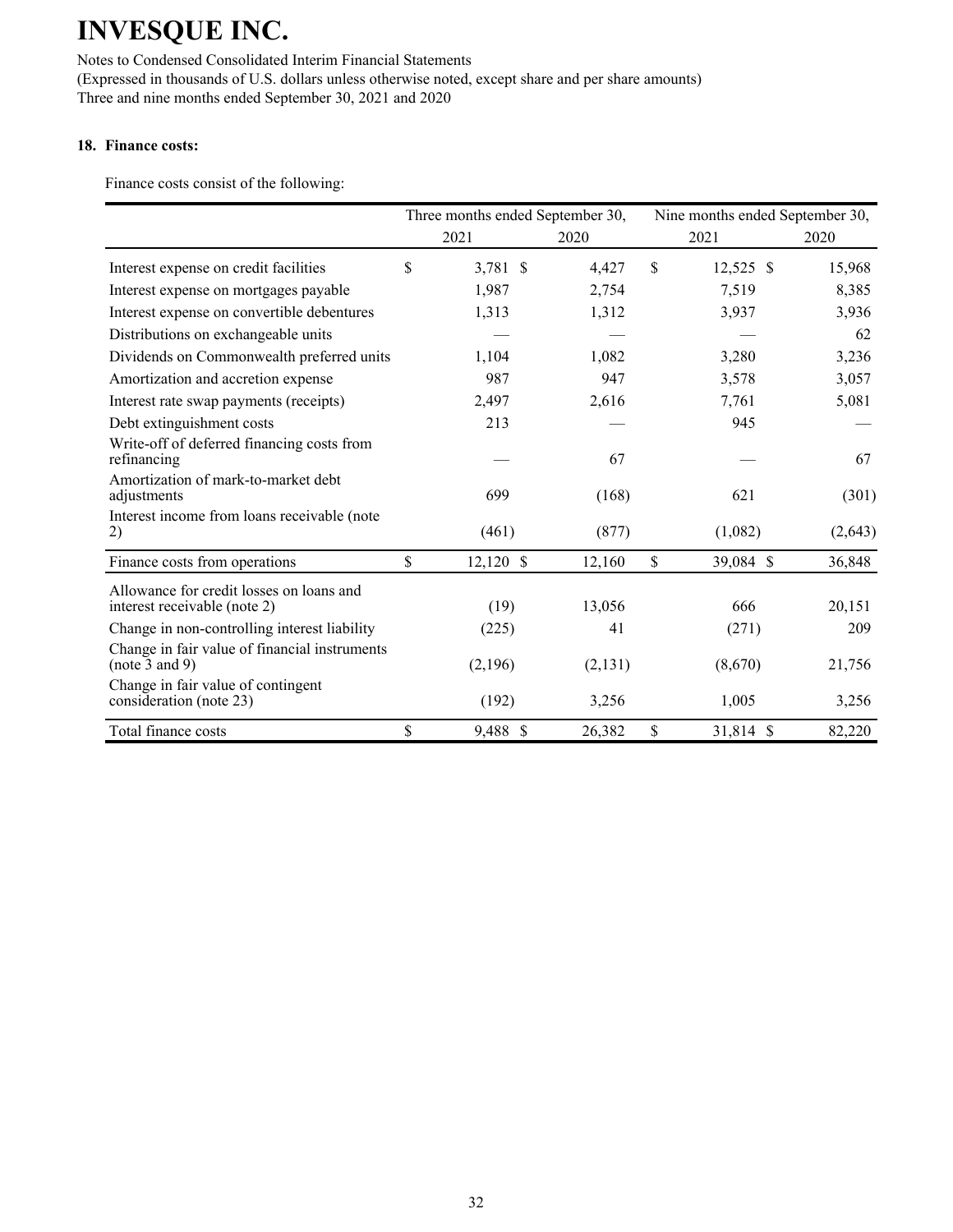Notes to Condensed Consolidated Interim Financial Statements (Expressed in thousands of U.S. dollars unless otherwise noted, except share and per share amounts) Three and nine months ended September 30, 2021 and 2020

### **19. General and administrative:**

General and administrative costs consist of the following:

|                                          |      | Three months ended September 30, |       | Nine months ended September 30, |           |        |  |  |
|------------------------------------------|------|----------------------------------|-------|---------------------------------|-----------|--------|--|--|
|                                          | 2021 |                                  | 2020  |                                 | 2021      | 2020   |  |  |
| Compensation and benefits                | \$   | 2,135 \$                         | 2,573 | S                               | 8,126 \$  | 8,421  |  |  |
| Asset management and administrative fees |      |                                  | 41    |                                 |           | 231    |  |  |
| Professional fees                        |      | 702                              | 625   |                                 | 2,761     | 2,601  |  |  |
| Deferred share compensation expense      |      | (918)                            | 484   |                                 | 620       | 519    |  |  |
| Bad debt expense                         |      | 458                              | 262   |                                 | 987       | 1,726  |  |  |
| Other                                    |      | 738                              | 873   |                                 | 2.270     | 2,085  |  |  |
|                                          | \$   | 3,115 \$                         | 4.858 |                                 | 14,764 \$ | 15,583 |  |  |

For the three and nine months ended September 30, 2021, \$1,806 and \$5,379, respectively (three and nine months ended September 30, 2020 - \$1,732 and \$4,930, respectively) of general and administrative costs were incurred at the Commonwealth management company.

#### **20. Deferred share incentive plan:**

At September 30, 2021, the number of deferred shares granted and outstanding and vested are as follows:

|                                                             | Granted/<br>Outstanding | <b>Fully Vested</b> |
|-------------------------------------------------------------|-------------------------|---------------------|
| As at December 31, 2020                                     | 1,317,543               | 210,978             |
| Discretionary Deferred Shares                               | 129,120                 | 177,922             |
| <b>Equity Settled Deferred Shares</b>                       |                         | 76,596              |
| Individual Contributed Deferred Shares (vested immediately) | 45,320                  | 45,320              |
| Company Contributed Deferred Shares                         | 29,304                  | 82,515              |
| Shares forfeited                                            | (2,234)                 |                     |
| Shares issued upon vesting of deferred shares               | (358, 796)              | (358, 796)          |
| Shares settled for cash pursuant to the plan terms          | (59,019)                | (59, 019)           |
| As at September 30, 2021                                    | 1,101,238               | 175,516             |

For the three and nine months ended September 30, 2021, the Company recognized \$918 of a recovery and \$620 of expense, respectively, related to deferred shares in the condensed consolidated interim statements of loss and comprehensive loss (three and nine months ended September 30, 2020 - \$484 expense and \$519 expense, respectively). A deferred share liability of \$762 (2020 - \$875) is included in other non-current liabilities in the condensed consolidated interim statements of financial position as at September 30, 2021.

On January 24, 2020, the Company granted 344,310 deferred shares that are considered to be equity settled, as the participants of this grant have waived their rights to receive settlement in cash pursuant to the plan. During the three and nine months ended September 30, 2021, the Company recognized expense recovery of \$776 and \$64, respectively (three and nine months ended September 30, 2020 - \$471 expense and \$1,340 expense, respectively) of equity settled deferred shares.

During the nine months ended September 30, 2021, the Company did not grant dividends on deferred shares (nine months ended September 30, 2020 - 64,266 shares).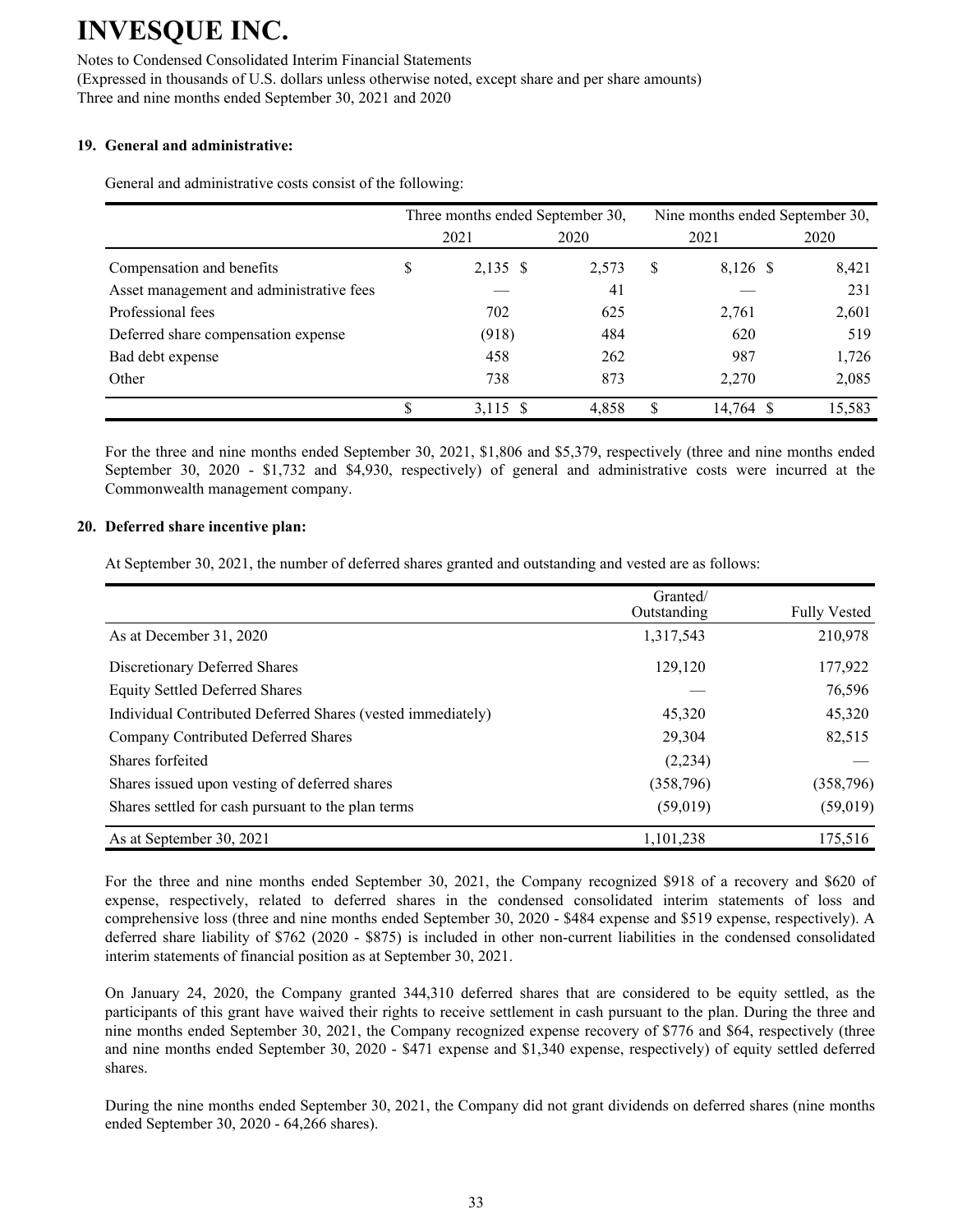Notes to Condensed Consolidated Interim Financial Statements (Expressed in thousands of U.S. dollars unless otherwise noted, except share and per share amounts) Three and nine months ended September 30, 2021 and 2020

#### **21. Related party transactions:**

Related party transactions in addition to those disclosed elsewhere in these condensed consolidated interim financial statements are as follows:

On July 26, 2019, the Company entered into a credit agreement with Magnetar for a principal amount of \$30,000, annual interest rate of 8.5%, and an initial maturity of one year with a one year extension option. On December 5, 2019, the Company repaid \$15,000 on the facility. On June 5, 2020, the Company gave notice of intent to exercise the one year extension option and per the credit agreement the interest rate will increase to 9.0%. On June 16, 2020, the Company repaid \$5,000 on the facility. On June 22, 2021, the company repaid the remaining \$10,000 on the facility. For the three and nine months ended September 30, 2021, the Company expensed \$0 and \$430, respectively, of interest related to this credit facility in the condensed consolidated interim statements of loss and comprehensive loss (three and nine months ended September 30, 2020 - \$222 and \$843, respectively).

#### **22. Income taxes:**

The income tax recovery in the condensed consolidated interim statements of loss and comprehensive loss differs from that expected by applying the combined federal, provincial and state income tax rates of 26.5% (2020 - 26.5%). The differences for the three and nine months ended September 30, 2021 and 2020 are as follows:

|                                                       |   | Three months ended September 30, |           | Nine months ended September 30, |              |            |  |  |  |
|-------------------------------------------------------|---|----------------------------------|-----------|---------------------------------|--------------|------------|--|--|--|
|                                                       |   | 2021                             | 2020      |                                 | 2021         | 2020       |  |  |  |
| Net loss before income taxes                          | S | $(5,082)$ \$                     | (60, 749) | S                               | $(6,782)$ \$ | (154, 633) |  |  |  |
| Income tax expense (recovery) at Canadian<br>tax rate |   | (1,346)                          | (16,099)  |                                 | (1,797)      | (40, 978)  |  |  |  |
| Non-deductible expenses                               |   | (366)                            | 306       |                                 | 583          | 514        |  |  |  |
| Difference in tax rate in foreign jurisdiction        |   | (75)                             | (736)     |                                 | (44)         | (1,791)    |  |  |  |
| Unrecognized tax losses                               |   | 1,787                            | 16,529    |                                 | 1,258        | 35,311     |  |  |  |
| Income tax recovery                                   |   |                                  |           |                                 |              | (6,944)    |  |  |  |

The gross movement in deferred tax is as follows:

|                                                   |      | Nine months ended September 30, |         |
|---------------------------------------------------|------|---------------------------------|---------|
|                                                   | 2021 |                                 | 2020    |
| Deferred tax asset (liability), beginning balance |      |                                 | (6,944) |
| Deferred tax recovery                             |      |                                 | 6,944   |
| Deferred tax asset (liability), ending balance    |      |                                 |         |

#### **23. Commitments and contingencies:**

There are risks which arise from the joint arrangements, including the willingness of the other partners to contribute or withdraw funds and a change in creditworthiness of the partner. As a result, there may be a requirement by the Company to contribute cash into the operating partnerships.

On December 31, 2018, the Company entered into an operating agreement with Javelina Ventures, LLC in which the Company will share in 5% of the net available cash flows from operations. Concurrently, the Company entered into an agreement to guarantee a total of \$5,000 of the mortgages on the properties operated by Javelina Ventures, LLC. The Company earns an annual guaranty fee of \$225 until the loans have been repaid or the guaranty is released. The Company has not recorded any balance in the financial statements associated with this commitment.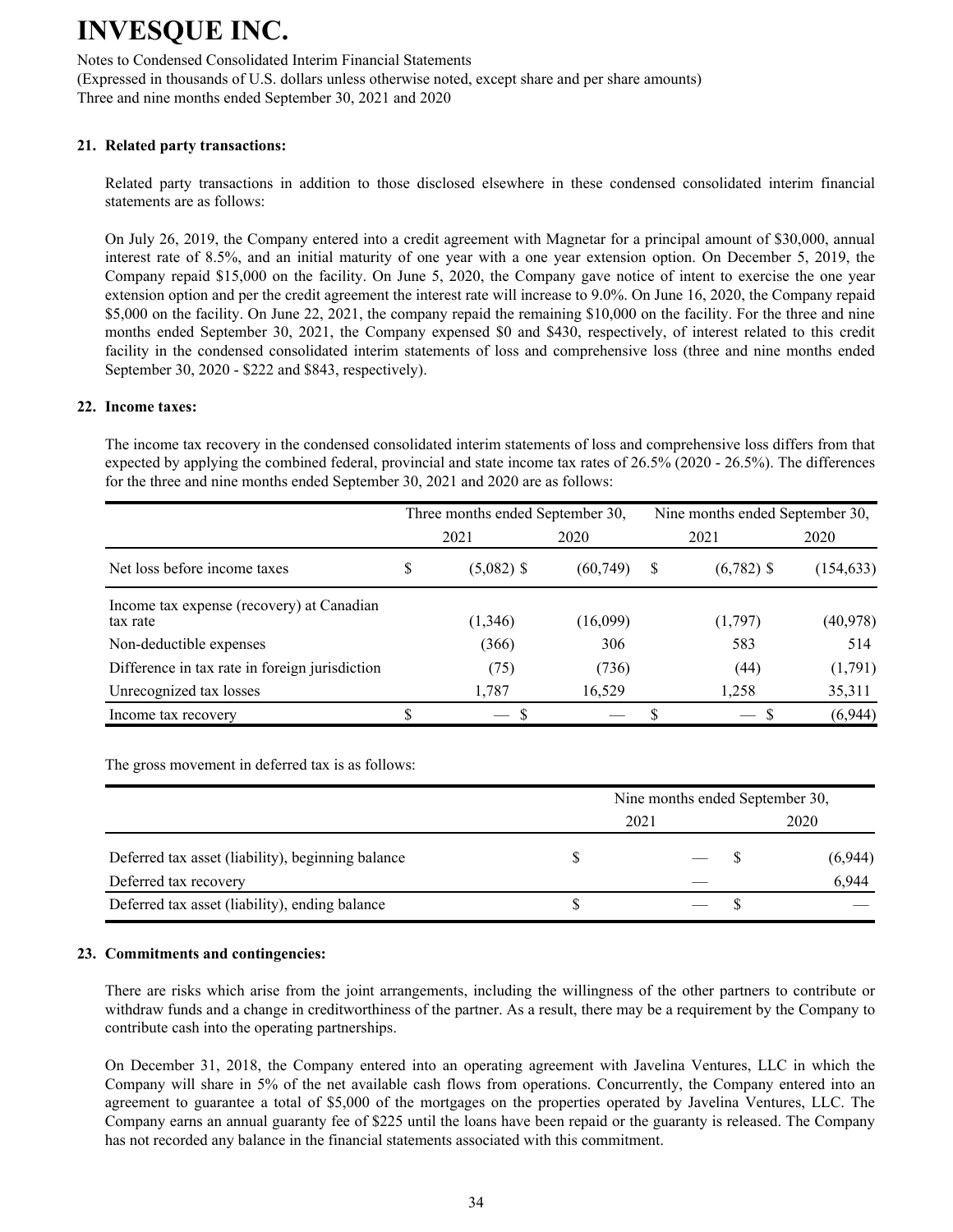Notes to Condensed Consolidated Interim Financial Statements

(Expressed in thousands of U.S. dollars unless otherwise noted, except share and per share amounts) Three and nine months ended September 30, 2021 and 2020

The Company provides a guarantee on the outstanding mortgage balances of the Jaguarundi Ventures, LP in exchange for a fee equal to 15 basis points on the amount guaranteed (note 6). As of September 30, 2021, the value of the properties that collateralize the mortgages is \$148,653 and is sufficient to support the mortgage values.

Pursuant to the Commonwealth purchase agreement, the Company may be required to fund one or more earnout payments relating to six communities that had not yet reached stabilization at the time of acquisition by the Company. These earnout payments are only payable in the event specific occupancy and EBITDAR thresholds have been satisfied, and must be met prior to the third anniversary of closing at which time the earnout payment obligation will cease to exist. The earnout payments, when funded, will consist of a combination of cash and additional preferred interests. During the year ended December 31, 2020, given the performance of one of the six communities, the Company recorded an expense related to the increase in the fair value of contingent consideration in the amount of \$3,256, which was paid through the issuance of \$1,701 of Commonwealth preferred units and \$1,555 of cash on hand. As at September 30, 2021, the Company has recorded a liability of \$3,259 in the financial statements associated with this commitment relating to the remaining five communities based on the weighted average probably of earnout payments owed using estimated future results at the properties. For the three and nine months ended September 30, 2021, the Company has incurred \$192 of expense recovery and \$1,005 of expense, respectively, of change in fair value of contingent consideration related to this liability in the condensed consolidated interim statements of loss and comprehensive loss (three and nine months ended September 30, 2020 - \$3,256 expense and \$3,256 expense).

On May 6, 2020, the Company entered into a limited partnership agreement with the operator Phoenix. Pursuant to this agreement, if the management agreement with Phoenix is terminated without cause, Phoenix has the right to cause the Company to purchase all of its interest in the partnership. The Company has not recorded any balance in the condensed consolidated interim financial statements associated with this commitment.

#### **24. Fair value measurement:**

The fair value hierarchy of assets and liabilities measured at fair value on a recurring basis in the consolidated statements of financial position is as follows:

|                           |              | September 30, 2021 |         |    | December 31, 2020 |          |         |  |  |
|---------------------------|--------------|--------------------|---------|----|-------------------|----------|---------|--|--|
|                           | Level 1      | Level 2            | Level 3 |    | Level 1           | Level 2  | Level 3 |  |  |
| Derivative asset          | \$<br>$-$ \$ | 3,732 \$           |         | -S | $-$ \$            | 4,814 \$ |         |  |  |
| Investment properties     |              |                    | 757,633 |    |                   |          | 882,019 |  |  |
| Loans receivable          |              |                    | 1,894   |    |                   |          | 2,368   |  |  |
| Loan commitment liability |              |                    |         |    |                   | 115      |         |  |  |
| Derivative liability      |              | 18,151             |         |    |                   | 28,969   |         |  |  |
| Deferred share liability  |              | 762                |         |    |                   | 875      |         |  |  |

 For the assets and liabilities measured at fair value as at September 30, 2021, there were no transfers between Level 1, Level 2 and Level 3 levels during the period. For changes in fair value measurements of investment properties included in Level 3 of the fair value hierarchy, refer to note 4 for details. The fair values of the derivative instruments represents estimates at a specific point in time using financial models, based on interest rates that reflect current market conditions, the credit quality of counterparties and interest rate curves. Fair value measurements of derivative instruments were estimated using Level 2 inputs. Fair value of deferred share liability represents the value of the units if converted using the market price of the Company's common shares.

### *Fair value of financial instruments:*

The carrying amounts and fair values of financial instruments as shown in the consolidated statements of financial position are shown in the table below. The table below excludes cash, restricted cash, tenant and other receivables, security deposits and costs related to future acquisitions, income support receivable, escrow deposits held by lenders, accounts payable and accrued liabilities, accrued real estate taxes, construction payable, liabilities to previous owner of Care, escrows collected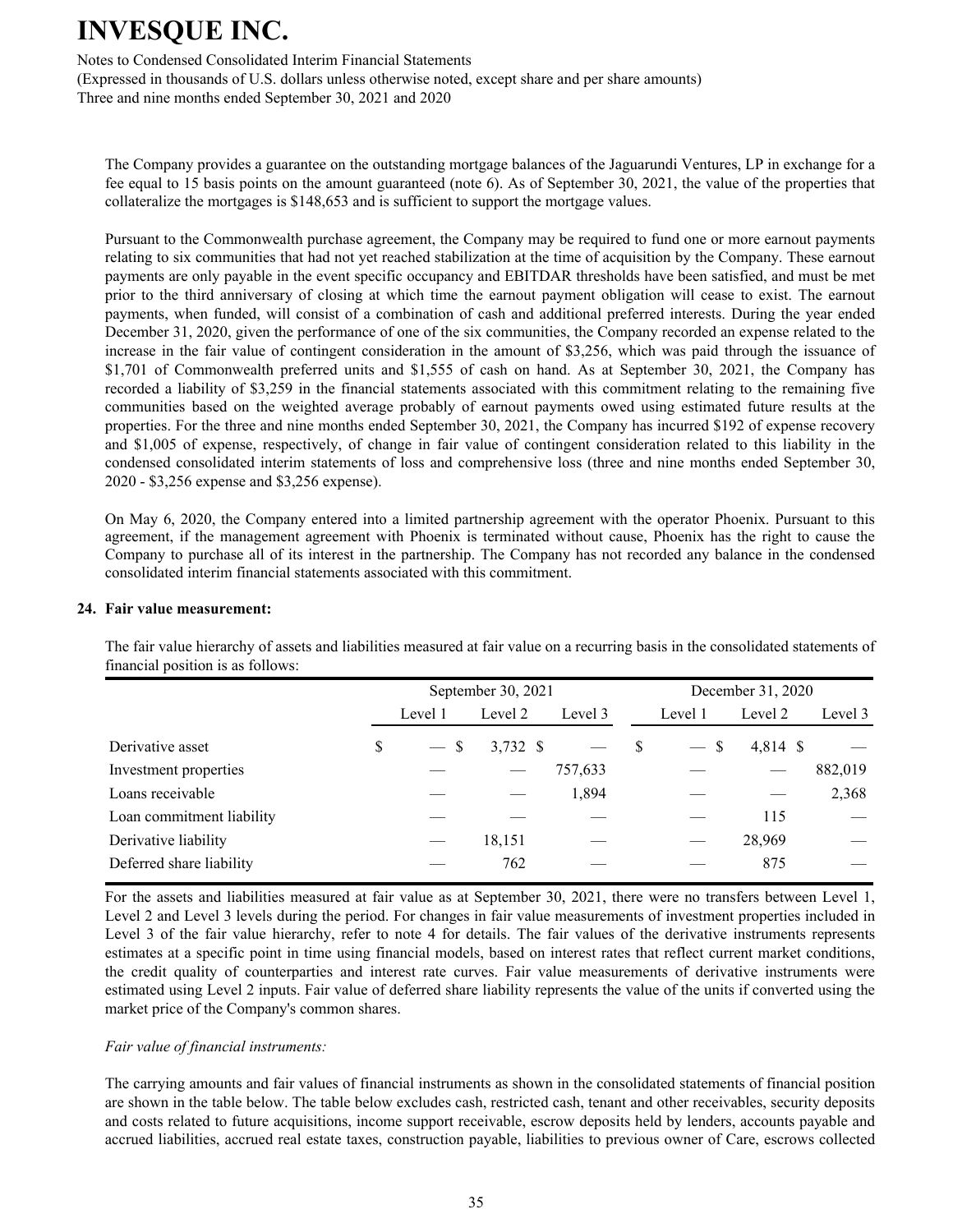Notes to Condensed Consolidated Interim Financial Statements

(Expressed in thousands of U.S. dollars unless otherwise noted, except share and per share amounts)

Three and nine months ended September 30, 2021 and 2020

from tenant, and dividend payable, as the carrying amounts of these assets and liabilities are a reasonable approximation of fair value due to their short term nature. The table also excludes security deposits received from tenants as the carrying amount is a reasonable approximation of fair value.

|                                       | September 30, 2021 |            | December 31, 2020 |            |  |  |
|---------------------------------------|--------------------|------------|-------------------|------------|--|--|
|                                       | Carrying<br>Value  | Fair Value | Carrying<br>Value | Fair Value |  |  |
| Financial assets:                     |                    |            |                   |            |  |  |
| Loans receivable                      | \$<br>21,353 \$    | 21,409     | \$<br>18,703 \$   | 18,768     |  |  |
| Derivative instruments                | 3,732              | 3,732      | 4,814             | 4,814      |  |  |
| Bond assets                           | 753                | 753        | 881               | 881        |  |  |
| Financial liabilities:                |                    |            |                   |            |  |  |
| Mortgages payable                     | 215,825            | 217,388    | 299,464           | 301,839    |  |  |
| Credit facilities                     | 622,174            | 625,110    | 660,596           | 664,690    |  |  |
| Derivative instruments                | 18,105             | 18,105     | 28,969            | 28,969     |  |  |
| Convertible debentures                | 93,454             | 78,415     | 92,411            | 58,784     |  |  |
| Commonwealth preferred unit liability | 66,128             | 66,128     | 65,797            | 65,797     |  |  |
| Loan commitment liability             |                    |            | 115               | 115        |  |  |
| Exchangeable Units liability          | 2,049              | 682        | 2,049             | 600        |  |  |

Fair value represents management's estimates of the fair market value at a given point in time, which may not reflect fair value in the future. These calculations are subjective and require estimation, and cannot be determined with precision. Changes in assumptions could significantly affect the estimates.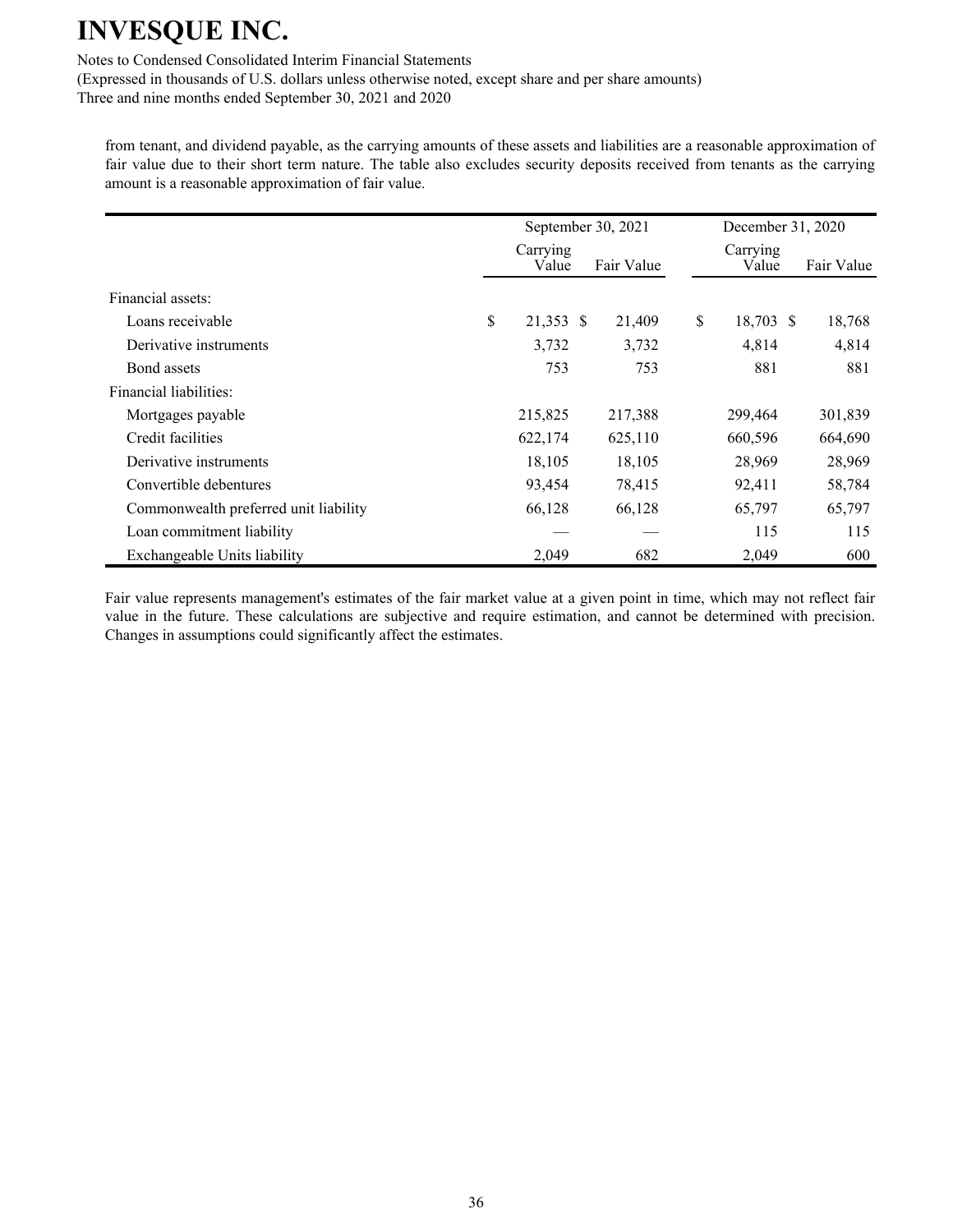Notes to Condensed Consolidated Interim Financial Statements

(Expressed in thousands of U.S. dollars unless otherwise noted, except share and per share amounts)

Three and nine months ended September 30, 2021 and 2020

### **25. Segments:**

The Company's current portfolio includes investments in assisted living, independent living, memory care, transitional care, long-term care, and medical office properties. The Company's senior housing and care investments in assisted living, independent living, memory care, transitional care and long-term care share similar characteristics and are generally leased to operators on a long-term, triple-net lease basis. In some instances the Company has an interest in both the property and operations in joint ventures and joint arrangements with the operating partner at the facility. The Company considers these investments to be one reportable operating segment. The Company has investments in 15 medical office buildings ("Medical office buildings"). This multi-tenant medical office portfolio has different characteristics that are evaluated by management, and is considered to be a separate reportable operating segment. Through the acquisition of Commonwealth and the transition of the Greenfield assets, the Company has investments in 36 properties and a management company that operates 29 of those properties ("owner occupied property"). Management considers this another reportable operating segment.

The following tables show net loss by reportable segment for the three and nine months ended September 30, 2021 and 2020:

|                                                                 |               |                                                            |                                 | Three months ended September 30, 2021 |                     |           |
|-----------------------------------------------------------------|---------------|------------------------------------------------------------|---------------------------------|---------------------------------------|---------------------|-----------|
|                                                                 |               | Seniors<br>housing and<br>care<br>investment<br>properties | Owner<br>occupied<br>properties | Medical<br>office<br>buildings        | Corporate/<br>other | Total     |
| Rental revenue                                                  | $\mathsf{\$}$ | 17,514 \$                                                  | - \$                            | 3,279 \$                              | $\mathsf{\$}$       | 20,793    |
| Resident rental and related revenue                             |               |                                                            | 30,279                          |                                       |                     | 30,279    |
| Lease revenue from joint ventures                               |               | 878                                                        |                                 |                                       |                     | 878       |
| Other revenue                                                   |               | 3                                                          | 527                             | 297                                   | 172                 | 999       |
| Direct property operating expenses                              |               |                                                            | (24, 553)                       | (1,571)                               |                     | (26, 124) |
| Depreciation and amortization expense                           |               |                                                            | (4,699)                         |                                       | (23)                | (4, 722)  |
| Finance cost from operations                                    |               | (5,198)                                                    | (4,615)                         | (944)                                 | (1,363)             | (12, 120) |
| Real estate tax expense                                         |               | (2,403)                                                    |                                 | (325)                                 |                     | (2,728)   |
| General and administrative expenses                             |               | (482)                                                      | (1,806)                         | (77)                                  | (750)               | (3,115)   |
| Allowance for credit losses on loans and interest<br>receivable |               |                                                            |                                 |                                       | 19                  | 19        |
| Changes in non-controlling interest liability                   |               | 129                                                        | 96                              |                                       |                     | 225       |
| Change in fair value of investment properties - IFRIC<br>21     |               | (2,253)                                                    |                                 | (165)                                 |                     | (2, 418)  |
| Change in fair value of investment properties                   |               | (9,374)                                                    |                                 | (1,671)                               |                     | (11,045)  |
| Change in fair value of financial instruments                   |               |                                                            | 551                             | 275                                   | 1,370               | 2,196     |
| Change in fair value of contingent consideration                |               |                                                            |                                 |                                       | 192                 | 192       |
| Gain on sale of property, plant and equipment                   |               |                                                            | 40                              |                                       |                     | 40        |
| Income from joint ventures                                      |               | 1,569                                                      |                                 |                                       |                     | 1,569     |
| Net income (loss)                                               | $\mathsf{\$}$ | 383 \$                                                     | $(4,180)$ \$                    | $(902)$ \$                            | $(383)$ \$          | (5,082)   |
| Expenditures for non-current assets:<br>Capital additions       |               |                                                            | 1,422                           | 830                                   |                     | 2,252     |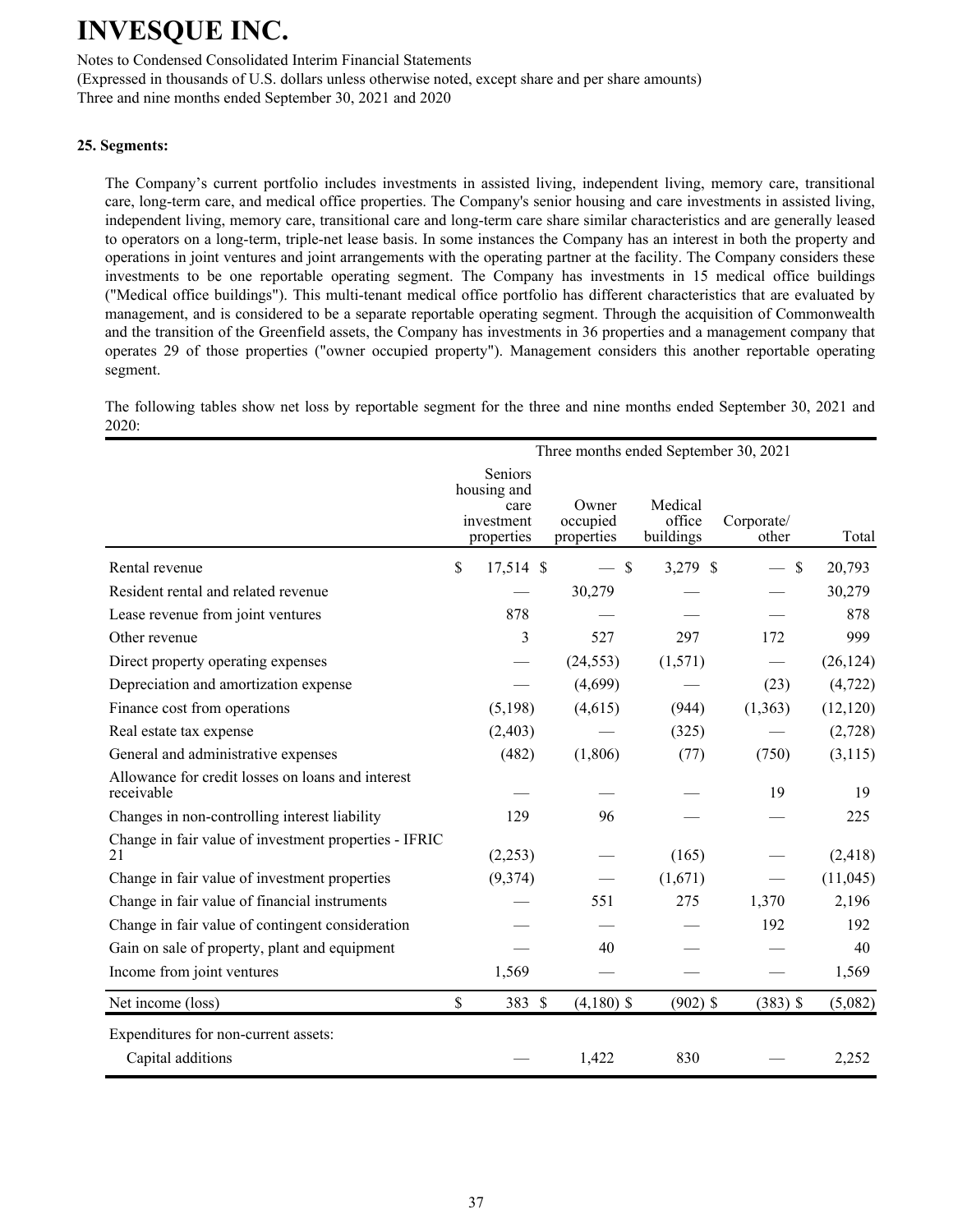Notes to Condensed Consolidated Interim Financial Statements

|                                                                 |               |                                                            |                        |               | Nine months ended September 30, 2021 |                     |           |
|-----------------------------------------------------------------|---------------|------------------------------------------------------------|------------------------|---------------|--------------------------------------|---------------------|-----------|
|                                                                 |               | Seniors<br>housing and<br>care<br>investment<br>properties | occupied<br>properties | Owner         | Medical<br>office<br>buildings       | Corporate/<br>other | Total     |
| Rental revenue                                                  | \$            | 54,980 \$                                                  |                        | $-$ \$        | $9,625$ \$                           | $\mathcal{S}$       | 64,605    |
| Resident rental and related revenue                             |               |                                                            | 88,620                 |               |                                      |                     | 88,620    |
| Lease revenue from joint ventures                               |               | 2,651                                                      |                        |               |                                      |                     | 2,651     |
| Other revenue                                                   |               | 3                                                          |                        | 1,511         | 926                                  | 531                 | 2,971     |
| Other income                                                    |               |                                                            |                        | 2,130         |                                      |                     | 2,130     |
| Direct property operating expenses                              |               |                                                            | (70, 417)              |               | (4,641)                              |                     | (75,058)  |
| Depreciation and amortization expense                           |               |                                                            | (18,067)               |               |                                      | (68)                | (18, 135) |
| Finance cost from operations                                    |               | (17,248)                                                   | (14,249)               |               | (2,823)                              | (4,764)             | (39,084)  |
| Real estate tax expense                                         |               | (14, 194)                                                  |                        |               | (1,762)                              |                     | (15,956)  |
| General and administrative expenses                             |               | (1,095)                                                    |                        | (5,379)       | (126)                                | (8,164)             | (14,764)  |
| Allowance for credit losses on loans and interest<br>receivable |               | (399)                                                      |                        |               |                                      | (267)               | (666)     |
| Changes in non-controlling interest liability                   |               | 117                                                        |                        | 154           |                                      |                     | 271       |
| Change in fair value of investment properties - IFRIC<br>21     |               | 3,951                                                      |                        |               | 164                                  |                     | 4,115     |
| Change in fair value of investment properties                   |               | (13,501)                                                   |                        |               | (2,600)                              |                     | (16, 101) |
| Change in fair value of financial instruments                   |               | 515                                                        |                        | 2,347         | 1,088                                | 4,720               | 8,670     |
| Change in fair value of contingent consideration                |               |                                                            |                        |               |                                      | (1,005)             | (1,005)   |
| Gain on sale of property, plant and equipment                   |               |                                                            |                        | 40            |                                      | 14                  | 54        |
| Loss from joint ventures                                        |               | (100)                                                      |                        |               |                                      |                     | (100)     |
| Net income (loss)                                               | $\mathsf{\$}$ | 15,680 \$                                                  |                        | $(13,310)$ \$ | $(149)$ \$                           | $(9,003)$ \$        | (6,782)   |
| Expenditures for non-current assets:<br>Capital additions       |               |                                                            |                        | 5,259         | 1,012                                |                     | 6,271     |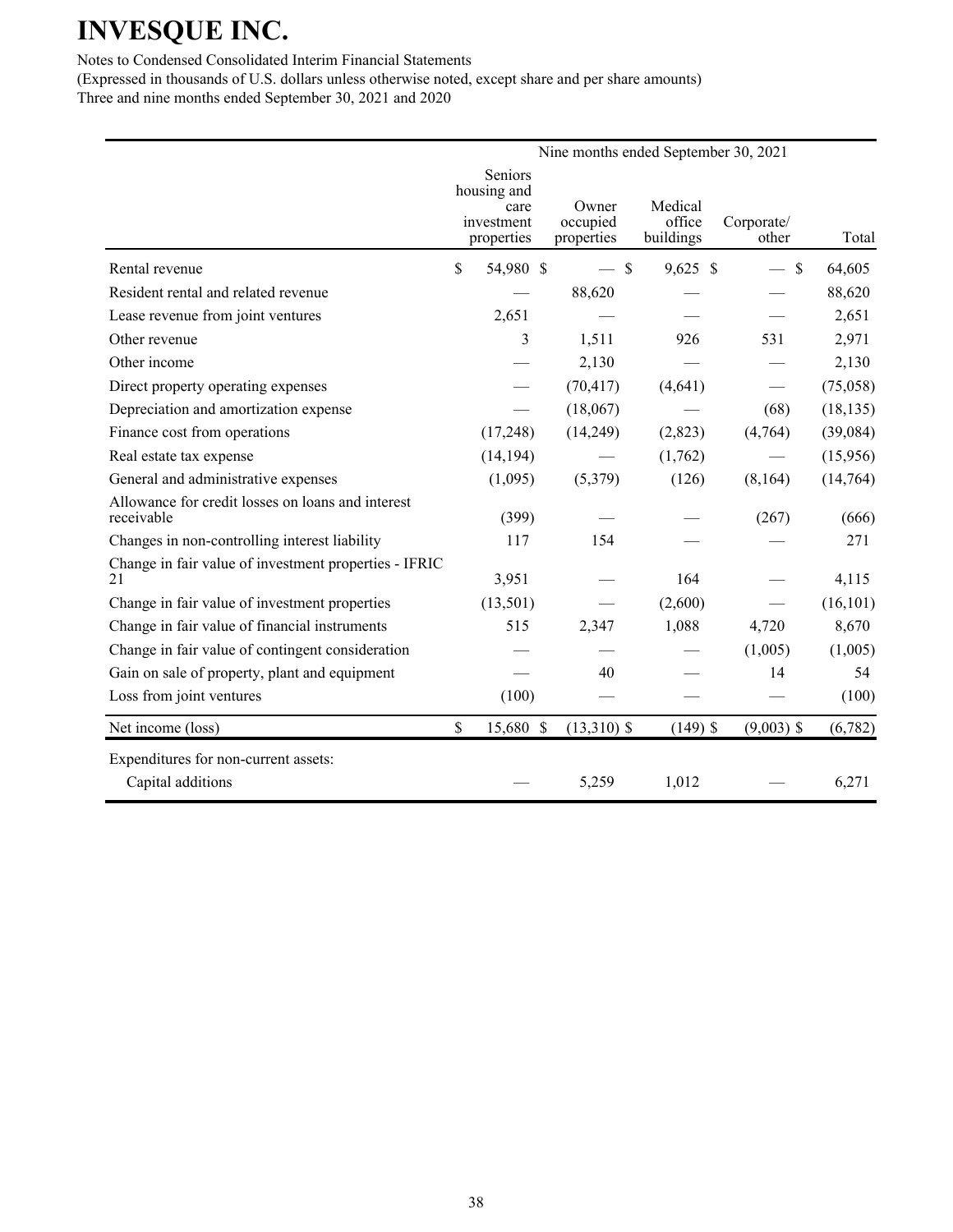Notes to Condensed Consolidated Interim Financial Statements

|                                                                 |                                                            | Three months ended September 30, 2020 |                                |                     |           |
|-----------------------------------------------------------------|------------------------------------------------------------|---------------------------------------|--------------------------------|---------------------|-----------|
|                                                                 | Seniors<br>housing and<br>care<br>investment<br>properties | Owner<br>occupied<br>properties       | Medical<br>office<br>buildings | Corporate/<br>other | Total     |
| Rental revenue                                                  | \$<br>19,541 \$                                            | $-$ \$                                | $3,194$ \$                     | $\mathcal{S}$       | 22,735    |
| Resident rental and related revenue                             |                                                            | 31,106                                |                                |                     | 31,106    |
| Lease revenue from joint ventures                               | 779                                                        |                                       |                                |                     | 779       |
| Other revenue                                                   | $\mathfrak{D}$                                             | 410                                   | 224                            | 173                 | 809       |
| Other income                                                    |                                                            | 2,529                                 |                                |                     | 2,529     |
| Direct property operating expenses                              |                                                            | (23,109)                              | (1,282)                        |                     | (24, 391) |
| Depreciation and amortization expense                           |                                                            | (12, 558)                             |                                | (23)                | (12, 581) |
| Finance cost from operations                                    | (1,058)                                                    | (4, 333)                              | (897)                          | (5,872)             | (12,160)  |
| Real estate tax expense                                         |                                                            |                                       | (407)                          |                     | (407)     |
| General and administrative expenses                             | (311)                                                      | (1,758)                               | (41)                           | (2,748)             | (4,858)   |
| Transaction costs for business combination                      |                                                            |                                       |                                | 237                 | 237       |
| Allowance for credit losses on loans and interest<br>receivable | (87)                                                       |                                       |                                | (12,969)            | (13,056)  |
| Changes in non-controlling interest liability                   | (63)                                                       | 22                                    |                                |                     | (41)      |
| Change in fair value of investment properties - IFRIC<br>21     | (3,038)                                                    |                                       | (168)                          |                     | (3,206)   |
| Change in fair value of investment properties                   | (38,037)                                                   |                                       | (1,662)                        |                     | (39,699)  |
| Change in fair value of financial instruments                   | 261                                                        | 260                                   | 177                            | 1,433               | 2,131     |
| Change in fair value of contingent consideration                |                                                            |                                       |                                | (3,256)             | (3,256)   |
| Loss from joint ventures                                        | (7, 420)                                                   |                                       |                                |                     | (7, 420)  |
| Net loss                                                        | \$<br>$(29, 431)$ \$                                       | $(7,431)$ \$                          | $(862)$ \$                     | $(23,025)$ \$       | (60, 749) |
| Expenditures for non-current assets:                            |                                                            |                                       |                                |                     |           |
| Capital additions                                               | 1,388                                                      | 3,350                                 | 141                            |                     | 4,879     |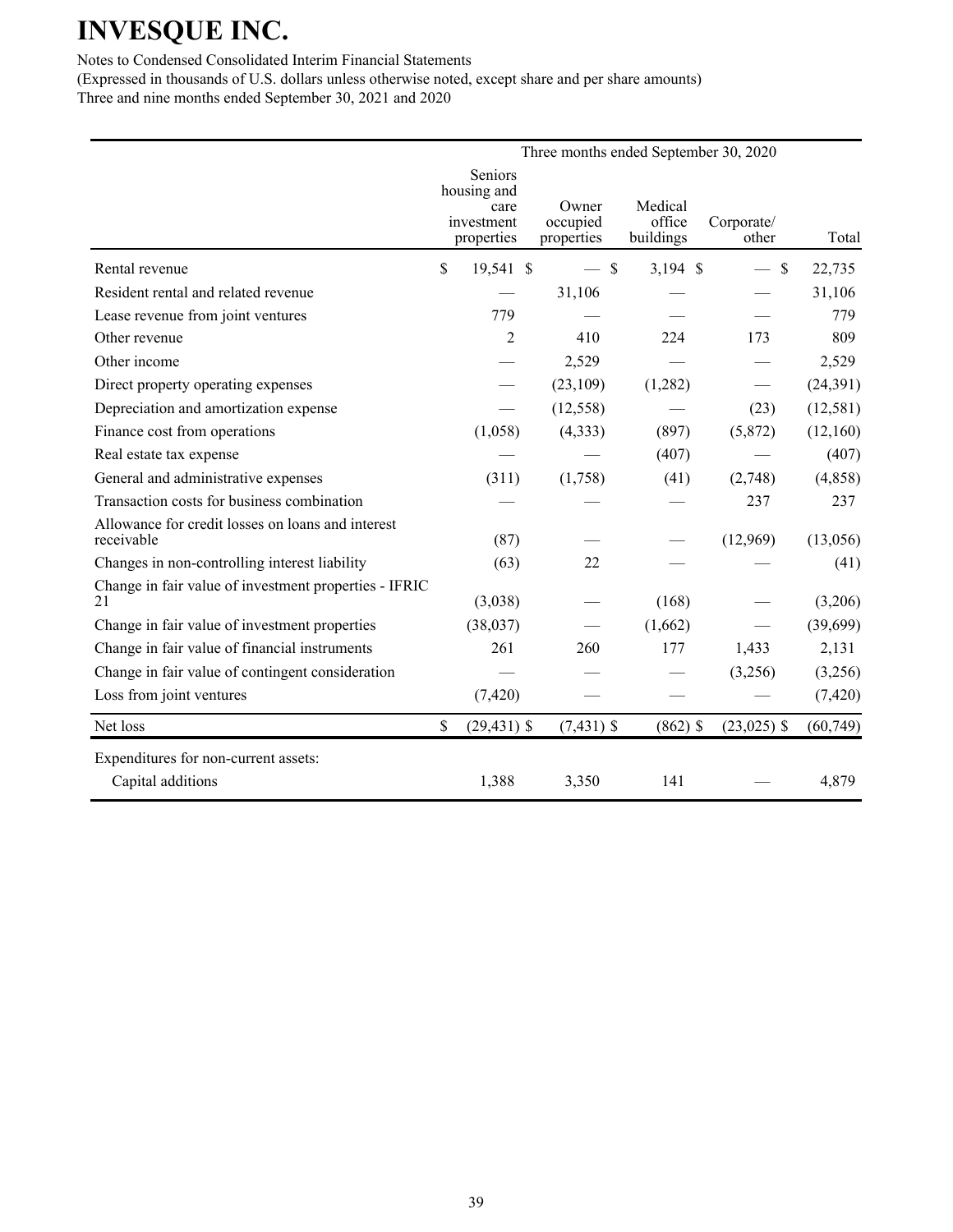Notes to Condensed Consolidated Interim Financial Statements

|                                                                 |                                | Nine months ended September 30, 2020 |                     |                     |            |
|-----------------------------------------------------------------|--------------------------------|--------------------------------------|---------------------|---------------------|------------|
|                                                                 | Seniors<br>housing and<br>care | Owner                                | Medical             |                     |            |
|                                                                 | investment<br>properties       | occupied<br>properties               | office<br>buildings | Corporate/<br>other | Total      |
| Rental revenue                                                  | \$<br>58,962 \$                | $-$ \$                               | 9,572 \$            | $-$ \$              | 68,534     |
| Resident rental and related revenue                             |                                | 89,439                               |                     |                     | 89,439     |
| Lease revenue from joint ventures                               | 2,301                          |                                      |                     |                     | 2,301      |
| Other revenue                                                   | 2                              | 1,261                                | 779                 | 691                 | 2,733      |
| Other income                                                    |                                | 2,594                                |                     |                     | 2,594      |
| Direct property operating expenses                              |                                | (66,291)                             | (3,914)             |                     | (70, 205)  |
| Depreciation and amortization expense                           |                                | (36, 536)                            |                     | (70)                | (36,606)   |
| Finance cost from operations                                    | (4,622)                        | (12, 942)                            | (2, 724)            | (16, 560)           | (36, 848)  |
| Real estate tax expense                                         | (12,255)                       |                                      | (1, 859)            |                     | (14, 114)  |
| General and administrative expenses                             | (1, 863)                       | (4,956)                              | (230)               | (8, 534)            | (15, 583)  |
| Transaction costs for business combination                      |                                | (34)                                 |                     | (136)               | (170)      |
| Allowance for credit losses on loans and interest<br>receivable | (450)                          |                                      |                     | (19,701)            | (20, 151)  |
| Changes in non-controlling interest liability                   | (80)                           | (129)                                |                     |                     | (209)      |
| Change in fair value of investment properties - IFRIC<br>21     | 3,106                          |                                      | 172                 |                     | 3,278      |
| Change in fair value of investment properties                   | (69, 456)                      |                                      | (2,631)             |                     | (72,087)   |
| Change in fair value of financial instruments                   | (942)                          | (7,255)                              | (2,341)             | (11,218)            | (21,756)   |
| Change in fair value of contingent consideration                |                                |                                      |                     | (3,256)             | (3,256)    |
| Loss on sale of property, plant and equipment                   |                                | 79                                   |                     | (220)               | (141)      |
| Loss from joint ventures                                        | (32, 386)                      |                                      |                     |                     | (32, 386)  |
| Income tax recovery                                             |                                |                                      |                     | 6,944               | 6,944      |
| Net loss                                                        | \$<br>$(57,683)$ \$            | $(34,770)$ \$                        | $(3,176)$ \$        | $(52,060)$ \$       | (147, 689) |
| Expenditures for non-current assets:                            |                                |                                      |                     |                     |            |
| Capital additions                                               | 4,827                          | 7,602                                | 496                 |                     | 12,925     |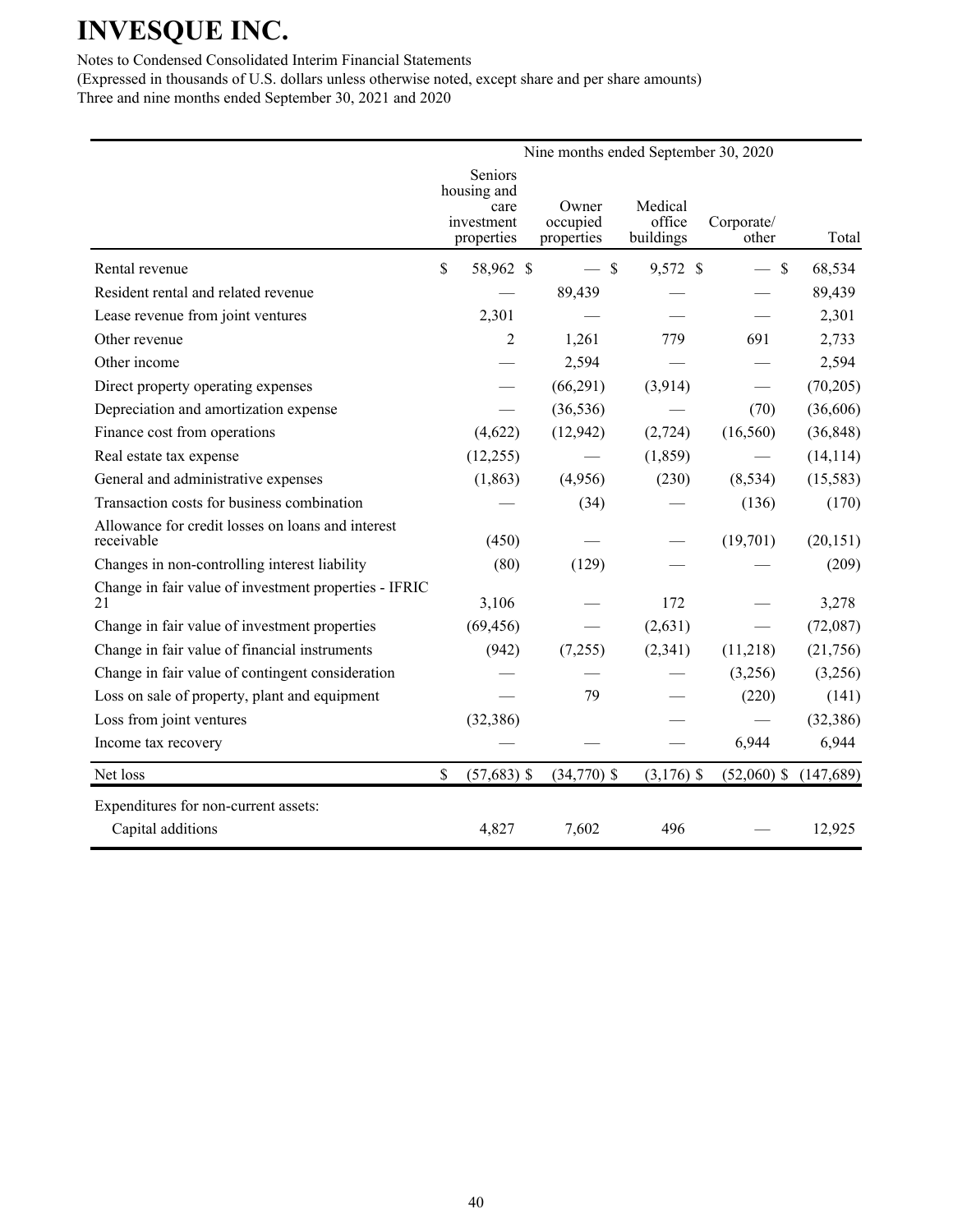### Notes to Condensed Consolidated Interim Financial Statements

(Expressed in thousands of U.S. dollars unless otherwise noted, except share and per share amounts) Three and nine months ended September 30, 2021 and 2020

### The following tables show assets and liabilities by reportable segment as at September 30, 2021 and December 31, 2020:

|                                       |                                                            |                                 |    | As at September 30, 2021       |               |                          |               |
|---------------------------------------|------------------------------------------------------------|---------------------------------|----|--------------------------------|---------------|--------------------------|---------------|
|                                       | Seniors<br>housing and<br>care<br>investment<br>properties | Owner<br>occupied<br>properties |    | Medical<br>office<br>buildings |               | Corporate/<br>other      | Total         |
| Investment properties                 | \$<br>636,874 \$                                           |                                 | -S | 120,759 \$                     |               | $\overline{\phantom{m}}$ | \$<br>757,633 |
| Property, plant and equipment, net    |                                                            | 434,268                         |    |                                |               | 368                      | 434,636       |
| Investment in joint ventures          | 71,499                                                     |                                 |    |                                |               |                          | 71,499        |
| Loans receivable                      | 7,542                                                      |                                 |    |                                |               | 13,811                   | 21,353        |
| Other assets                          | 14,891                                                     | 24,711                          |    | 5,003                          |               | 13,549                   | 58,154        |
| Total assets                          | \$<br>730,806 \$                                           | 458,979 \$                      |    | 125,762                        | <sup>S</sup>  | 27,728                   | \$1,343,275   |
| Mortgages payable                     | \$<br>73,364 \$                                            | 142,461 \$                      |    |                                | \$            |                          | \$<br>215,825 |
| Credit facilities                     | 354,964                                                    | 179,267                         |    | 87,943                         |               |                          | 622,174       |
| Convertible debentures                |                                                            |                                 |    |                                |               | 93,454                   | 93,454        |
| Commonwealth preferred unit liability |                                                            | 66,128                          |    |                                |               |                          | 66,128        |
| Non-controlling interest liability    | (31)                                                       | 473                             |    |                                |               |                          | 442           |
| Other liabilities                     | 14,115                                                     | 19,946                          |    | 3,151                          |               | 20,704                   | 57,916        |
| <b>Total liabilities</b>              | \$<br>442,412 \$                                           | 408,275 \$                      |    | 91,094                         | <sup>\$</sup> | 114,158                  | \$1,055,939   |

|                                       |                                                            |    |                                 |              | As at December 31, 2020        |               |                          |               |
|---------------------------------------|------------------------------------------------------------|----|---------------------------------|--------------|--------------------------------|---------------|--------------------------|---------------|
|                                       | Seniors<br>housing and<br>care<br>investment<br>properties |    | Owner<br>occupied<br>properties |              | Medical<br>office<br>buildings |               | Corporate/<br>other      | Total         |
| Investment properties                 | \$<br>759,628 \$                                           |    |                                 | \$.          | 122,391 \$                     |               | $\frac{1}{1}$            | \$<br>882,019 |
| Property, plant and equipment, net    |                                                            |    | 448,912                         |              |                                |               | 2,913                    | 451,825       |
| Investment in joint ventures          | 65,258                                                     |    |                                 |              |                                |               |                          | 65,258        |
| Loans receivable                      | 6,669                                                      |    |                                 |              |                                |               | 12,034                   | 18,703        |
| Other assets                          | 24,014                                                     |    | 27,464                          |              | 6,712                          |               | 22,429                   | 80,619        |
| Total assets                          | \$<br>855,569 \$                                           |    | 476,376 \$                      |              | 129,103                        | <sup>\$</sup> | 37,376                   | \$1,498,424   |
| Mortgages payable                     | \$<br>158,715 \$                                           |    | 140,749 \$                      |              |                                | \$            | $\overline{\phantom{m}}$ | \$<br>299,464 |
| Credit facilities                     | 388,715                                                    |    | 174,465                         |              | 87,416                         |               | 10,000                   | 660,596       |
| Convertible debentures                |                                                            |    |                                 |              |                                |               | 92,411                   | 92,411        |
| Commonwealth preferred unit liability |                                                            |    | 65,797                          |              |                                |               |                          | 65,797        |
| Non-controlling interest liability    | 3,373                                                      |    | 1,036                           |              |                                |               |                          | 4,409         |
| Other liabilities                     | 25,897                                                     |    | 24,302                          |              | 4,964                          |               | 27,255                   | 82,418        |
| <b>Total liabilities</b>              | \$<br>576,700                                              | -S | 406,349                         | <sup>S</sup> | 92,380                         | <sup>S</sup>  | 129,666                  | \$1,205,095   |

In measuring performance, the Company does not distinguish or group its properties on a geographical basis. Management has applied judgment by aggregating its properties into four reportable segments for disclosure purposes. The Company's Chief Executive Officer is the chief decision maker and regularly reviews performance on an individual property basis and on the basis of the Company's reportable operating segments.